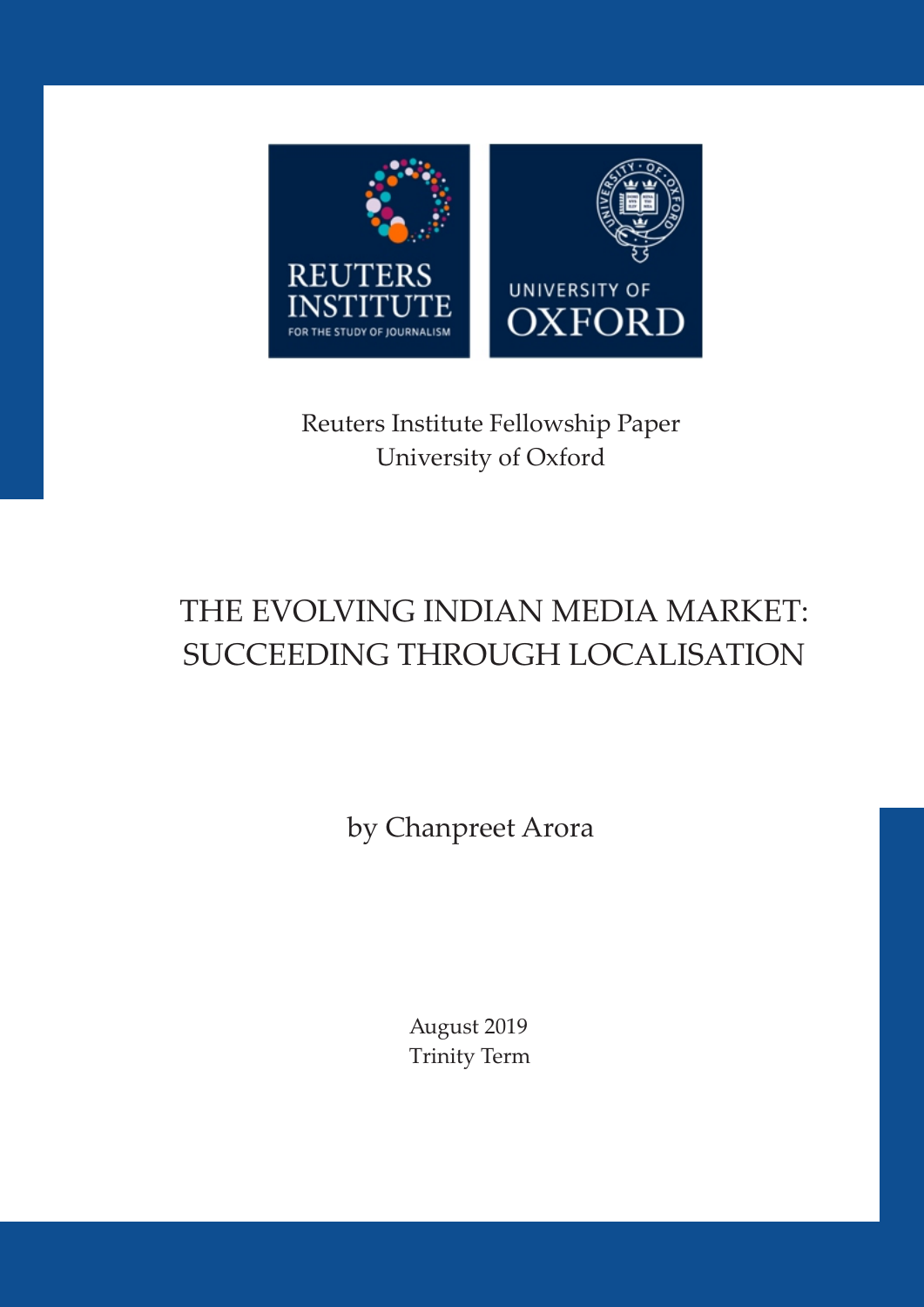# Acknowledgments

My journey with the Reuters Institute started with my engagement with Meera Selva, Fellowship Director RISJ. Her affectionate guidance, curiosity and complete candour have been crucial for me through this entire Fellowship .

I would like to express my gratitude towards the 35 people who gave me time for in-depth interviews and shared experiences and learnings of building leading media organisations across India & the world, so candidly, which made this report possible.

A special thanks to Dr. Rasmus Kleis Nielsen, Director of RISJ and Polly Curtis, a senior journalist and Visiting Fellow at RISJ for helping me plug into the media fraternity in the UK and Asia.

Writing a paper for Reuters and Oxford has been more challenging than running a company in some ways. I must acknowledge that without the support of Joy Jenkins, post-doctoral Research Fellow, Nera Valentić, Journalist Fellow and Aura Lindberg, Journalist Fellow I would have submitted a very different and perhaps boring version of this report.

I would like to thank RISJ and the Thomson Reuters Foundation for providing me with this platform to pursue my research.

Gratitude to Namita Shah of Dalga Communications for the layouts and desgin of the report.

Finally, a special thanks to my family, my co-journalist fellows, the RISJ staff and my dear husband Anish Dayal, without whom this journey would have been nearly impossible.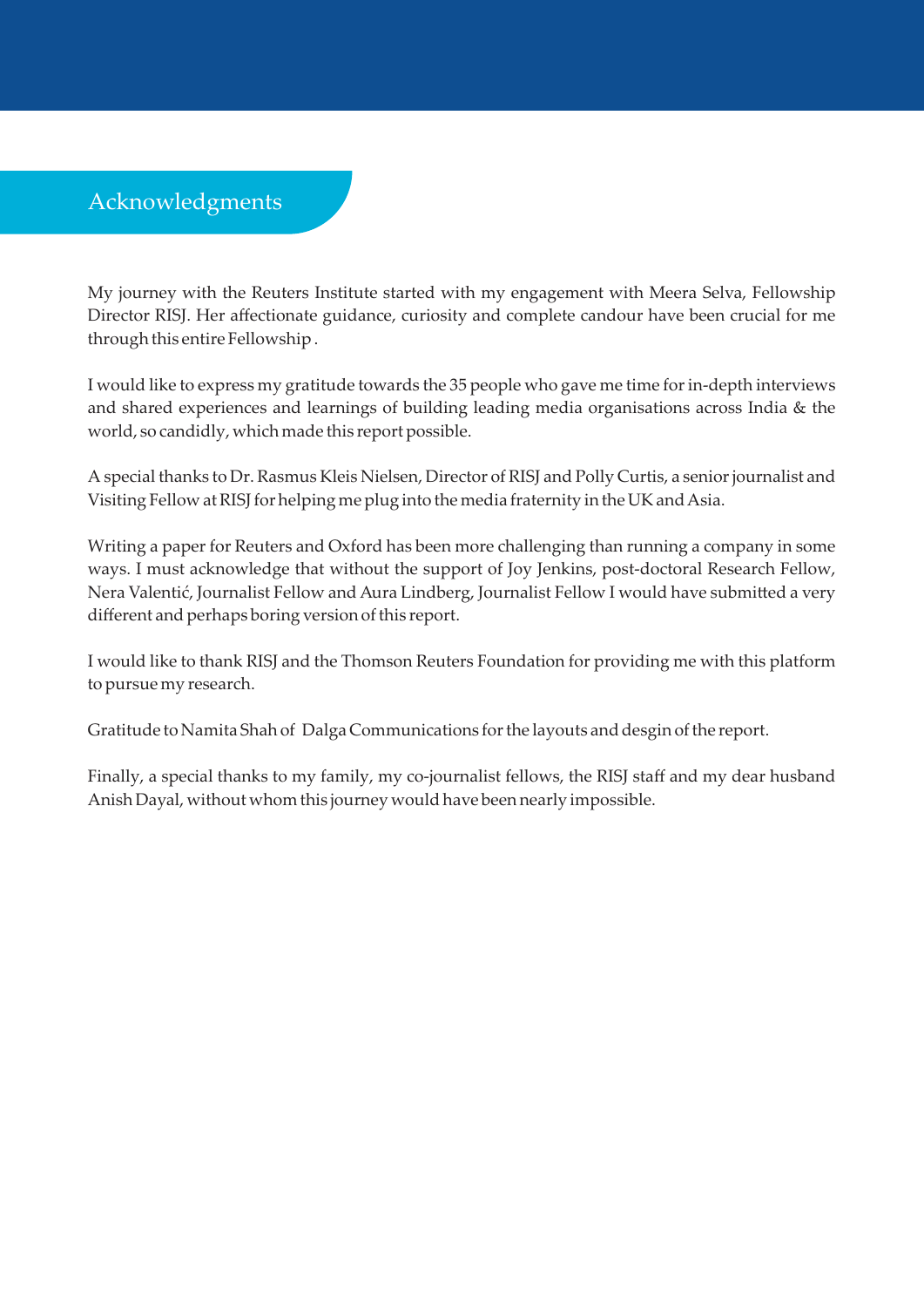# Table of Contents

| I. Executive Summary |                                                                                    |    |  |  |
|----------------------|------------------------------------------------------------------------------------|----|--|--|
|                      | II. Why India?                                                                     | 6  |  |  |
|                      | Macro Economics                                                                    | 6  |  |  |
|                      | Key Global Trends                                                                  | 7  |  |  |
|                      | Digital Explosion                                                                  | 10 |  |  |
|                      | Business Models adopted by International Companies in India                        | 13 |  |  |
|                      | III. Doing Business in India                                                       | 14 |  |  |
|                      | Key Factors that have contributed to the success of international players in India | 14 |  |  |
|                      | Localisation of Content and Service Delivery                                       | 15 |  |  |
|                      | Localisation of Organisation Structure and Autonomy                                | 23 |  |  |
|                      | An Indian Executive's Perspective - Some Causes of Conflict                        | 23 |  |  |
|                      | <b>Localisation of Revenue Models</b>                                              | 25 |  |  |
|                      | Subscription Models for Premium Audiences also need Local Pricing                  | 26 |  |  |
|                      | Partnerships                                                                       | 29 |  |  |
|                      | <b>Regulatory Framework</b>                                                        | 29 |  |  |
|                      | Rise of the International Media companies in the digital ecosystem                 | 30 |  |  |
|                      | IV. Analysis                                                                       | 33 |  |  |
|                      | Developing a healthy ecosystem                                                     | 33 |  |  |
|                      | The Common Mistakes made by International Companies                                | 34 |  |  |
|                      | How to Build Trust: Managing an International Board, a CEO's perspective           | 34 |  |  |
|                      | V. Is There a Future?                                                              | 35 |  |  |
|                      | VI. End Note                                                                       | 40 |  |  |
|                      | VII. Bibliography<br>41                                                            |    |  |  |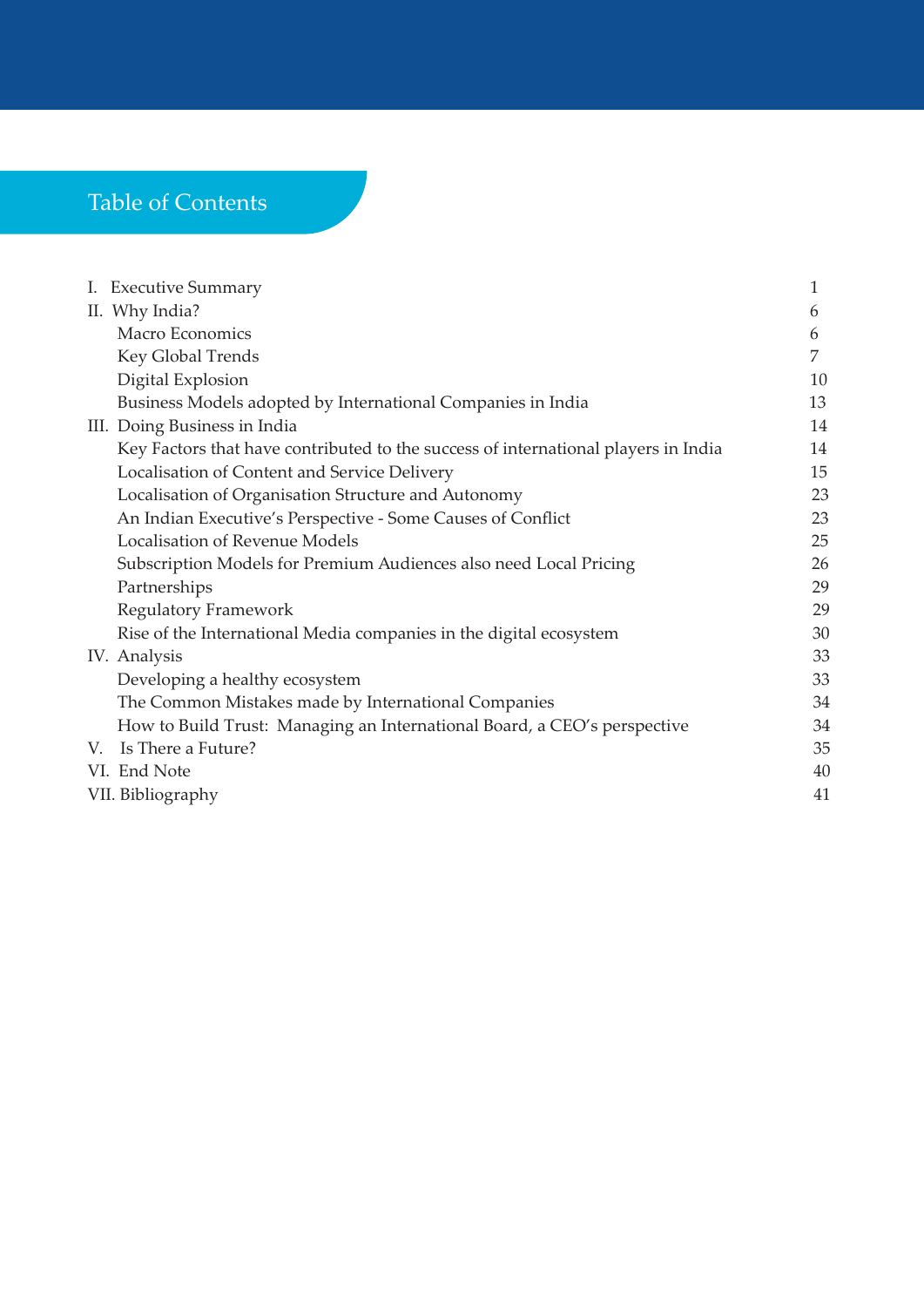# Exhibits and Illustrations

| 6  |
|----|
|    |
|    |
| 8  |
| 9  |
| 10 |
| 11 |
| 11 |
| 12 |
| 13 |
| 29 |
| 30 |
| 39 |
|    |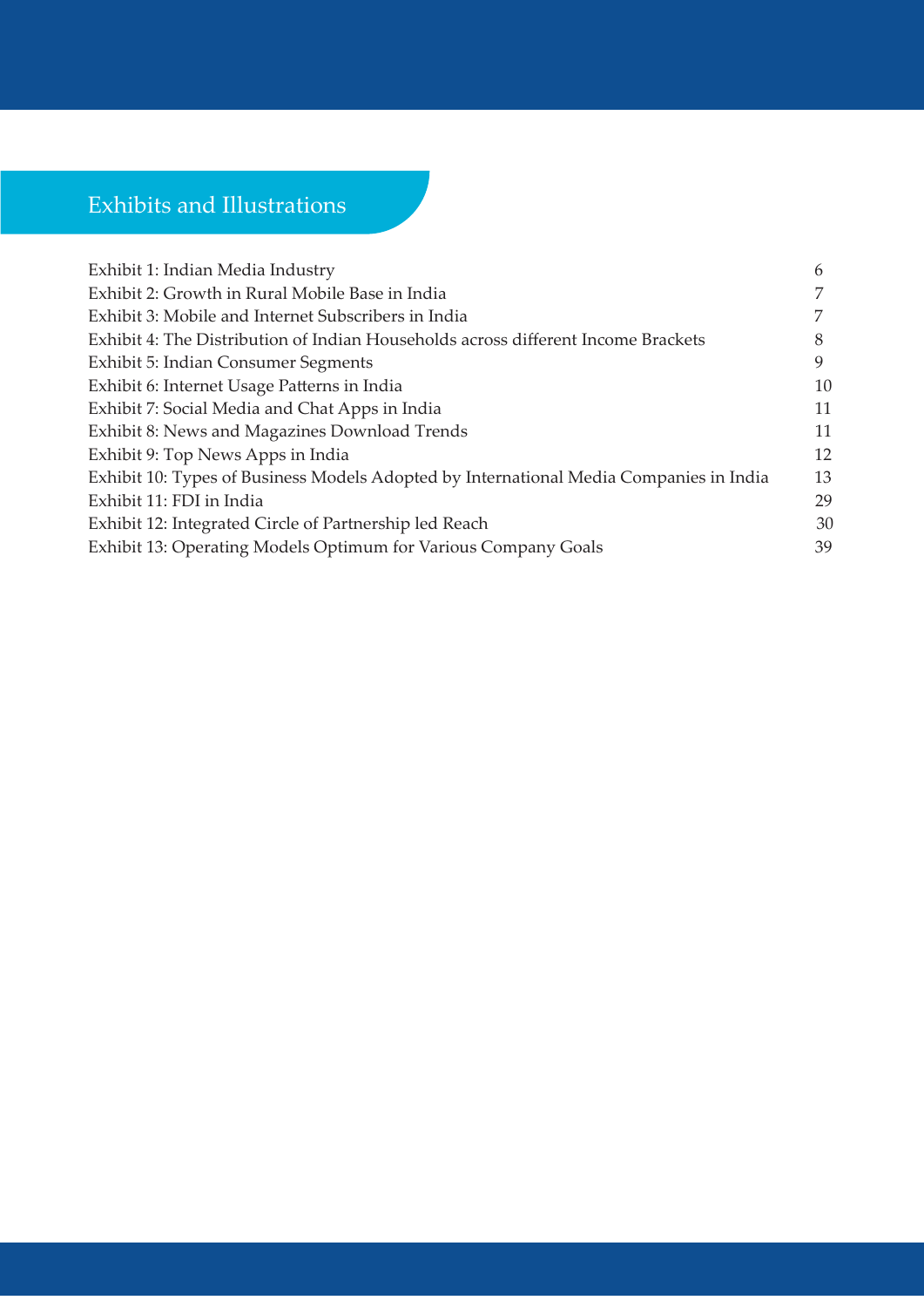# I. Executive Summary

The Indian media industry much like India itself is multi-layered, multi-hued and unique. This report attempts to demystify the Indian media market for exploring opportunity and strategizing entry by an international media company.

India, with about 1.3 billion (bn) people, has a tele density of 91% with 1.7 bn mobile connections and 700 million (mn) unique subscribers. There are 525 mn internet users led by mobile internet.

Mobile therefore is now the primary screen in India. It is disrupting media consumption patterns as it has created an ecosystem for personalised single user entertainment. India has the second largest population of internet users in the world and one of the highest per capita video consumption.

325 mn individuals accessed video entertainment, 245 mn individuals consumed news online and 150 mn individuals tuned into audio streaming platforms in 2018.

The mobile user is demonstrating unprecedented behaviour that cannot be anticipated based on empirical data. This digital disruption is challenging the way media companies develop brands and business models.

#### **Three key questions for understanding overall media opportunity in India**

- 1. What is driving mobile and internet adoption across various audience segments?
- 2. How are the consumption patterns of audiences changing?
- 3. How do you build a media business at scale in India today?

#### **Drivers of Mobile and Internet Adoption in India**

The median age for India's population is 27.9 years and will remain 28.5 years for next three years. With 45% of the population under 25 years of age, India's Gen Z cohort will rise to 36%, i.e. 472 mn by the end of 2019.

#### **Adoption of mobile and wireless internet has been driven by access to:**

- 1. Affordable handsets at price points of USD 20 USD 30.
- 2. Reduced tariffs of mobile data since 2016 with entry of Jio Telecom. In India mobile data charges are as low as USD 0.05 per GB.
- 3. Improved connectivity in rural areas.
- 4. Technology innovations: voice search and language keyboards.
- 5. Content ecosystem: rise of content platforms and telco content bundles.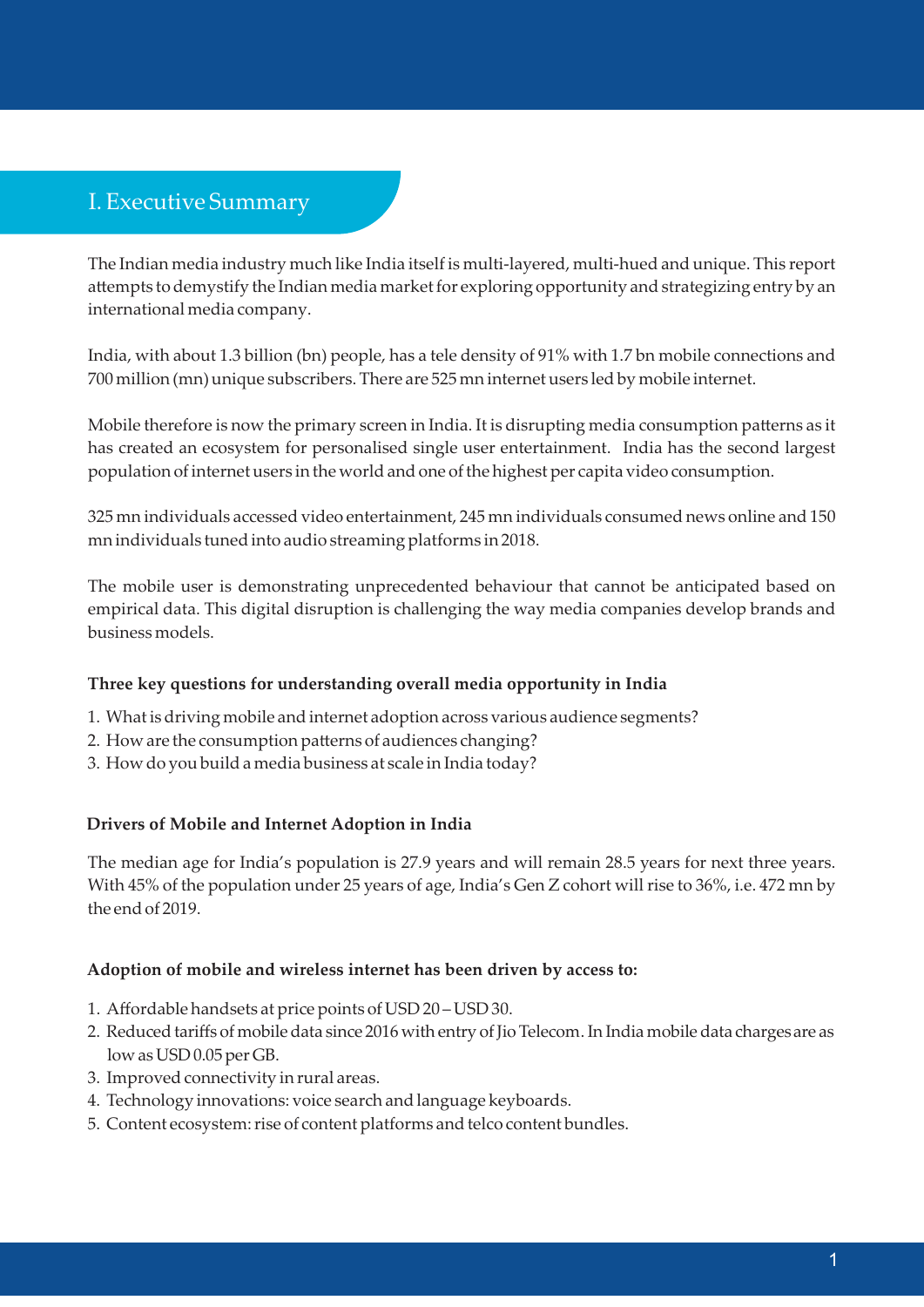#### **Changing Consumption Patterns**

India's population of internet users is only getting bigger. Around 40 mn new users come online in India every year, not just from metropolitan centres, but increasingly from rural areas as well. In the next three years, it is expected that 45 percent of internet users in India will be women.

The initial internet users in India consumed English language content on their PCs, and later, their high-end smartphones. Today, however, there is a generation of internet users with completely different needs, where their first and only internet experience is via a touchscreen and not a keyboard.

The internet user post 2017 in India is very different from the first 100 mn users who dominated till 2017. The first 100 mn users on the internet, were largely the elite and the affluent. The demography was mostly male (more than 70%), English speaking and belonged to a stable financial ecosystem with high propensity of online transactions which ranged from online investment to online retail, food delivery apps and cabs. (Refer to Exhibit 2)

The second wave of telecom expansion post 2017 has brought in women, people from tier II and tier III cities and rural areas.

The next billion users in India are non-English speaking, many of them are even illiterate, using internet through voice searches and regional language keyboards. They are primarily using internet for video entertainment and search. Many of them don't have bank accounts and are using only mobile payment systems like Google Pay and Paytm. They are consuming news through news aggregator platforms providing content in various formats in local languages. Even their social media and messaging habits are different. They are not using Facebook but TikTok and ShareChat.

Today 95% of the new user segment coming online is non-English speaking. English-speaking audiences account for only 12% to 15% of the online audiences. By 2023, it will be limited only to 8%. The largest mobile aggregator platform in India, Dailyhunt claims to have 250 mn users with only 10% consuming solely English content.

#### **Building a business in India: where does the opportunity lie?**

India is one of the largest, most dynamic and growing markets in the world and is too big to ignore for any global player. Unlike its biggest neighbour, India's primary attraction lies in its massive market size and open market policies for digital players. There is a viable demand for every solution. However, sharp segmentation is the key to success.

What (solution, service or product) works globally will work only for the top 1% of the market in India. If a company wants to come into India without any localisation then it will only be able to capture the top 1% of the Indian consumers who are highly affluent and have similar exposures as that of the western audience.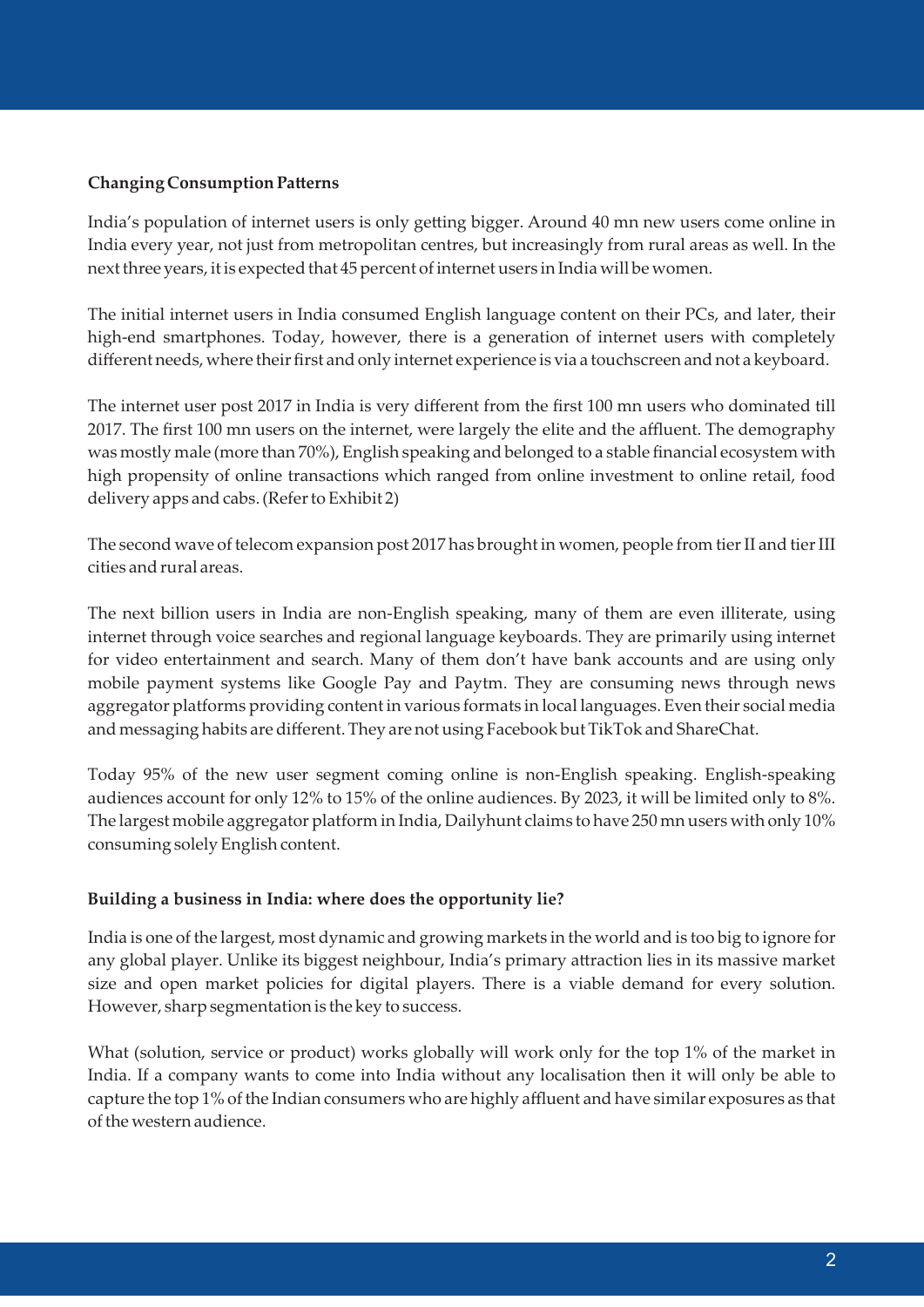To capture the next 5% to 10%, a company necessarily needs localisation in terms of content, pricing and distribution. Let's take an example of Netflix in India. With its heavy investment in marketing and limited local content library, it was able to capture 500K subscriptions focusing on the top 1% of the market. Now to expand its user base, Netflix launched a new mobile-only tariff plan at about 40% of its initial base price offering.

To succeed, it is critical to segment the audiences and assess the opportunity as different 'market sets'. If the objective is to monetise a global product, for international brands with little or no customisation or operational involvement, partnerships will remain a critical route in the digital ecosystem.

To capture the next 30% of the Indian audiences, a company will need to operate in India and solve for the Indian audience, and like a local company, take a long-term positioning in the market and invest to educate and grow the market before becoming profitable.

If the desire is to be a mass brand, then it's must to operate through a completely local model. For building a mass media business, companies will have to take a long term view of value creation, taking cues from companies like 21<sup>st</sup> Century Fox (now Walt Disney), BBC and Google.

2018 witnessed a 40% growth in digital news consumers over 2017 when around 180 mn people consumed news online. However, barring BBC, the international media companies did not materially benefit from it. In the case of BBC, it has seen its audience rise from 28 mn monthly users in 2018 to 50 mn in 2019 after its investment in local news creation in four additional regional languages (in addition to English and Hindi), partnerships with TV broadcasters and localisation of digital distribution through platforms like Dailyhunt and WhatsApp.

#### **Some key aspects of building a robust business and localisation in India**

- 1. **Culture:**The mature corporate work ethos of the western economies makes decision making process structured and predictable. On the other hand, the Indian corporate work culture lacks depth as the environment and ecosystem is still evolving. A company in India has to build in space for market and policy led surprises. Thus, unlike the West, where strategy and planning is driven by set goals, in India it is largely a discovery driven process and the management has to build scenarios for achieving growth and stability. Management must embrace rapid changes in plans and innovate in the evolving market.
- 2. **Local Leadership:** Creating a strong local leadership which can drive the strategy and build strong partnerships and operations. It is critical for companies to empower the local management to build models that are sustainable for the Indian market.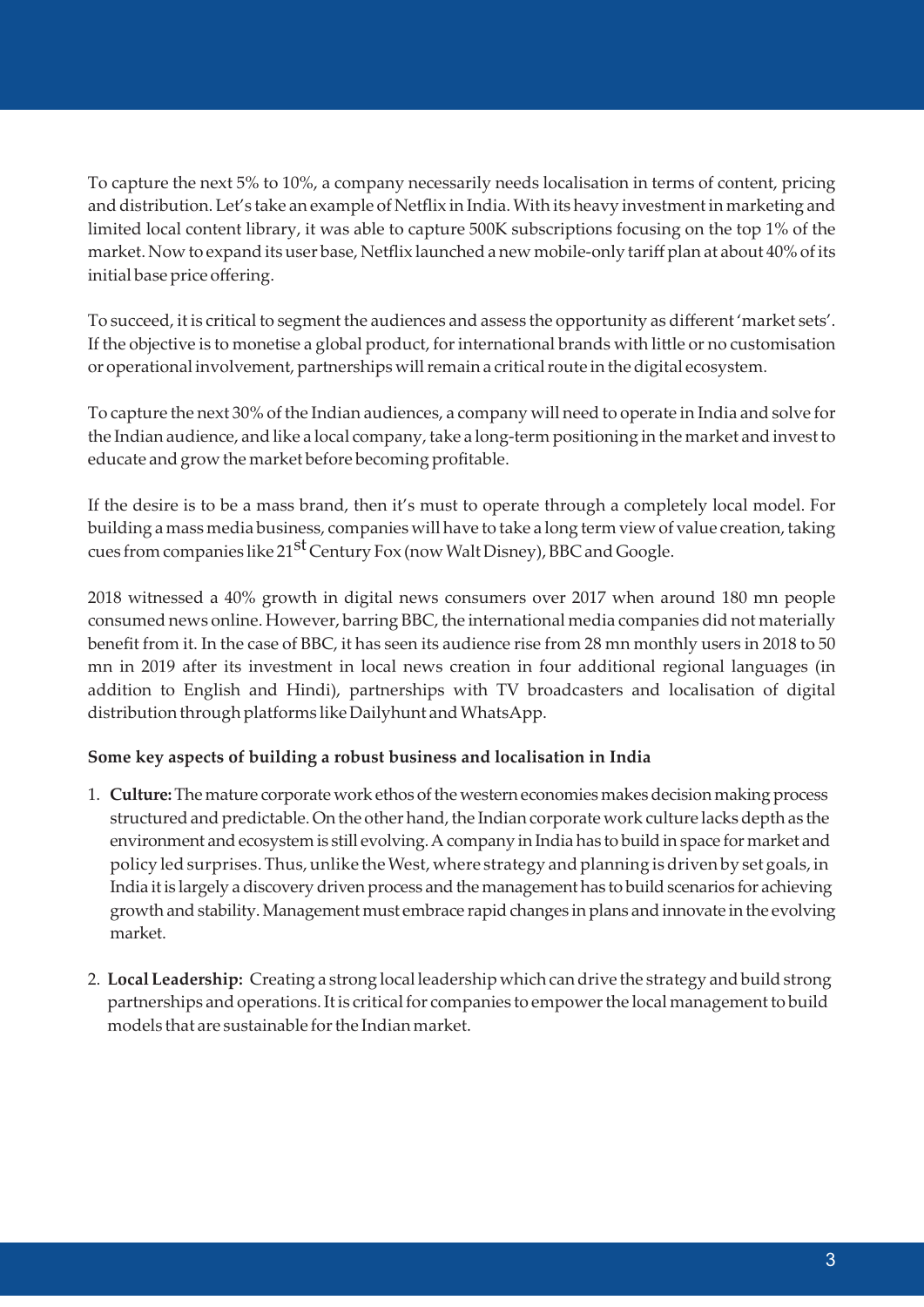*"If the team cannot be reasonably Indian you are in trouble. You must start with local leadership. Give autonomy to develop the local business framework; and quick decision making to adapt to the unpredictability of the environment." - Executive Board Member and Investor*

- 3. **Product:**Building a strong digital product with an ability to focus on audience segments and personalisation. Understand audience behaviour.
- 4. **Language:**Look beyond English and Hindi. Create content in local languages in-line with one's audience segments.
- 5. **Video and Audio:**With a majority of the audience struggling to read and given the small screen sizes, this is the only way forward.
- 6. **Content:**Depth and innovation in storytelling. Digital platforms and personalisation of screens present a big opportunity for data led journalism; interactive story telling; investigative journalism: in-depth research and breaking stories; local news to defined audience segments communities; format innovations suitable catering to diversified audiences: audio, text, video, virtual reality.

### *"The problems that we are solving in India are changing the way companies do business across the world." - Hosi Simon, Executive Managing Director, Head of International at VICE*

- 7. **Metrics:**In a dynamic environment like India, it is critical to create room for innovation and failures. This needs to reflect in the goal setting and the evaluation metric for the businesses. The metrics and models across content, users and revenues that work for home markets of international companies will not work as a baseline for India.
- 8. **Revenue Diversification:**Advertiser led revenue models alone is not sufficient especially for niche and for English only players. Building and leveraging your loyal audience base and brand to build strong subscriber driven revenues for the core service and building ancillary revenues through new services and experiences is critical.

In the News segment, subscription revenues will remain a challenge in India, as it has been commoditised by the oversupply of players and has been free to its consumers across platforms. Till now the experiments in subscription revenues have been limited to business periodicals like moneycontrol, CNBC, ET Prime, Bloomberquint and international news media organisations like the New York Times, Economist, Time Magazine. Over the next one year, India can expect all of the English dailies to launch their subscription programs and go behind the pay wall. Just like the OTT Space (Over-the-Top), we are likely to see a mix of the metered model (like the New York Times) and the OTT like freemium model. We can also expect a lot of bundling of services with telcos, audio and video streaming players and international players.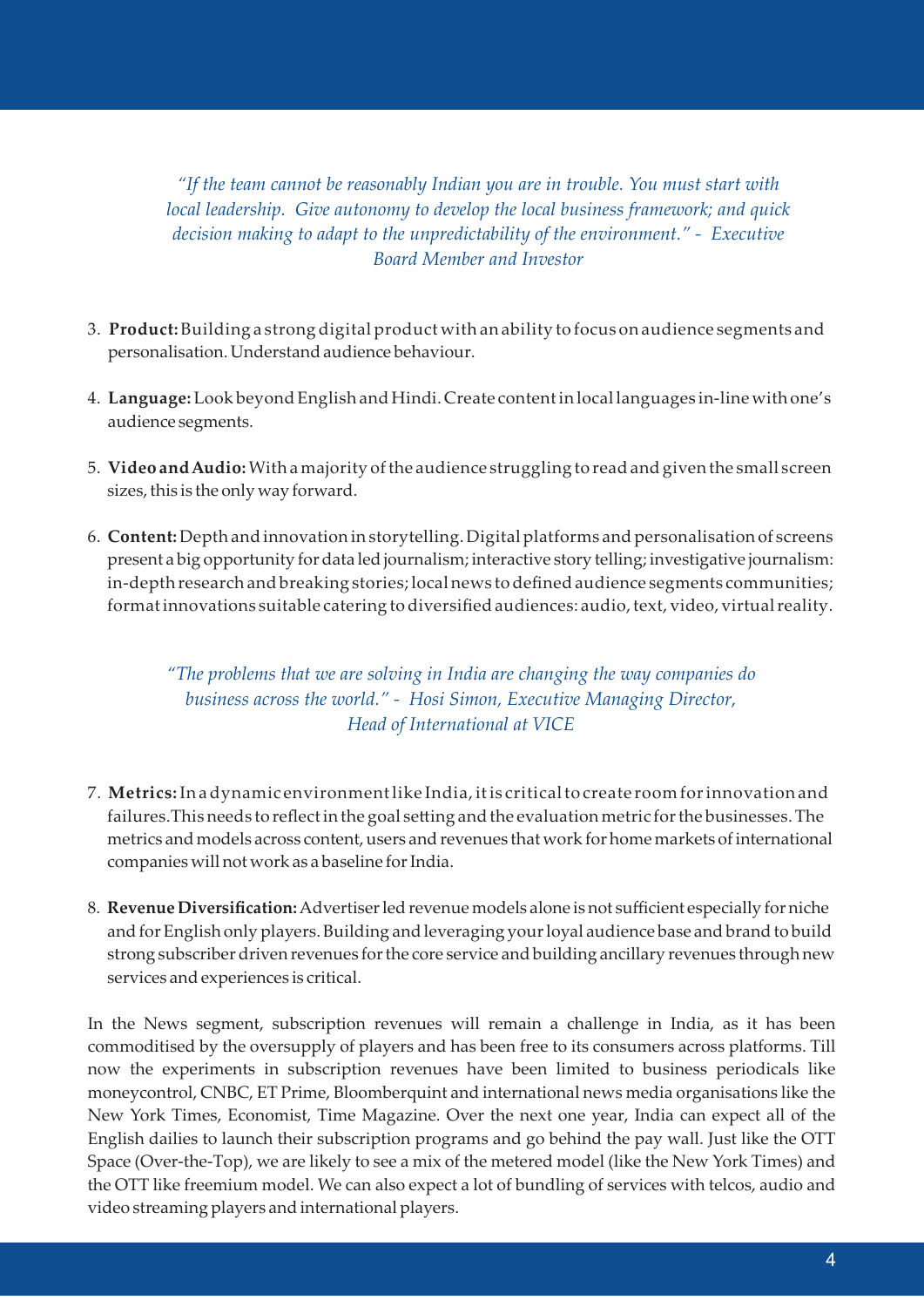9. **Partnerships:** A cultural due diligence of partners is more important than the business due diligence for evaluation of long term partnerships. Most partnerships have failed due to inability of partners to work together, leaving most international players with a feeling of disappointment about the market, even before they effectively engaged with the consumers.

#### **In conclusion**

- 1. Given the disruption in business models when all traditional media companies are grappling with the digital environment, international companies should come in solo.
- 2. For scouting distribution partners, companies should be prioritised in favour of digital platforms and content start-ups. Today digital start-ups in surface transport, digital payments, e-commerce platforms, service deliveries and online content media are influencing lives of consumers more intimately than traditional media brands. Digital-first partners have agility, aggression and energy to challenge the status quo. It is imperative to find a partner entity that is young, quick to adapt and will work in tandem with targets.
- 3. It is critical to prioritise partnerships after studying nuances of the Indian consumer online habits versus that of the home market. Multiple consumer researches including the Reuters DNR 2019, show that the choice of and consumption patterns across platforms for Indian consumers are very different from that of the US and European users.

*"India is a gateway to the other developing markets. As the way of thinking here helps you succeed in other markets." - Director India, International Publisher* 

Complexities aside, the Indian media industry should be assessed, explored, tackled through the twin pillars of numbers (i.e. large market) and local culture (i.e. diversity, ethos, demography, literacy, lifestyle).

To succeed in India, there is a need to re-assess and re-imagine the opportunity with a fresh perspective on localisation of management, content, business models, metrics and partnerships. Else, established global models may perish, leaving in its trace corporate discontent and brand dilution.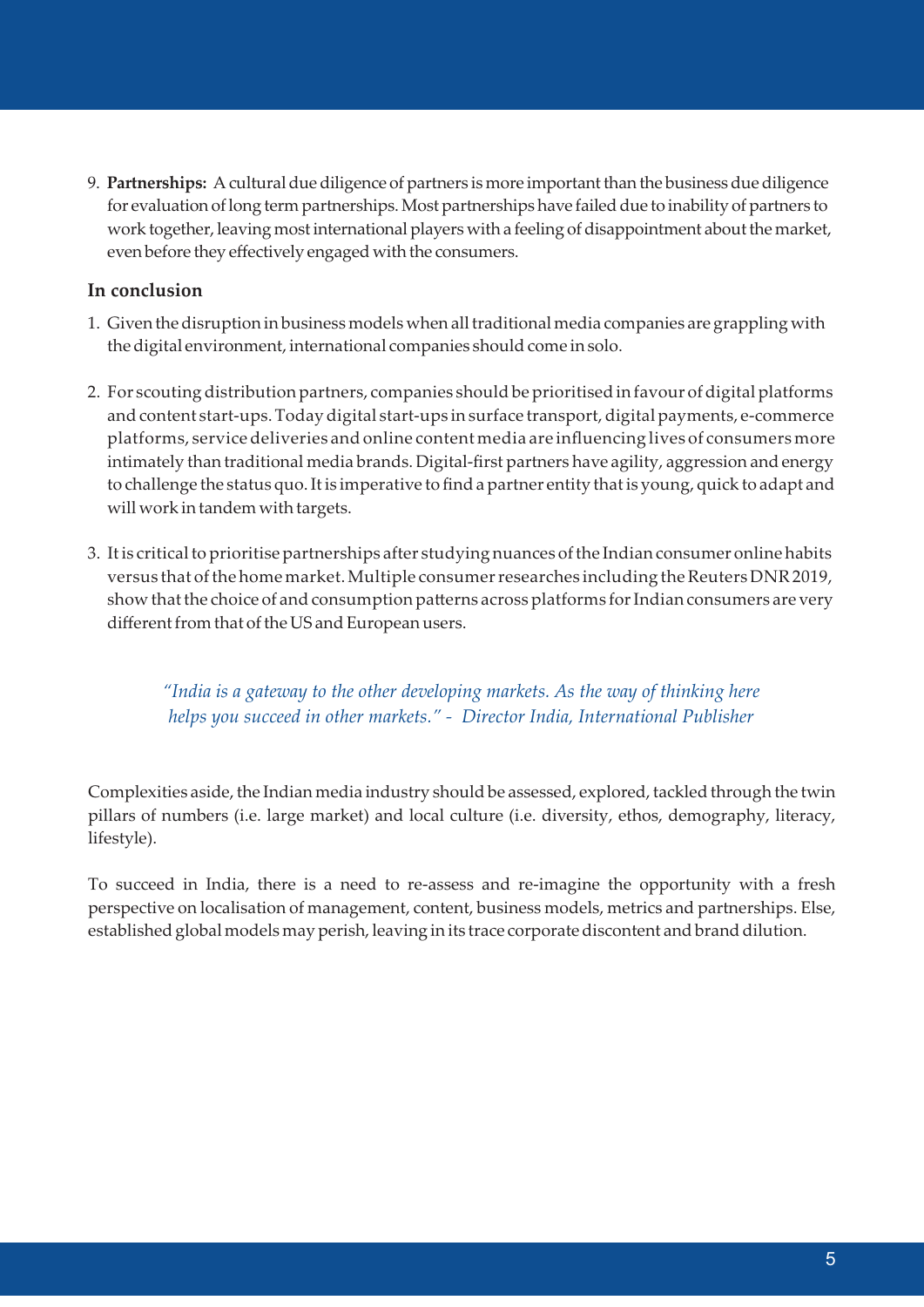# **II. Why India?**

#### **Macro Economics**

#### **Media Industry**

#### **Exhibit 1: Indian Media Industry**

| Sector        | 2017 | 2018    | 2019E | 2021E | <b>CAGR</b><br>2018-21 |
|---------------|------|---------|-------|-------|------------------------|
| Television    | 9.3  | 10.4    | 11.5  | 13.5  | 8.80%                  |
| Print         | 4.3  | 4.3     | 4.5   | 4.8   | 3.40%                  |
| Digital media | 1.7  | 2.4     | 3.1   | 5.0   | 28.00%                 |
| Online gaming | 0.4  | $0.7\,$ | 1.0   | 1.7   | 35.40%                 |
| Total         | 20.8 | 23.6    | 26.6  | 33.1  | 12.00%                 |

Source: All figures are gross of taxes (USD in billion USD  $1 = \text{INR } 71$ ) for calendar years  $|$  EY FICCI FRAMES 2019

The global media industry is set to grow at 4.3 CAGR (Compound Annual Growth Rate) from USD 2.2 tn (trillion) to 2.6 tn by 2023. China will overtake the US to gain the top spot. India will leap ahead of UK and Japan.

The Indian media and entertainment (M&E) sector reached USD 23.9 bn, a growth of 13.4% over 2017. With this current trajectory, it is estimated to grow to USD 33.6 bn by 2021.

While digital media is the fastest growing segment, it currently comprises only 15% of the total media pie compared to the global 51.4%.

India is at the cusp of growth led by a young audience, unprecedented mobile penetration and wireless internet adoption, growing economy, rising consumerism and an under indexed ad-spend to GDP Ratio. Ad-spend is still only 0.39% of GDP compared to global average of 0.60% of GDP.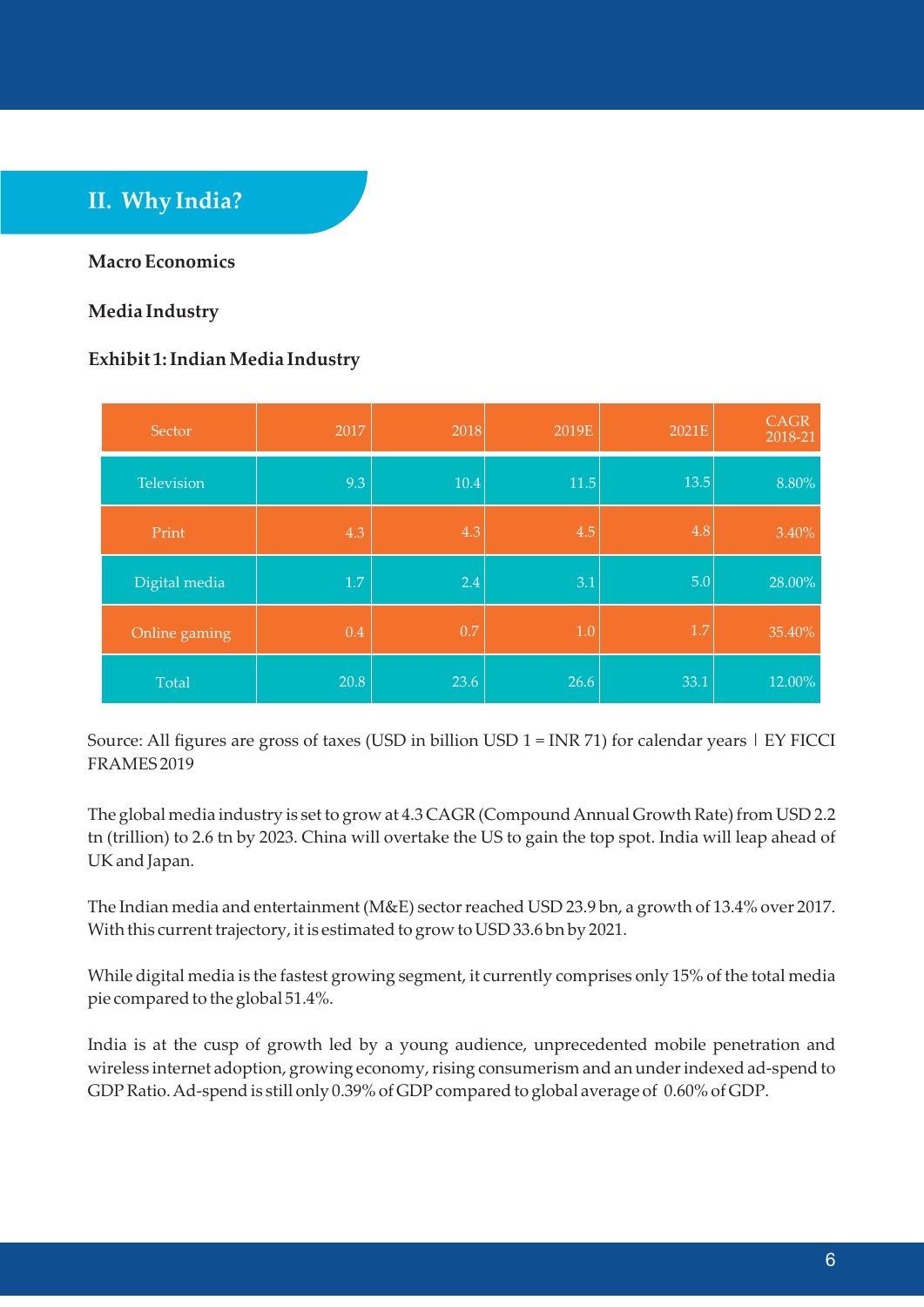### **Key Global Trends**

- 1. Mobile Internet will dominate by 2023 and will make up 61.6% of the total industry bolstered by gains in internet advertising and data consumption.
- 2. Smartphone will remain the most favored mode of media consumption.
- 3. Personalization of content experience will become key.
- 4. Data and Analytics will become core drivers of growth, creating nuanced content, experience and advertising.
- 5. Rollout and adoption of 5G Cellular technology will enable growth in VR and Video Gaming.



#### **Exhibit 2: Growth in Rural Mobile Base in India**

Sources: TRAI and Ernst & Young – M&E Report, 2019

#### **Exhibit 3: Mobile and Internet Subscribers in India**



Sources: TRAI and Ernst & Young – M&E Report, 2019 and Statista https://www.statista.com/statistics/257048/smartphone-user-penetration-in-india/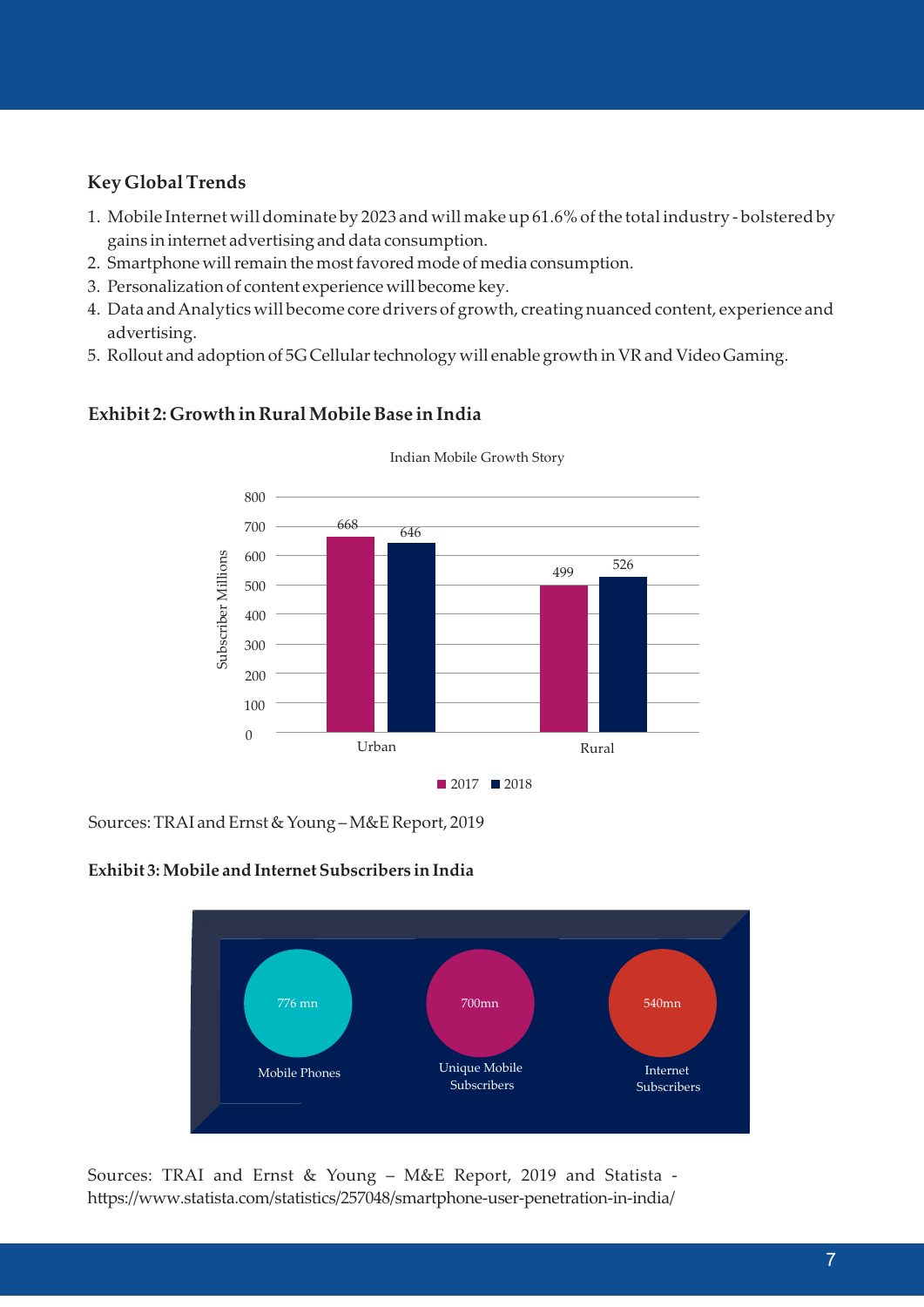Globally, in 2018, mobile subscribers grew at 79% reaching 7.9 bn subscribers. India crossed 91% teledensity in 2018 with 1.7 bn mobile subscribers, making it the primary platform for information and entertainment for the nation.

2016 saw the entry of Reliance's service (Jio Telecom) in India offering free mobile and wireless data services to customers.

This led to a wave of telco adoption in lower income groups and rural areas and led to a 10X growth in three years for mobile internet data consumption.

90% of 570 mn internet subscribers in India are serviced by wireless broadband, riding on the back of near-free access. Jio enjoys 54% market share in wireless broadband services with near-free pricing (USD 0.05 per GB). Data consumption reached 8 GB per month per user in 2018.



#### **Exhibit 4: The distribution of Indian Households across different Income brackets**

Source: CCI City Income Database 2016, BCG CCI analysis HH income distributions on 2015 prices<sup>1</sup>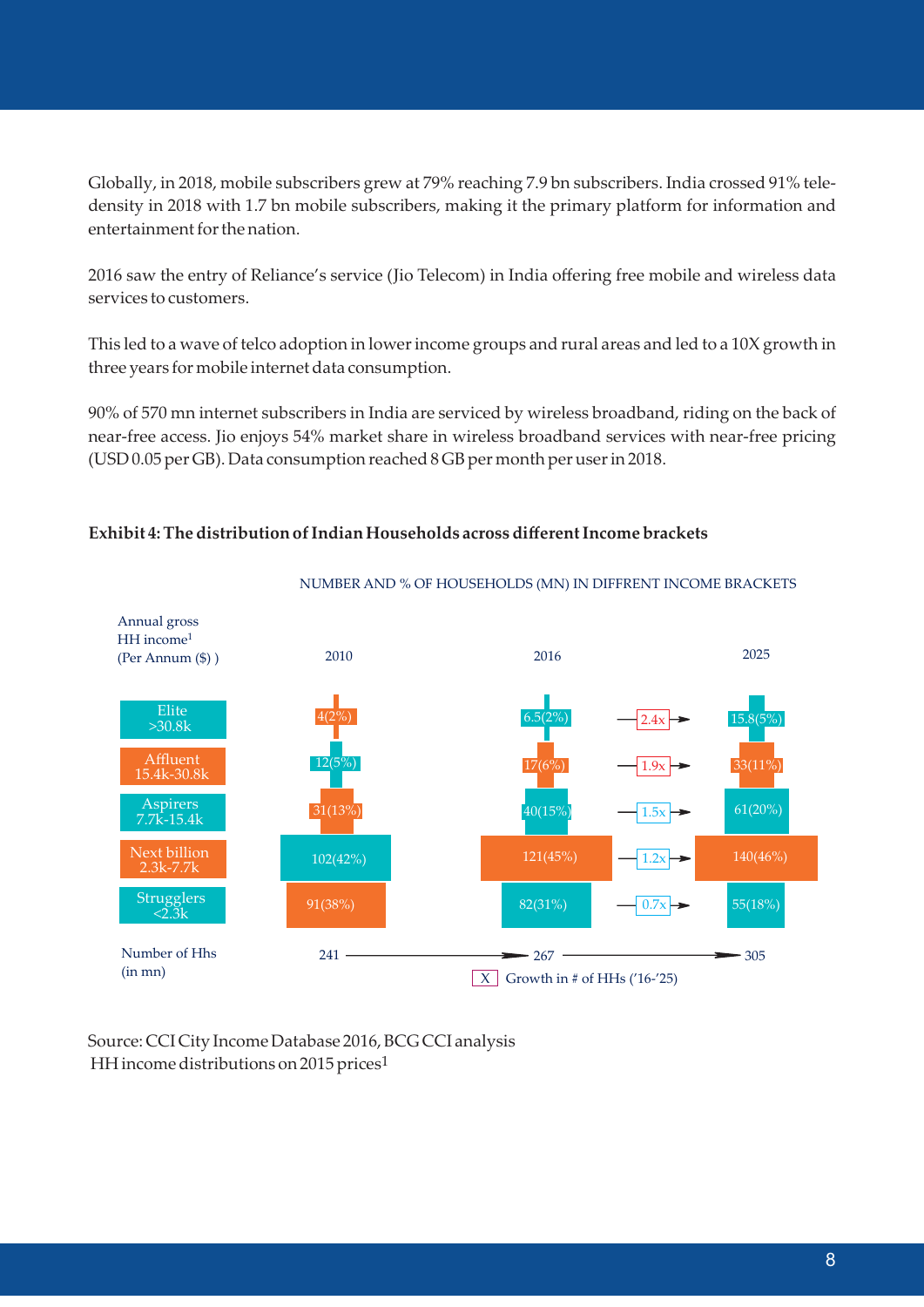#### **Exhibit 5: Indian Consumer Segments**



#### **The India consumer base is extremely fragmented across languages and socio-economic strata**

India has the second largest population of internet users in the world. Around 40 mn new users come online in India every year, and not just from metropolitan centres, but increasingly from rural areas as well. And they're no longer predominantly men. In the next three years, it is expected that 45% of internet users in India would be women. This rush of new users of the internet in India has greatly transformed the Indian economy and culture, from the rise of local start-ups to the growing use of ecommerce, digital payments, ride sharing, and online video by people across the country. A significant characteristic of the growing new internet users is that a significant proportion is illiterate and almost 95% are non-English speakers. They are using internet through voice searches and regional language keyboards. They are primarily using internet for video entertainment and search. Many of them don't have bank accounts and are using only mobile payment systems like Google Pay and Paytm.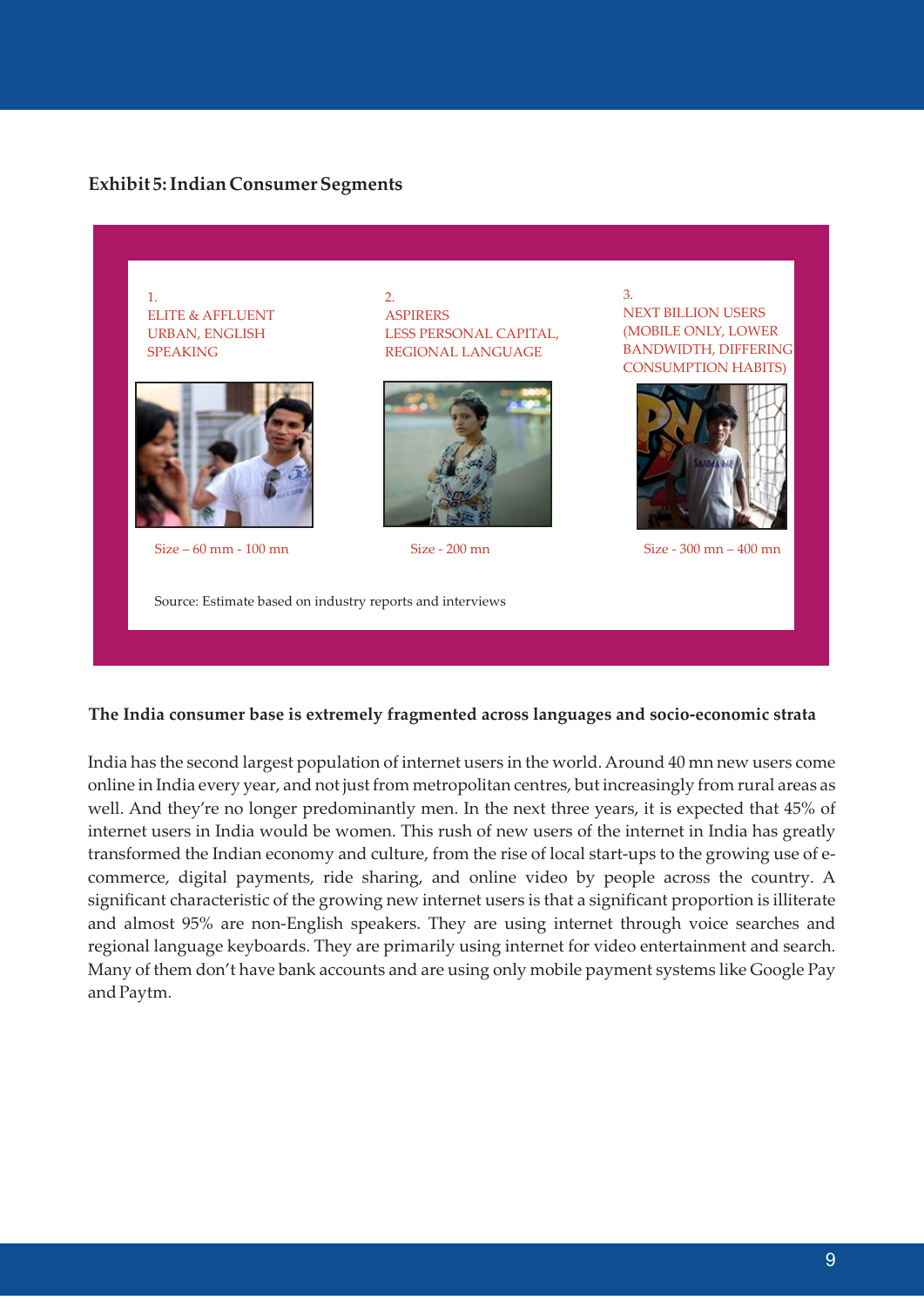### **Digital Explosion**



#### **Exhibit 6: Internet Usage Patterns in India**

#### Sources: TRAI and Ernst & Young – M&E Report, 2019 and

Statista - https://www.statista.com/statistics/257048/smartphone-user-penetration-in-india/

The majority of internet users in India today are regional language users, and this number is expected to reach 500 mn (of the estimated 700) in the next two years.

Factors driving adoption amongst rural audience base are:

- 1. Access to low cost smart phones, priced between USD 20 to USD 30.
- 2. Continued low prices of internet access.
- 3. Improved Rural Connectivity.
- 4. Simplified language keyboards.
- 5. Voice enabled utilization of the internet, mainly for entertainment, search and maps.

Smartphone penetration coupled with more OTT platforms enabled tier-II and tier-III cities to access content online - both on YouTube and large OTT platforms of broadcasters.

Online video viewing grew at 25% to reach 325 mn and 200 mn (60%) subscribers accessed digital content through telco bundles, thus making them free to consumers.

Digital subscription grew to around 12 to 15 mn in 2018. But remains at <5% of total video subscription and <1% of the music streaming subscription.

90% of the video content consumed on YouTube is in regional languages. Growth of digital content consumption in India has created a significant opportunity for broadcasters and OTT platform providers. These players are increasing investing in regional language content, not just in Hindi, but other Indian languages like Tamil, Telugu, Malayalam, Bengali, Punjabi and Marathi.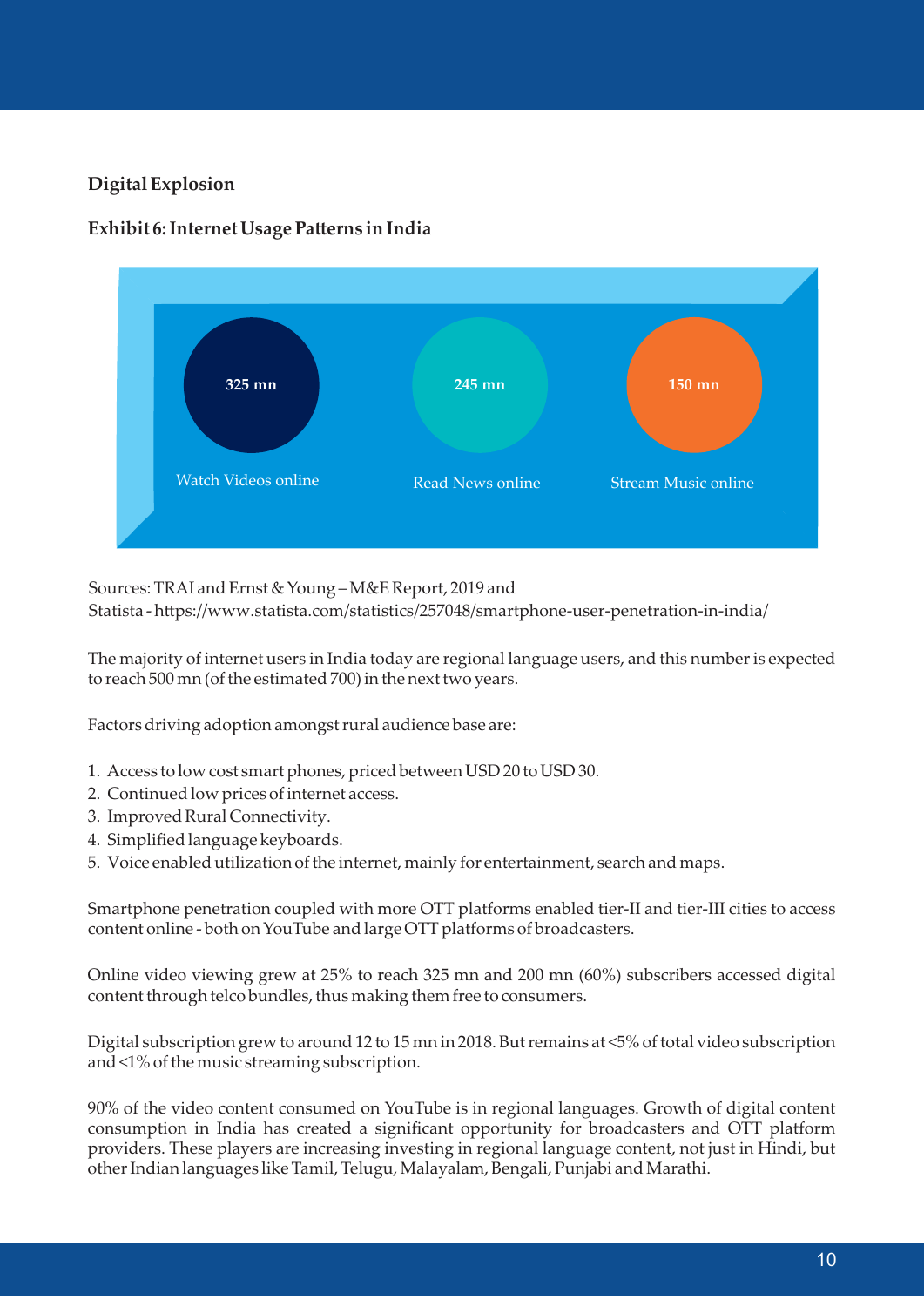

#### **Exhibit 7: Social Media and Chat Apps in India**

Source: GlobalWebindex (Q2 & Q3 2018) | Ernst & Young – M&E Report, 2019

#### **Exhibit 8: News & Magazine Download trends**



**Growth in Downloads in select Media categories**

Source: App Annie Survey for Ernst & Young – M&E Report, 2019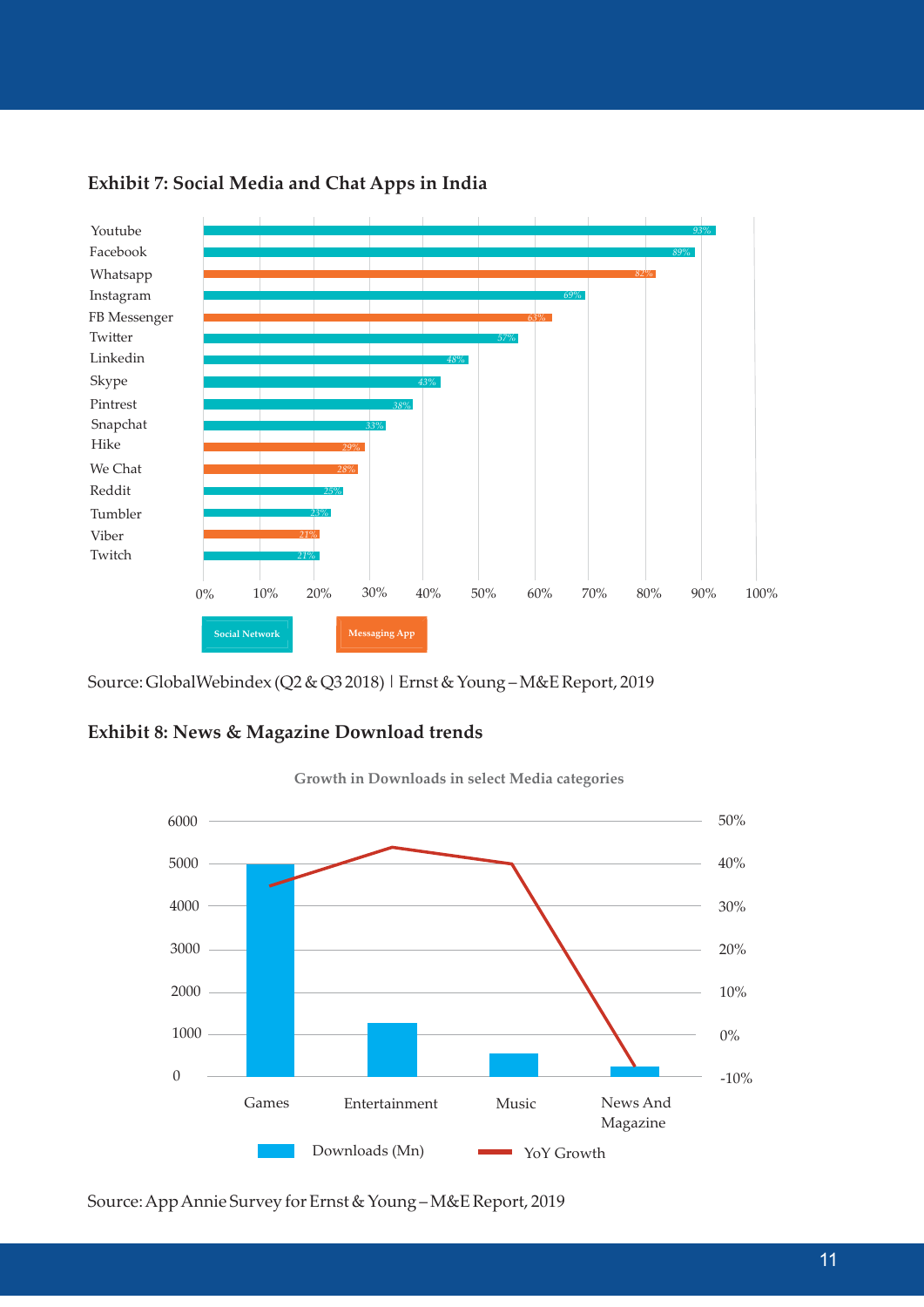**Exhibit 9: Top News Apps in India**

| Twitter<br>1.<br>D                   | The Economic<br>6. ET           |
|--------------------------------------|---------------------------------|
| 2. Dailyhunt                         | <b>NDTV</b><br>7.               |
| 3. Tol Times of india                | Flipoard<br>8. L                |
| 4. <b>I</b> Inshort-News in 60 words | 9.67<br>Google News & Weather   |
| $5.$ We UC News                      | $10.\overline{TH}$<br>The Hindu |
| Source: Appannie.com                 |                                 |
|                                      |                                 |

India has become an aggregator led news consumption market with 6 of its top 10 news apps being aggregator platforms including Twitter which has listed itself as a news app in the India Google Play store. A typical low-end smartphone in India does not support more than 7 apps. Thus, many news publishers are not investing in creating their own apps and instead opt for creation of audience loyalty within existing apps and user habits.

This is commensurate with the trend where in 2018, India saw a decline in news and magazine app downloads by 7%. However, the time spent, per user, on news and magazine apps increased at a staggering 22%.

The rise of the news platforms has been on the back of their ability to cater to diverse consumer segments by integrating, formats (video, audio and text), variety of regional languages and aggregate trusted news brands across each segment on single platforms.

TV news continues to be advertiser led. Only few investigative news magazines premium business news brands like The Caravan (political long form magazine), The Ken and Bloomberg are now focusing on subscription revenue.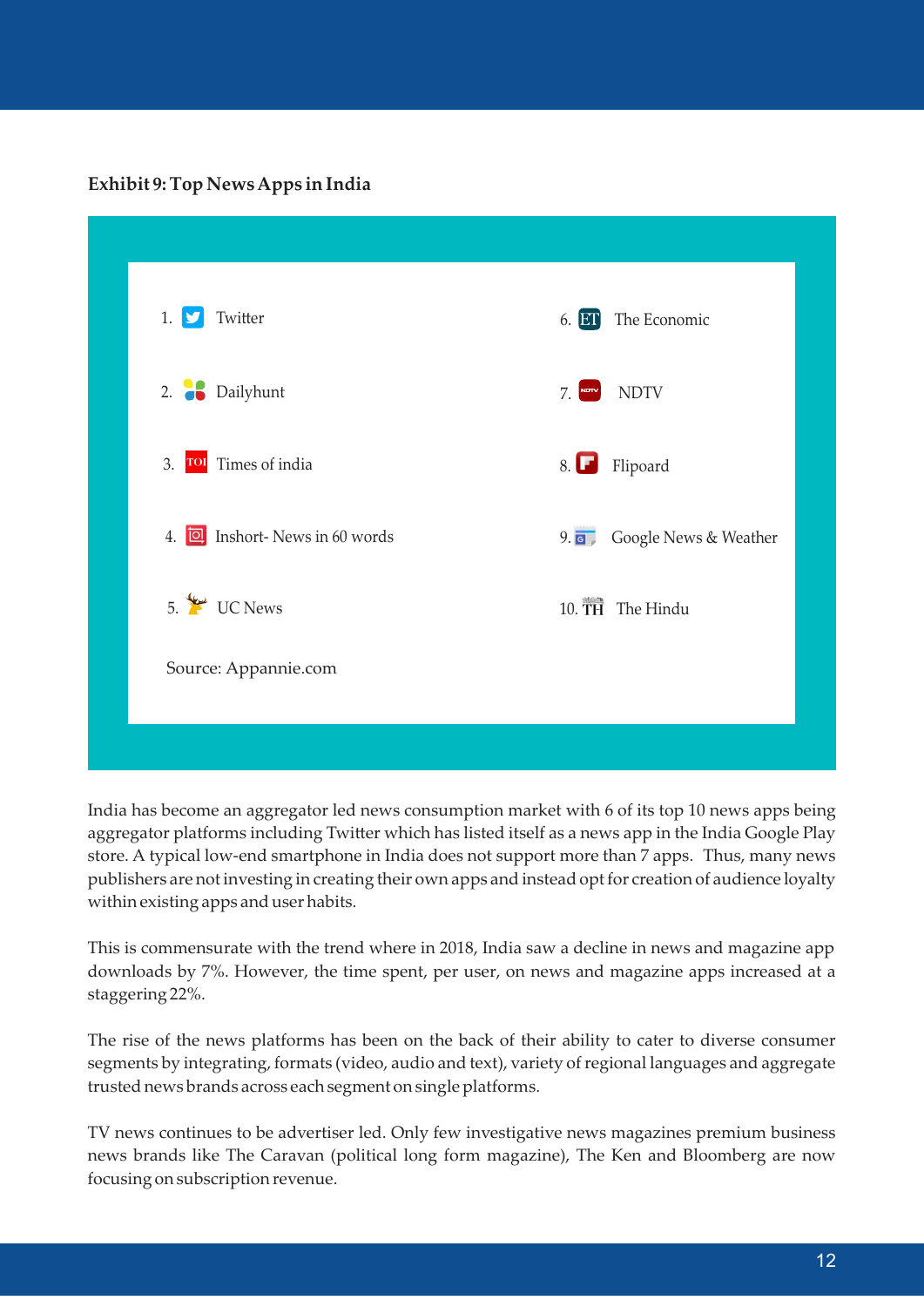#### **Business Models adopted by International Companies in India**

FDI regulation in India has necessitated partnerships for news media companies to enter and operate in India. Here is a look at the various models that have evolved over the years across print, television and digital media platforms.

### **Exhibit 10: Types of Business Models that International Media Companies opt for in India**

| Models                                                | Investment<br>Required | Examples                                                                                                          | Editorial<br>Control | Constrains                                                                                                         | <b>Business Objective</b>                                                                                                                                                                                                                             |
|-------------------------------------------------------|------------------------|-------------------------------------------------------------------------------------------------------------------|----------------------|--------------------------------------------------------------------------------------------------------------------|-------------------------------------------------------------------------------------------------------------------------------------------------------------------------------------------------------------------------------------------------------|
| <b>Brand Licensing</b>                                | Low                    | CNN and CNBC<br>HuffPost, Wattpad,<br>Business Insider,<br>Tech Crunch                                            |                      | Limited capacity to invest in<br>a localised product.<br>Short Term Profitability Focus                            | Monetisation of existing<br>Brand or service with no<br>investment in localisation.                                                                                                                                                                   |
| Minority Stake                                        | Low                    | Quint Bloomberg                                                                                                   |                      | Profitability Focus, Limited<br>investment capacity                                                                | Development of brand in the<br>Local market without any<br>operational responsibilities                                                                                                                                                               |
| Agency<br>Relationships<br>for Sales and<br>Marketing | Low                    | International Media<br>Brands with limited<br>localisation                                                        |                      | International Media Brands<br>with limited localisation.<br>Profitability Focus, Limited<br>investment capacity    | Testing the market for product<br>fitment, revenue models with<br>low core product customisation.<br>Usually preferred by digital<br>platforms or International<br>Content companies looking<br>for monetisation of a<br>standardised global product. |
| Equal<br>or Majority Stake                            | High                   | Vice Media India<br>Viacom 18 till 2018                                                                           |                      | Ability to invest in<br>localisation of product,<br>Ability to create and sustain<br>a 7-10 year vision for India. | Active business creation;<br>with local management<br>leveraging the strengths of<br>local entrepreneurs.                                                                                                                                             |
| 100% Owned<br>Subsidiary                              | High                   | 21 <sup>st</sup> Century Fox, Sony<br>Pictures, Discovery,<br>Netflix, Amazon<br>Prime Video.<br>Facebook, Google |                      | Create an organisation<br>vision and investing capital<br>in brand building.                                       | Long-term value creation for<br>India and its global<br>businesses.                                                                                                                                                                                   |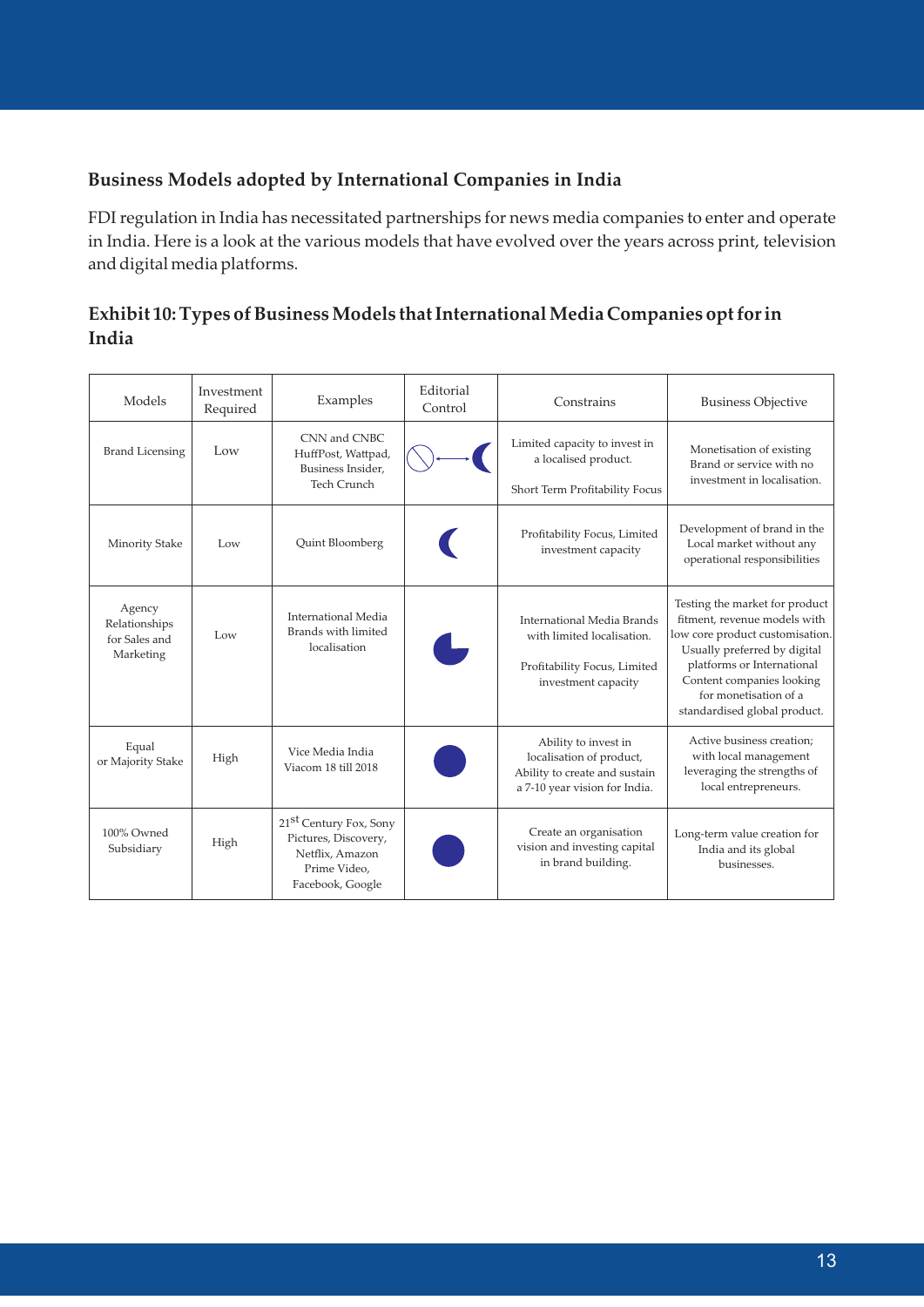# **III. Doing Business in India**

*"India is a gateway to the other developing markets. As the way of thinking here helps you succeed in other markets." - Director India, International Publisher*

The complexity of the Indian market can be imagined with 1.4 bn people fragmented across 22 major languages with numerous regional variations and 5 well defined socio-economic consumer segments differing in their literacy levels, sophistication of media habits, quality of internet and media access and their online transaction behaviour, the learnings of doing business in India which necessarily mandate constant innovations and adaptations are changing the way global companies service their consumers worldwide.

#### **Key Factors that have contributed to the success of international players in India**

- 1. Disproportionate investment in local entertainment and sports content.
- 2. Technology investment for high quality user experience and distribution.
- 3. Creating a powerful local leadership team with autonomy and authority to drive the business.
- 4. Focus on long term value creation; evolving local revenue models designed for the Indian market.

In this section each of these aspects will be assessed in detail through experiences and strategies of different media companies in:

- 1. localisation of content and services delivery
- 2. localisation of organisation structure and autonomy
- 3. localisation of revenue models
- 4. partnerships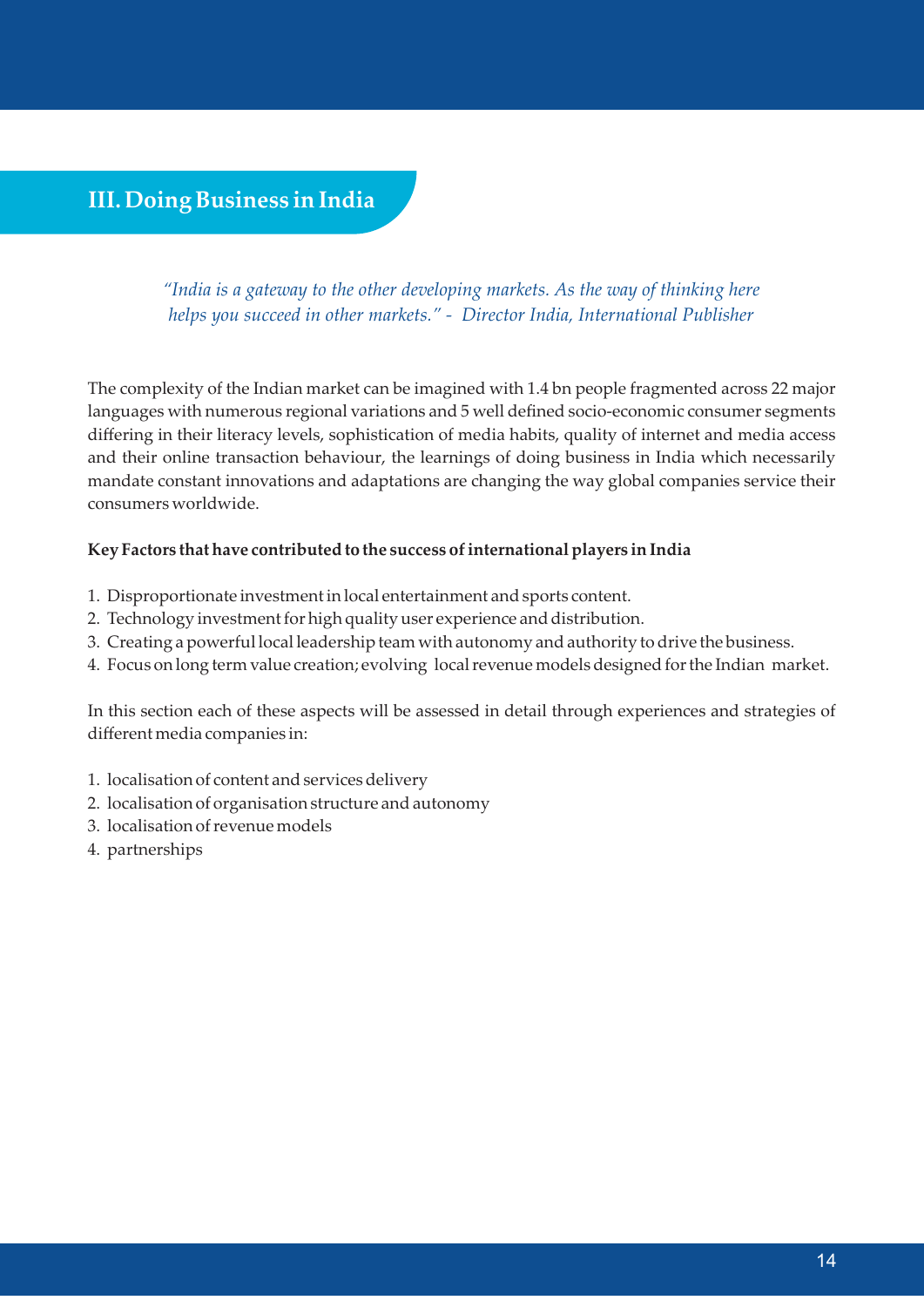#### **Localisation of Content and Service Delivery**

#### *"My home strategy is not my India strategy. In India only localised businesses thrive."- CEO, India for an American media company*

#### **Let's start with defining what localisation really means.**

For many organisations, localisation is just about building a cultural context but they tend to ignore language, format and platforms.

**Language** – preferred local language or if it is English then adjusted to a level of colloquial simplicity (of the targeted consumer).

**Format** – content pieces created in preferred storytelling (fiction, gaming, VR, animation, documentaries) and technical formats i.e. video, voice, text (including length)

**Platforms** – delivery of content across regional and global social and aggregator platforms of choice in the local market, VOD, television

**Subject / Cultural Context** – creating content around the local cultural moments that matter to the audiences and approaching it from the point of authority as an insider and a cultural leader.

As discussed earlier, India is a mix of 5 key socio-economic audience segments with acute fragmentation within each segment arising out of language preferences.

Let's look into a few case studies of success and failures led by localisation of content:

- 1. 21<sup>st</sup> Century Fox Walt Disney
- 2. The Weather Channel
- 3. The Economist
- 4. A youth media company hereinafter referred to as 'YMC' (details withheld due to confidentiality obligations)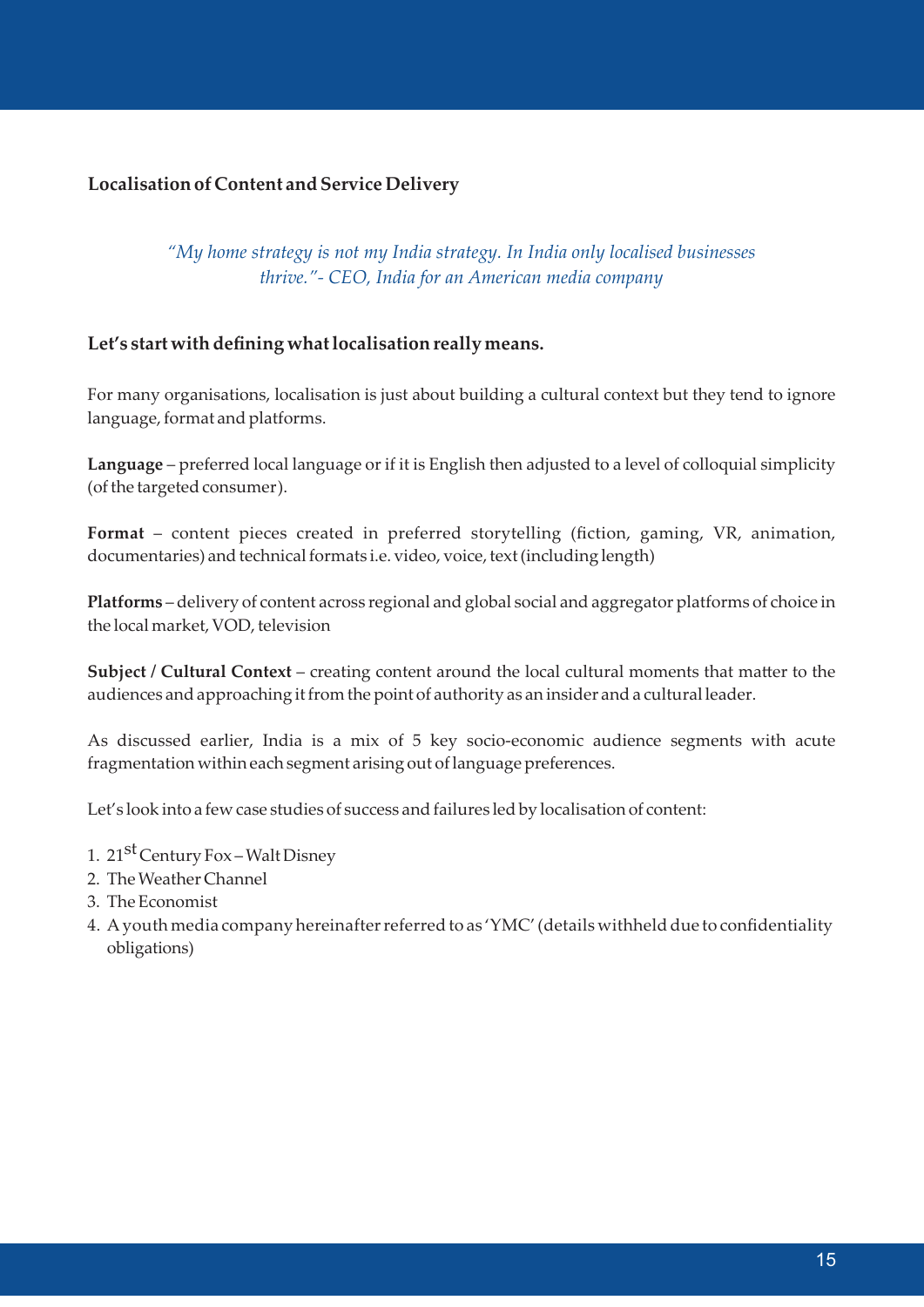# 21<sup>st</sup> Century Fox

Long term value creation through disproportionate capital investment in creating a high quality truly local content has been the key to  $21<sup>st</sup>$  Century Fox's success in India.

In India entertainment companies such as  $21<sup>st</sup>$  Century Fox (now Walt Disney), Sony and Viacom have captured the regional and international TV and digital entertainment market.

These international players entered the market with a view of long term value creation through disproportionate capital investment compared to the market at that point in time.

The success of these networks have been driven by their commitment to creating local high quality content, focused across mass audiences.

They have steered the market towards higher investment in content led by TV reality shows, movies, drama, and live sports.

In 2001, 21<sup>st</sup> Century Fox's fortunes were looking very dull in India. The mix of international and limited Indian programming had not really borne fruit.

James Murdoch's decision to invest in "Kaun Banega Crorepati" (KBC), a franchise of Who Wants to be a Millionaire1 changed the fortunes for the group in India. For KBC they created a disruptive premium positioning for the network by:

- 1. Innovation in format: Indian television had not seen any big international formats come into India with high quality productions.
- 2. Investing in leading talent: bringing in Amitabh Bachchan (a leading actor of Bollywood, the Indian film industry) on the silver screen (this had never been done before on cable television).
- 3. High quality production cost of production for each episode of KBC was estimated at close to USD 13000 to USD 15000 per episode, whereas the norm was close to USD 2000 to USD 3000 for regular drama programs.



 *PC: Mythical India*

Alongside KBC, they invested in high quality soaps in Hindi. It successfully managed to cross pollinate its audiences by programming KBC in the middle of primetime slots between its most popular high quality drama shows. With this StarPlus became a 24 hour fully local content channel in Hindi and also the undisputed leader in General Entertainment Channel.

*st "James Murdoch is the reason why Star is successful in India. 20% of 21 Century FOX's revenues are coming from India. It is the vision that makes all the st difference."- Senior Manager, 21 Century Fox*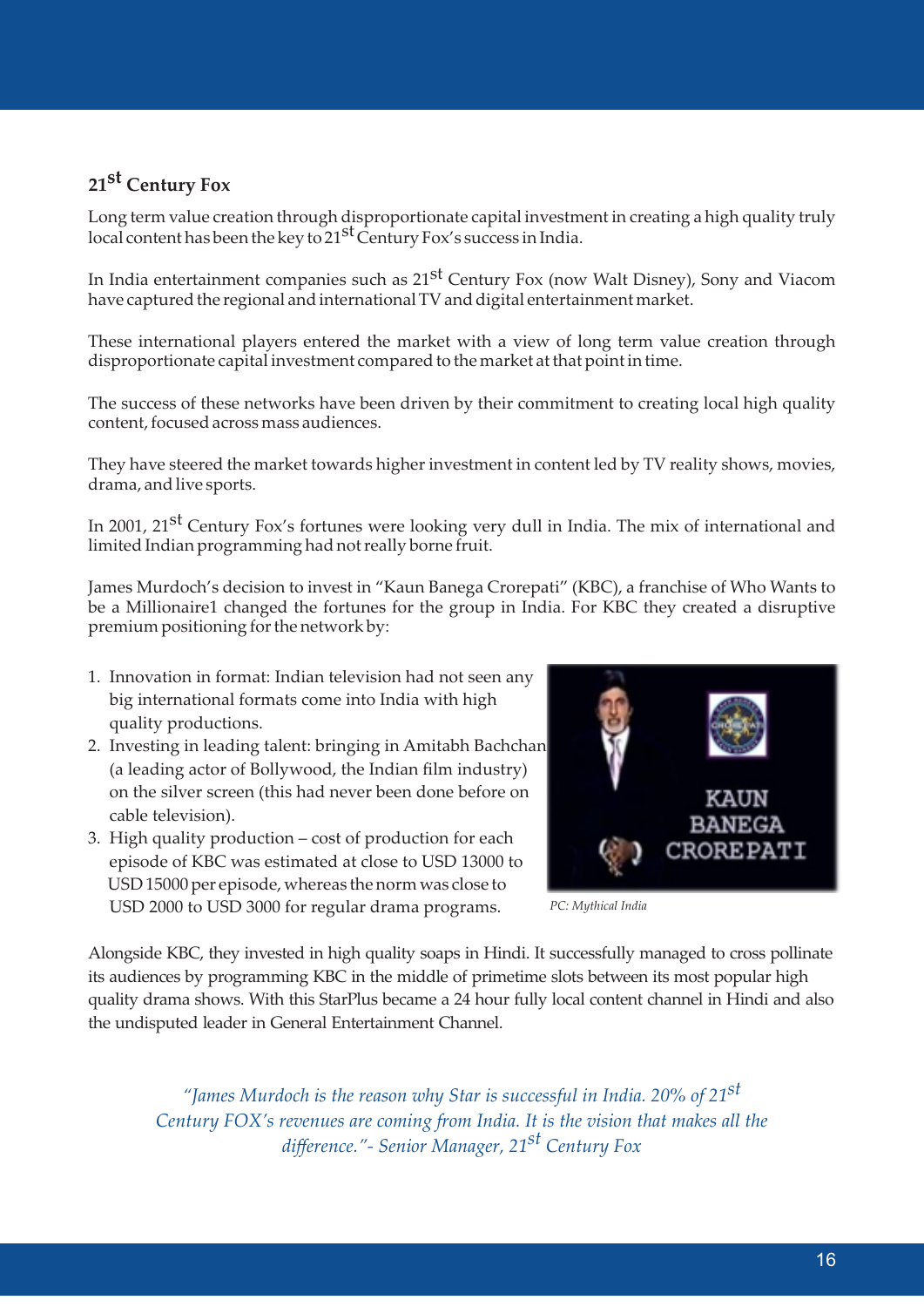With the success of KBC, FOX continued to invest in content and built a strong local language portfolio going well beyond Hindi into other regional languages. It went on to launch multiple channels in regional languages.

In the OTT Space as well, FOX took the leap before the launch of international players like Netflix and Amazon and launched Hotstar. With best in-class investment in technology and advantage of access to TV content library it started its OTT service in India with a Freemium model. Where only certain parts of the library were behind the paywall.

In 2018, FOX made a consolidated bid for TV and Digital IPL cricket rights at a whopping USD 2.2 bn with TV and Digital streaming rights, beating Facebook, Sony and Times Internet who had bid for either digital or TV rights. This established Hotstar as the most important player in the Indian OTT market helping them onboard new users.

It is reported that its success in India was one of the key factors for Walt Disney's acquisition of the 21<sup>st</sup> Century Fox.

The Walt Disney Company had a huge brand advantage in India as its content was licensed and broadcast by the public broadcaster in India even before private cable was opened up in 1993 and Mickey and Minnie Mouse were a household name.

*"The inability to walk away from the comfort zone of the way of doing business [as they do in their home country] leads to the failure in localising in emerging markets with strong cultural preferences like India."- Senior Business Journalist, India*

However, Walt Disney could never create a significant business model with local content and local business models. An industry veteran argued that "The fact that Walt Disney does not own a single Theme Park in India after 30 years is proof that it is has failed to create any impact. This is primarily because the company did not want to go beyond their comfort zone of doing business".

And so in India they have gone the acquisition route. It first acquired UTV (a local youth content film and television business) to create films and now it has acquired 21<sup>st</sup> Century FOX. Walt Disney has decided to adopt the FOX model for its growth in Asia.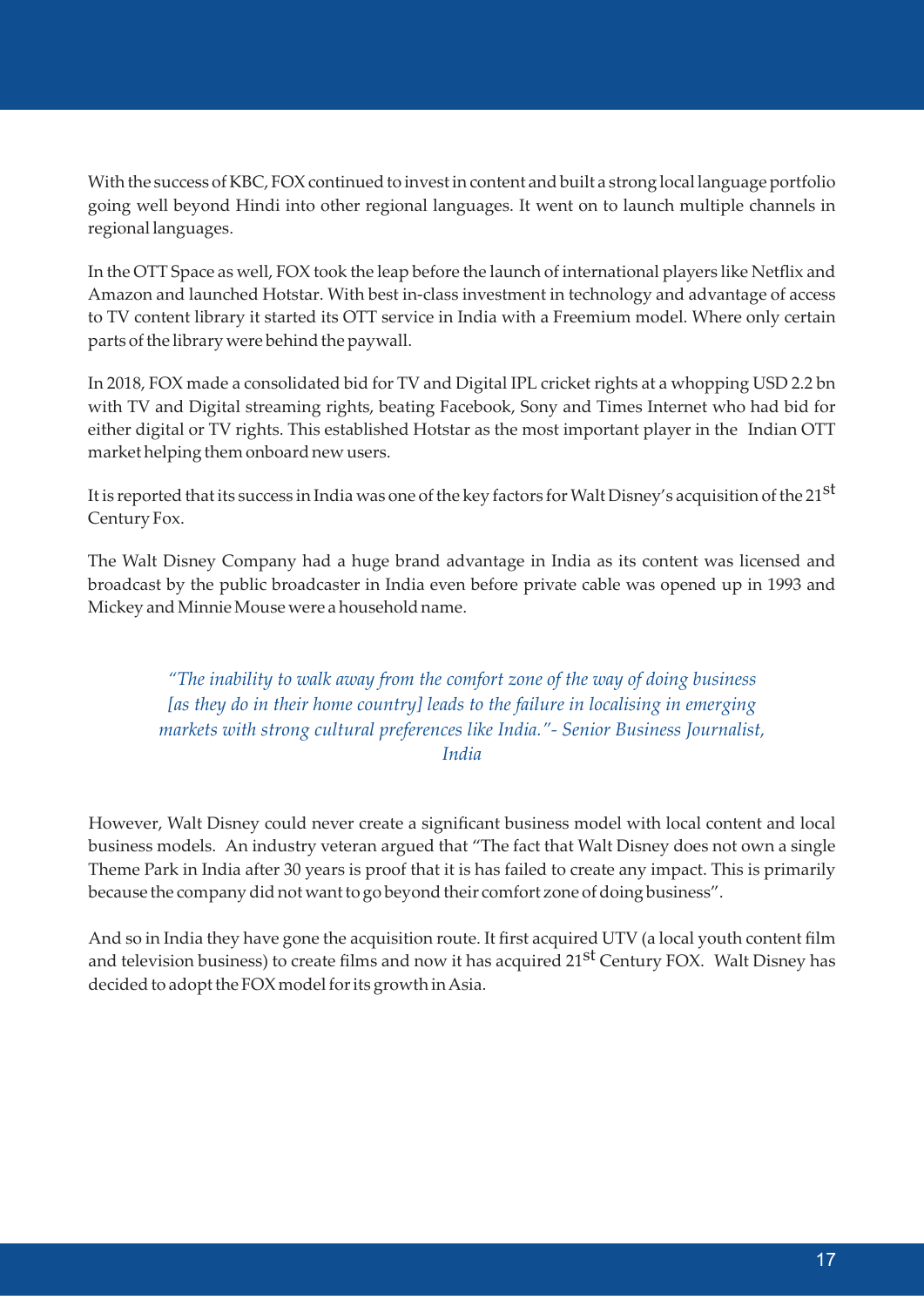#### **The Weather Channel**

Not all companies are looking to invest in new markets. Many managers are entrusted with the task of expanding to new markets with the objective to monetise the existing product, service and brand with minimum or no additional cost of operation.

 *"Generally speaking, companies will say no to localising for one single international market if localising takes a lot of engineering / technological resources and there is no immediate ROI / impact on user engagement."- Head of Partnerships, an Indian Media Investment Firm*

The Weather Channel (TWC), during its entry phase in early 2017, looked at India as a pure revenue play. Its partners advised them to create a new product altogether using the same brand with a focus on air pollution as a key differentiated service in addition to the weather service, as they were late entrants to the market.

The team was hesitant to make an investment in product localisation for just one single market. However after identifying the same need in other emerging markets, and with encouragement in India with rising traffic and better monetisation with the local partner, it launched a strong pollution tracker for a set of markets.

#### **The Economist – One Product for the Global Discerning Audience**

The Economist is known for its global unique standardised view delivered to its audience worldwide. Its decision to maintain its premium subscription pricing for print and digital has restricted its growth in price sensitive markets like India.

75% of its audiences are in North America and UK. China and India barely contribute to 2% and 1% of its readership respectively.

While commenting on localisation, executives shared that the unique proposition of its service was delivering a comprehensive view to its audience interested in global events and affairs. Most importantly, the organisation was not built with a vision for developing local content for each market.

The premise of this one product model is viable for premium consumer led products and services which can capture the 1% elite from across the global markets demonstrating similar behaviours across geographies.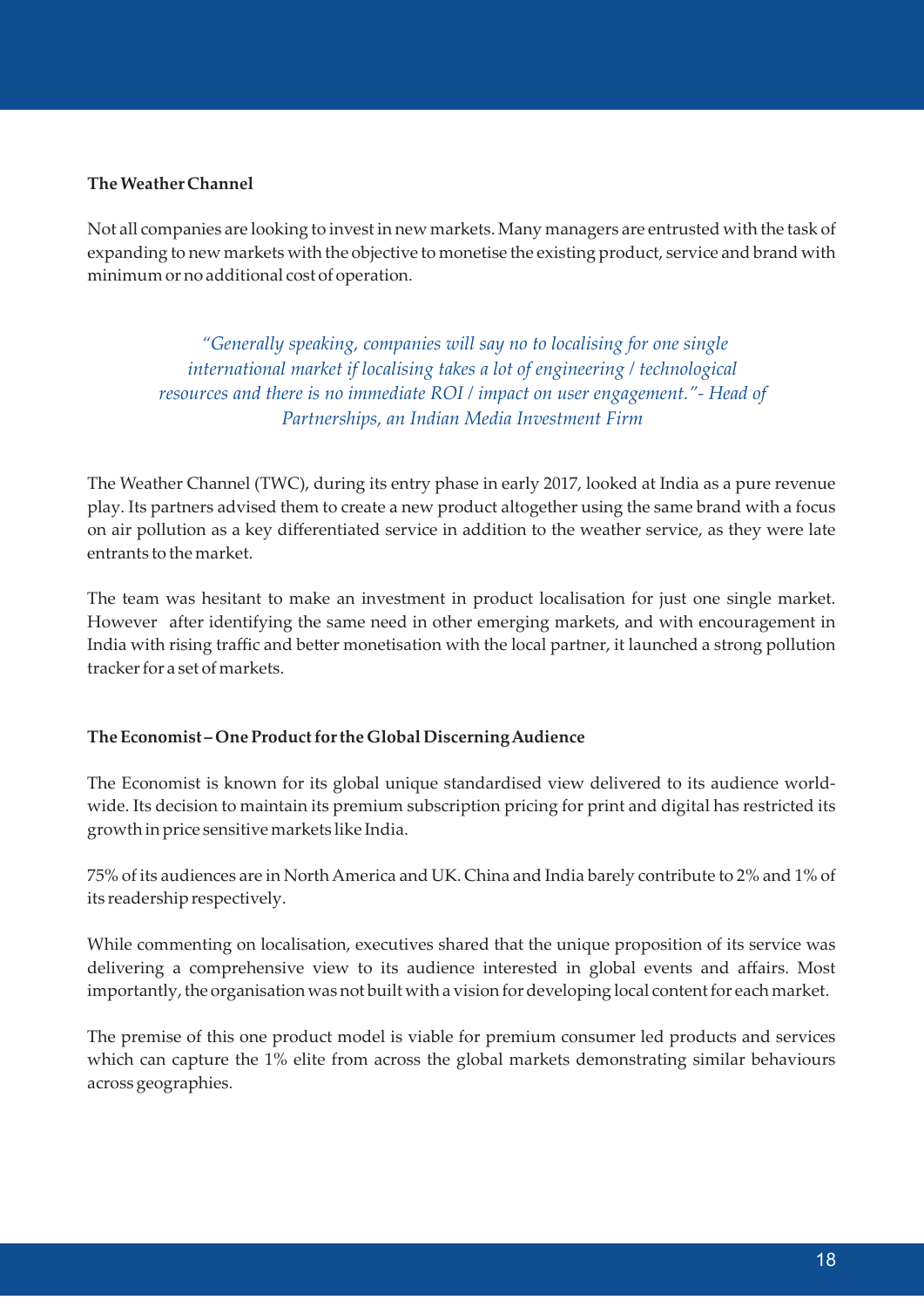However, this has not stopped The Economist from experimenting with new solutions. Understanding the premium perception of its brand and the quality of its language and journalism, The Economist launched a bilingual product in China for MBA students who have aspirations of studying aboard and have a global career.

### *"In our experience with China, they [audience] do not want local politics, but a global product."- Deputy Editor, a global business magazine*

The bilingual product is focused on finance, technology and business article. It is a tool for teaching them English and bring them up to speed on business issues. This solution alone has given The Economist over 21K subscribers and is rapidly gaining popularity.

The New York Times is also of a similar view. The core of the solution is focused on developing and growing its base in the United States. The focus of expansion on the global markets is to capture the discerning US educated international reader.

#### **YMC**

It is critical to involve the creative leadership and business teams in both the headquarters and the regional offices to devise a cohesive go to market strategy.

> *"Isolating the creative people from the business agenda is the start of the problem."- Head of Content, Asia of a global youth media company*

Armed with an ambitious vision for becoming a key player in youth media space in India, YMC launched its digital operations and went live in India in the latter half of this decade.

With this intent it set out to create a local content led company but it did struggle through its initial phases for three key reasons:

#### **1. Staffing and content strategy not aligned to India business goals**

 Under the guidance of YMC's home country's editorial and video content teams, the local team in India created a content strategy that mirrored the home country's content strategy of having 2 distinct identities of YMC News and YMC (the culture focused content vertical). This led to over investment in YMC News, which was not a part of the core positioning.

 *"I think this happened because even the HQ team did not know the clear strategy for India. So they just did what they knew."- Editor in Chief, India*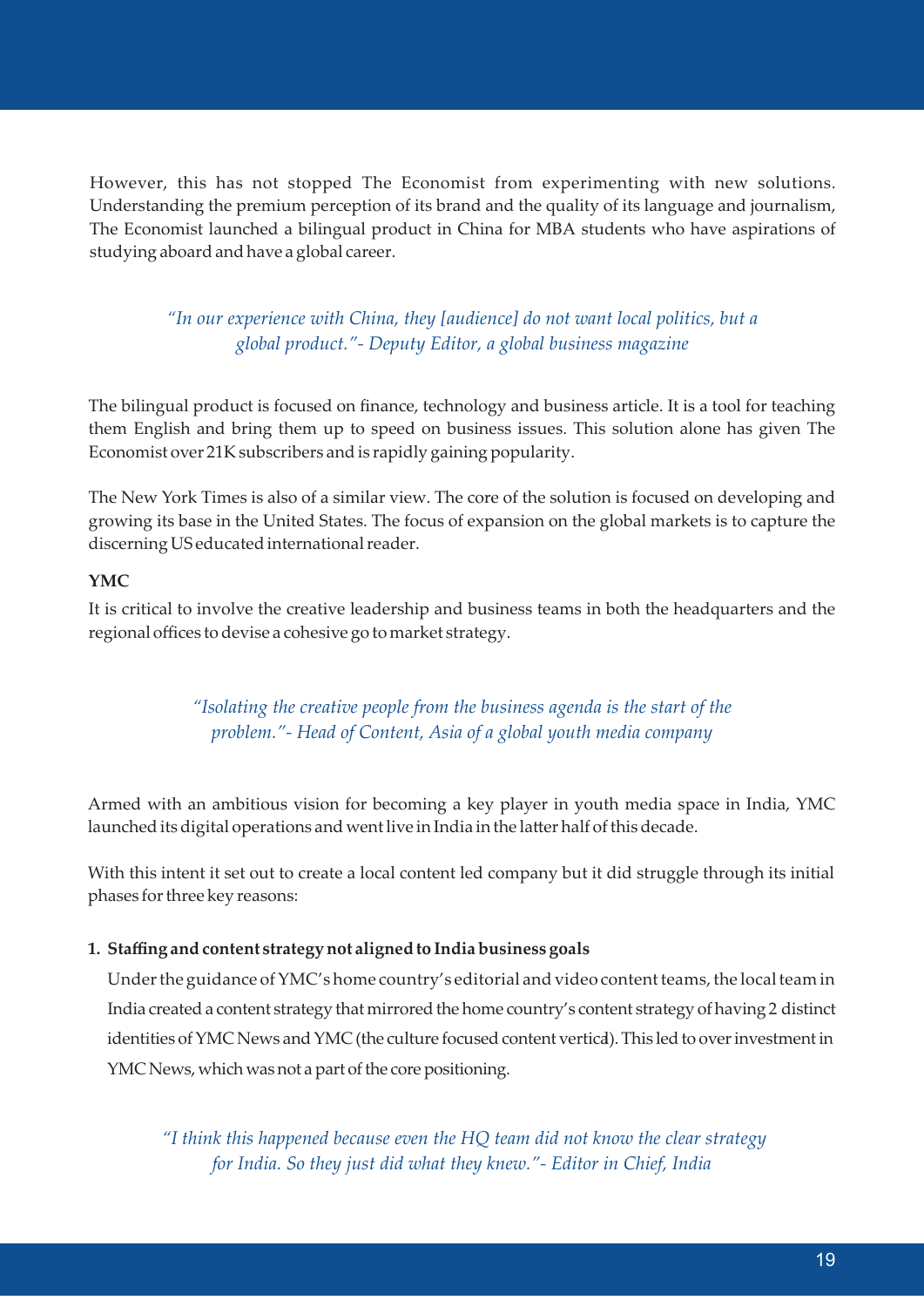#### **2. Content format not aligned to local tastes and preferences**

The content strategy was created with an aim to retain the quality of English, long-form articles with in-depth analysis formats of 800 to 2000 word articles and YMC documentary style video story telling.

However in India by mid-2017 digital news publishers were moving toward 60 to 100 word summary due to growing youth audiences, who were (at the very best) comfortable with very basic English and struggling with reading speeds.

This difference in content consumption trends in India ought to have been the key differential in creating the strategy but the instead in designing the India Editorial offering was led by home country templates.

While the business side of YMC in India was gearing up to launch a mass urban youth brand, the content strategy was preparing for a launch catering to niche urban elite audiences.

This disconnect between the business and editorial strategy also led to YMC initially hiring a team with a mismatch of skill sets, i.e. it was over invested in political editorial team while it needed a team oriented more toward lifestyle and youth. Consequence of this was that the YMC management found itself investing heavily in reskilling and hiring of new resources to align YMC content with its vision for the target audience.

#### 3. **Video Content Strategy – seing the cultural context**

YMC is globally reputed for its 'edgy' documentary style content around sub-culture topics like identity, food, LGBTQ+, sex, drugs, fashion, women, travel, gaming, technology and many others.

In an effort to maintain the YMC Identity, the Indian content was prioritised around topics like 'Gender & Sexuality' and Music and Drugs with a preference to align with the global brand.

YMC India launched its first long form documentary in India about sex education and the sub-culture in India. This was a four part series on exploring important issues around sex education, sex toy industry, BDSM culture with an objective of talking about issues that are taboo. When launched on YMC website, it became an instant hit with the urban audiences.

It was brilliant content, of direct relevance to much of India's youth, but it was perhaps too early in its life-cycle in a new market.

Three problems that YMC India encountered, contrary to their experience in the home market:

1. Limited Third Party Distribution Uptake: leading social media, advertiser led OTTs and news aggregator platforms declined to carry the content for reasons such as: "sensitive subject", "may hurt public sentiment" and etc.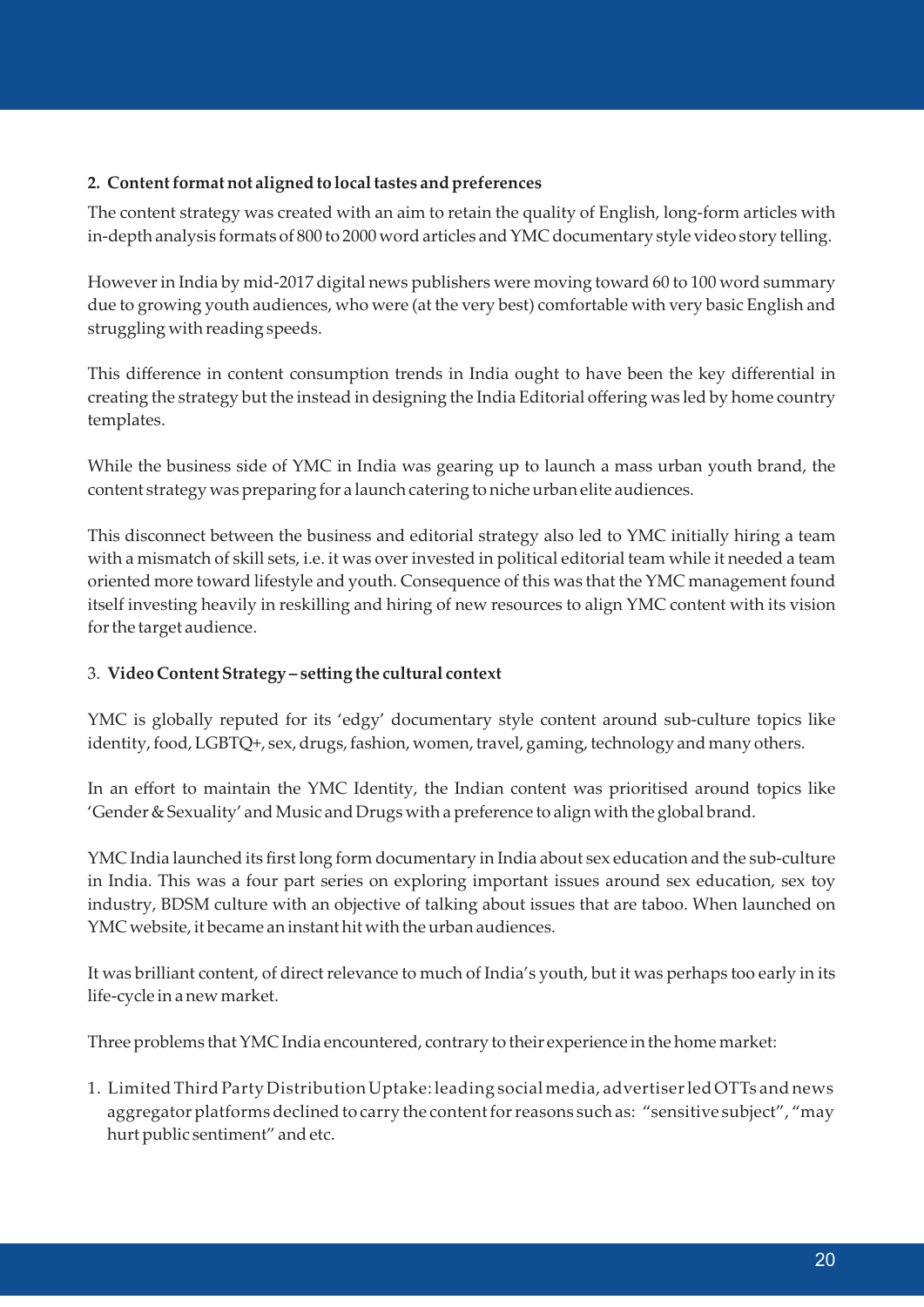- 2. Lack of Advertiser Support: the advertisers refrained from backing the series as it was a bold subject for India. And YMC India was a new player; who was yet to establish its tonality and audience
- 3. English Language Barrier: as the content was produced in English, it did not give traction in the second level towns of India to gain new audiences.

The documentary should have been YMC's third big documentary, not its first documentary.

The format and the language of the content were critical and lessons had to be learnt from the consumption trends in India. With every new release by YMC, two things became clear, firstly, fictional, more dramatic documentary formats were gaining more acceptance in India; and secondly, anything in local language content got at least 5X views than English language content.

However, the initial English language heavy content strategy inspired from the success in the home country, created a version of the home country YMC in India. It thus ended up catering to the very same audiences / demographic which was already consuming the 'parent' YMC content.

Only when YMC created two Hindi language documentary pieces which attracted 90 mn and 25mn views did it finally expand its user base significantly.

This case study highlights the following learnings:

- 1. Engage creative team in development of the business vision: positioning, audiences and strategy.
- 2. Undertake consumer research in local region (beyond the analysis of current audience consumption trends for the international product).
- 3. Let the local team lead the creative vision for the region and take complete responsibility of creating relevant audiences for the local service.
- 4. Educate and inform the commercial team of the editorial plan to enable revenue teams to support the editorial.

Local Consumer Preferences and Sophistication Driving the Scope and Quality of Journalism

Content localisation is always tricky and the custodians of brands are sitting in a market many steps removed from the local environment.

*"As an International English News Company you need to localise upto a point. In India you cannot compete with TOI or Hindu. You have to find the balance. Your special salience, it could be environmental or investigative journalism. Might be the gap in the market. Or stories you cannot understand in local terms…combine local with international." – Alan Rusbridger, Retired EIC, The Guardian*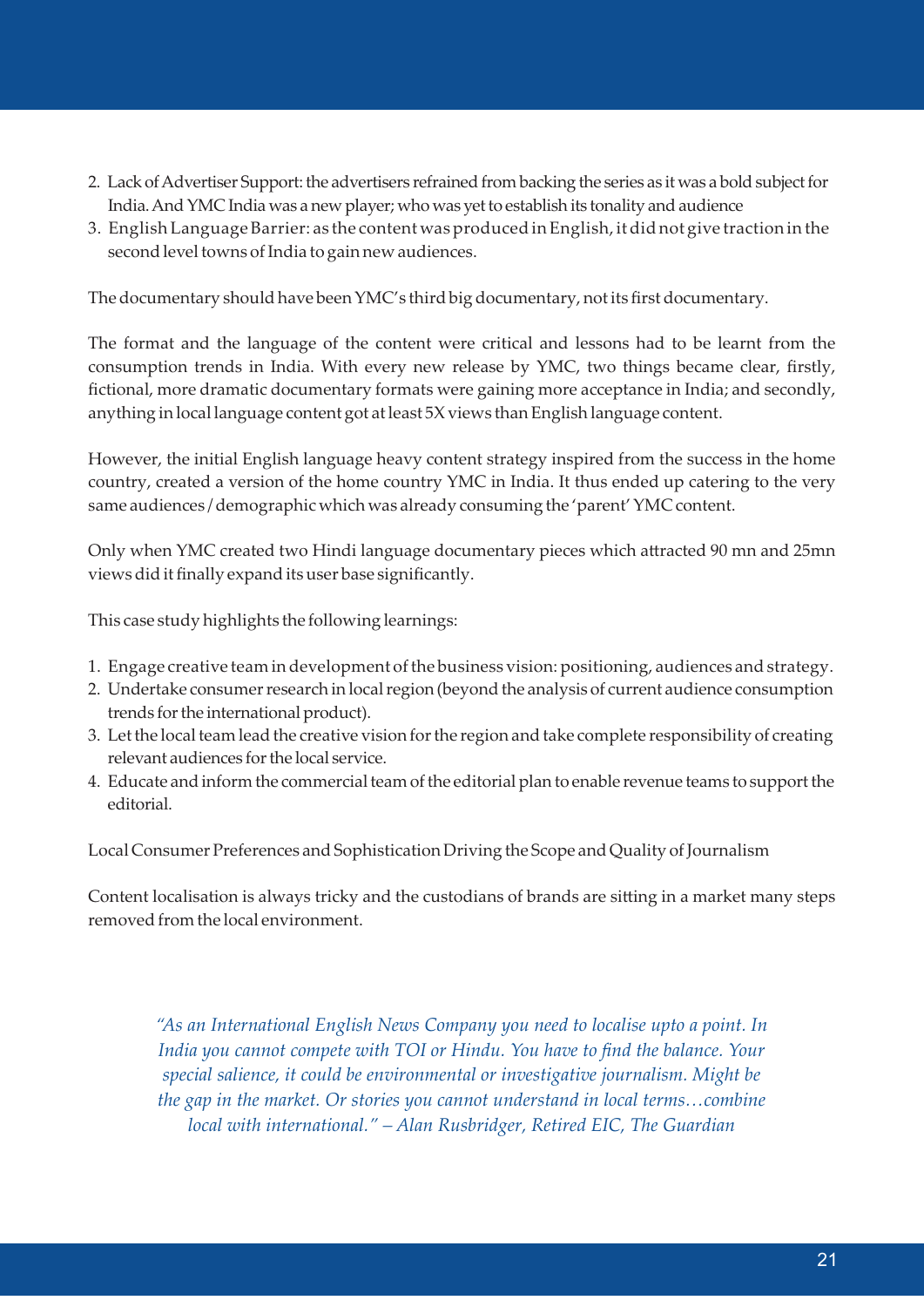Editor In Chief of a leading national digital news publication in India shares that 50% of their total daily content is local news and entertainment. While entertainment is only borderline journalistic, it helps them attract new customer and then engage them with quality journalistic content to build a loyal customer base.

*"So on the outside it may look like we are creating poor content, but we are truly placing the audience's preference in the heart of our offering."- Editor in Chief of one of the largest Indian English news dailies.* 

This is a strong trend observed in India, that is, of entertainment led audience onboarding due to the expansion of first time internet users from small towns and rural parts of India who are using the internet primarily for entertainment.

Even the HuffPost has made an exception for India. Led by inputs from their local Editor in Chief, HuffPost has replaced its 'lifestyle' section with the 'entertainment' section. Making this format level change has been a big step for them led by local team and their learnings.

#### **In conclusion**

Product localisation is always tricky as the custodians of brands are sitting in a market many steps removed from the local environment.

For news media companies, where the goodwill and trust in the brand is core, most international brands become local versions of the international brand instead of developing a localised brand which immerses itself in the local culture and becomes a true representation of the local market.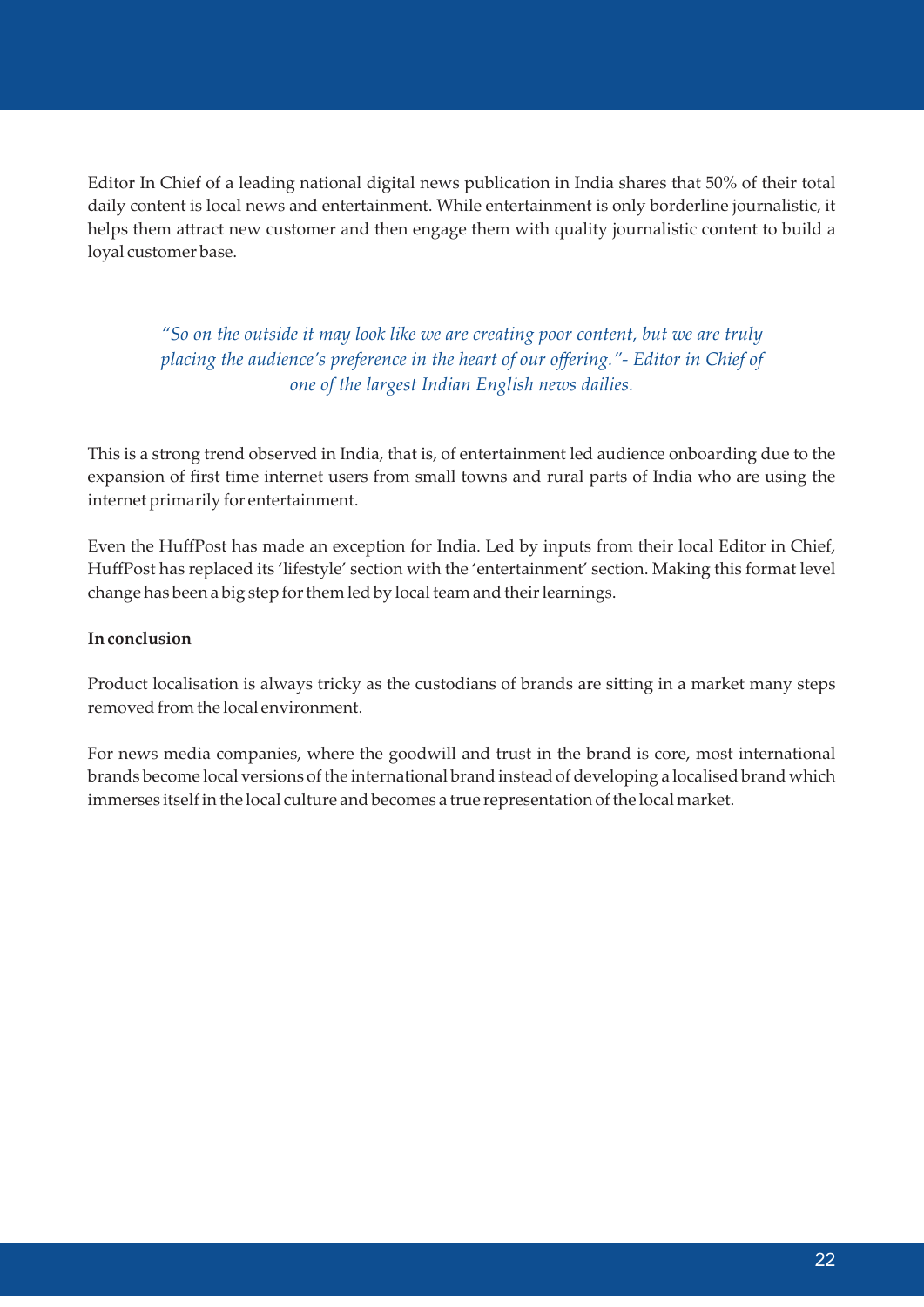#### **Localisation of Organisation Structure and Autonomy**

*"If the team cannot be reasonably Indian you are in trouble. You have to start with local leadership. Give autonomy to develop the local business framework; and quick decision making to adapt to the unpredictability of the environment." - Executive Board member and investor*

Most international media companies start with constituting a local team to run the operations. However, it is the right balance of autonomy to take decisions which actually impacts business growth.

Most local country managers / CEOs and editors alike related to the issue of lack of trust and autonomy specially in the initial stages of setting up the company in the regional leadership and autonomy provided for decision making.

This often leads to friction between the head office and the regional office, leaving both parties exhausted and bruised. And in some extreme cases attrition of key leadership talent.

The most successful international companies in India, like 21<sup>st</sup> Century Fox, Sony Entertainment Television, Amazon Prime Video and Google have all been known for having strong local teams including a CEO with significant autonomy.

#### **An Indian Executive's Perspective - Some Causes of Conflict**

1. Approach to decision making: the developed markets are driven by data for decision making. In an evolving market like India, decisions are taken based on emerging opportunities and not all of it can be backed by the same level of empirical or market size data.

> *"The American approach is: give me the rationale and show me the numbers. Ability to translate whatever you say in numbers is vital. You need to back everything with data."- Director, Asia of an Internatonal Digital Publisher*

2. Lack of Empathy: lack of cultural exposure and understanding of doing business in India limits the ability of international mangers to appreciate difference in operating styles of local workforce, complexity of the market place and the consumer segments.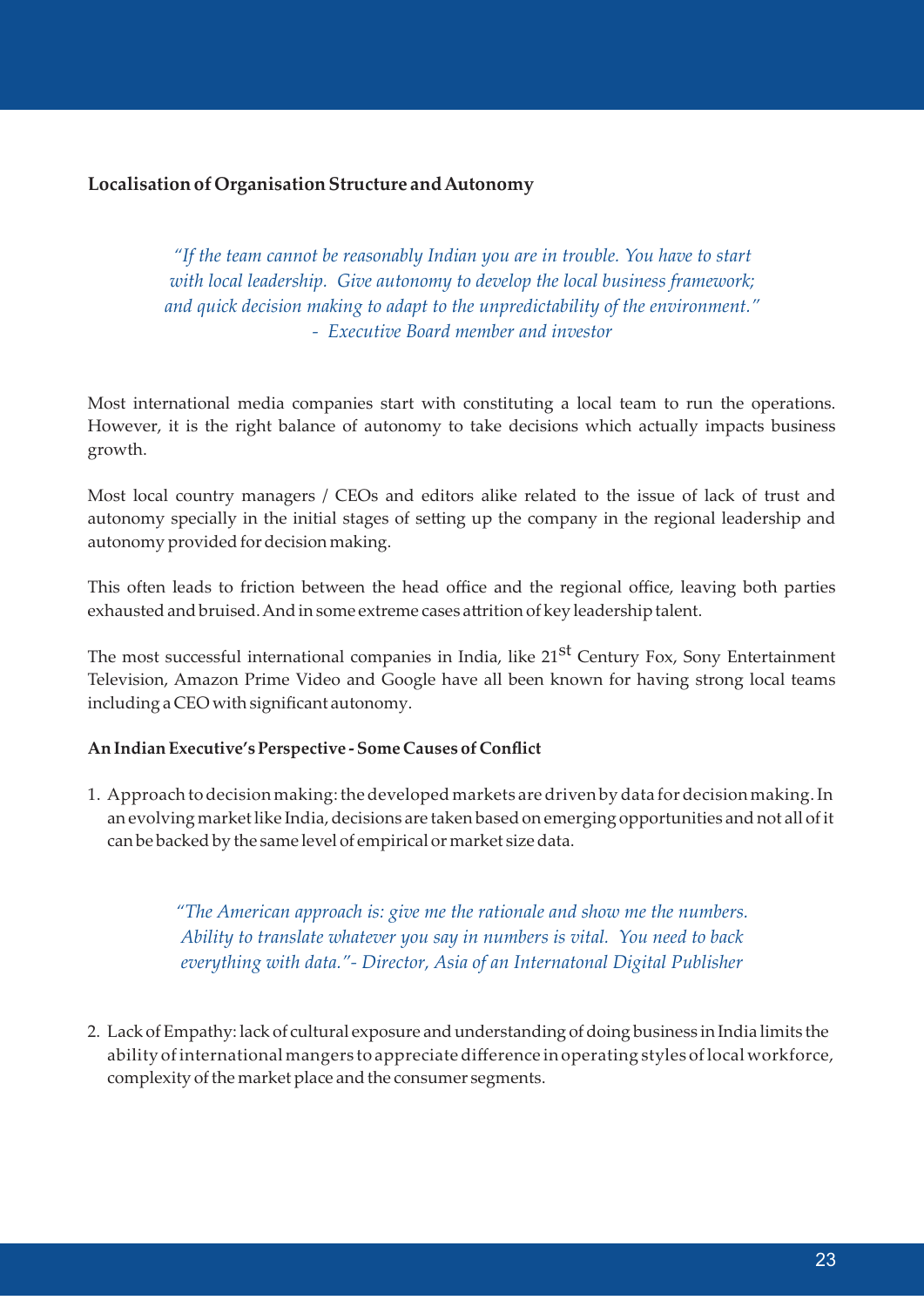*"I realised the International Board members had been coming to India for years and staying in the same hotel in Mumbai. For them this was their only view of India."- Group CEO of a large entertainment media company (American-Indian JV)* 

- **3.** An **International Board** with limited understanding of the complex local business practices and layers of regional partnerships Many a times there is no special Board for India. Some of them do not have the willingness and emotional capacity to do this. Each personality is different. If they are looking at 10 countries they are typically not interested. Just show me the numbers and move on.
- **4. Choosing international managers for their Indian Origin:** Through the interviews one of the counter intuitive trends that came out strongly was that having International managers of Indian origin, who have been away from the local market for a long time or in many cases never worked in India before, only adds tothe discordant voices in the boardroom.

 *"Managers who have lived outside India for over a decade, may hold very*  dated views of the country and not be able to appreciate just how much the *country has changed. It would be better to choose either someone who lives in the local region, or someone who is a complete outsider who will see things with a fresh pair of eyes and would be willing to get on board local expertise." – Country Manager, International Media Company*

#### **BBC News World Service**

BBC is arguably the leading international news company which has invested heavily in India with exposure in over 5 local languages and a base of 50 mn (as per BBC's own survey results in 2019; up from 28 mn in 2018) unique across platforms and partners.

Indushekhar of BBC shares "the success of BBC in India can be attributed to the focus on not just creating local news but also relooking at international events from the point of view of the local audiences." With a target of 500 mn unique subscribes across the globe by 2022, BBC in India has chosen to invest in more than 5 languages in India alone across TV, digital and radio platforms.

The management team believes that BBC has been able to make significant impact in India due to the following reasons:

- 1. Investment in localisation of content and reporting with four additional languages.
- 2. Standardisation of staff training and management control systems; removing subjectivity and uncertainty thus reducing any miscommunication that may occur due to distance or language.
- 3. Autonomy of the local management to take decisions.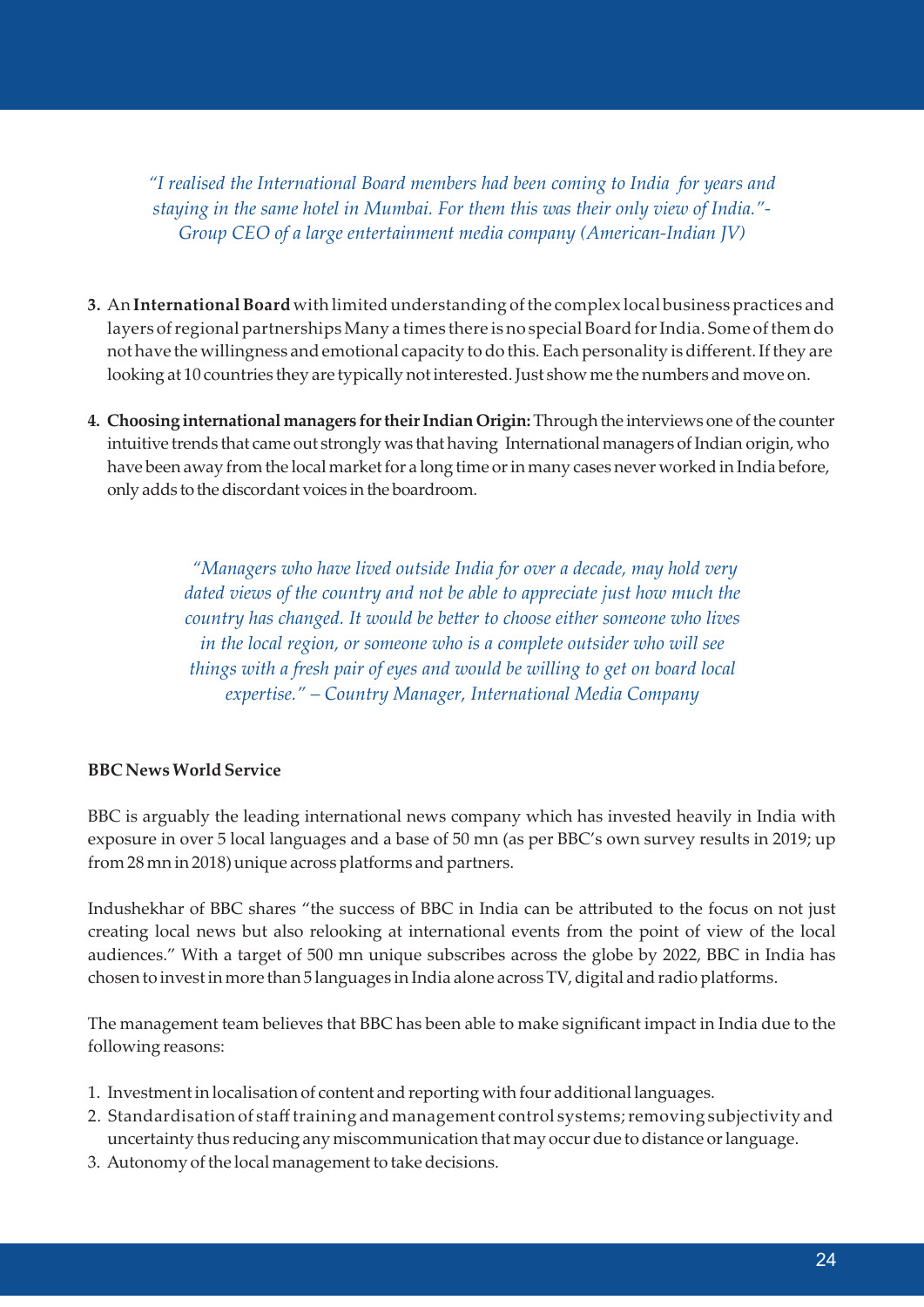- 4. Forge strong partnerships with regional news TV players for one hour branded slots of news and leading local digital news aggregators platforms which are relevant for the market.
- 5. Prioritisation of digital distribution partnerships with players like Dailyhunt and WhatsApp, in line with habits of Indian consumers.

#### **Localisation of Revenue Models**

*"Do not try to understand India. It is a crazy market. There is scope for every offering in this market."- Senior Journalist (Independent), India*

India is and will remain a predominantly advertiser led market across print, TV and digital platforms. With little subscription revenues and low realisation rates for advertising, India is an extremely challenging market which requires localisation of the business models.

The media industry has always been dependent on advertiser revenues in India.

The news print and television market is 100% advertiser led and the entertainment cable television has only 20% contribution from subscriptions. Unlike the US where the cost of cable television is high leading to cod cutting, India is a near free market in cable and therefore does not expect to witness a decline in TV subscribers due to the rise of entertainment consumption on the internet.

The movie business is the only 'direct to consumer' business where the receipts are directly linked to consumer footfalls.

The entire argument of unbundling of audiences leading to lack of consumer data in the digital scenario is flawed. Due to the limitations of traditional distribution channels (in print) and poor measurement systems in non-digital cable, television players hardly ever have consumer data.

*"The Indian market needs at least 7 to 10 years break-even profitability outlook."- Independent Board member and Investor in multiple media companies* 

In the digital environment there is the rise of technology and data companies which are leading the way and building 'direct to consumer' businesses like Google, Facebook, Netflix, Hotstar and Amazon Prime.

With 325 mn subscribers streaming video online, mobile has become the first entertainment screen of the country. However, 200 mn subscribers are being subsidized by telco bundles.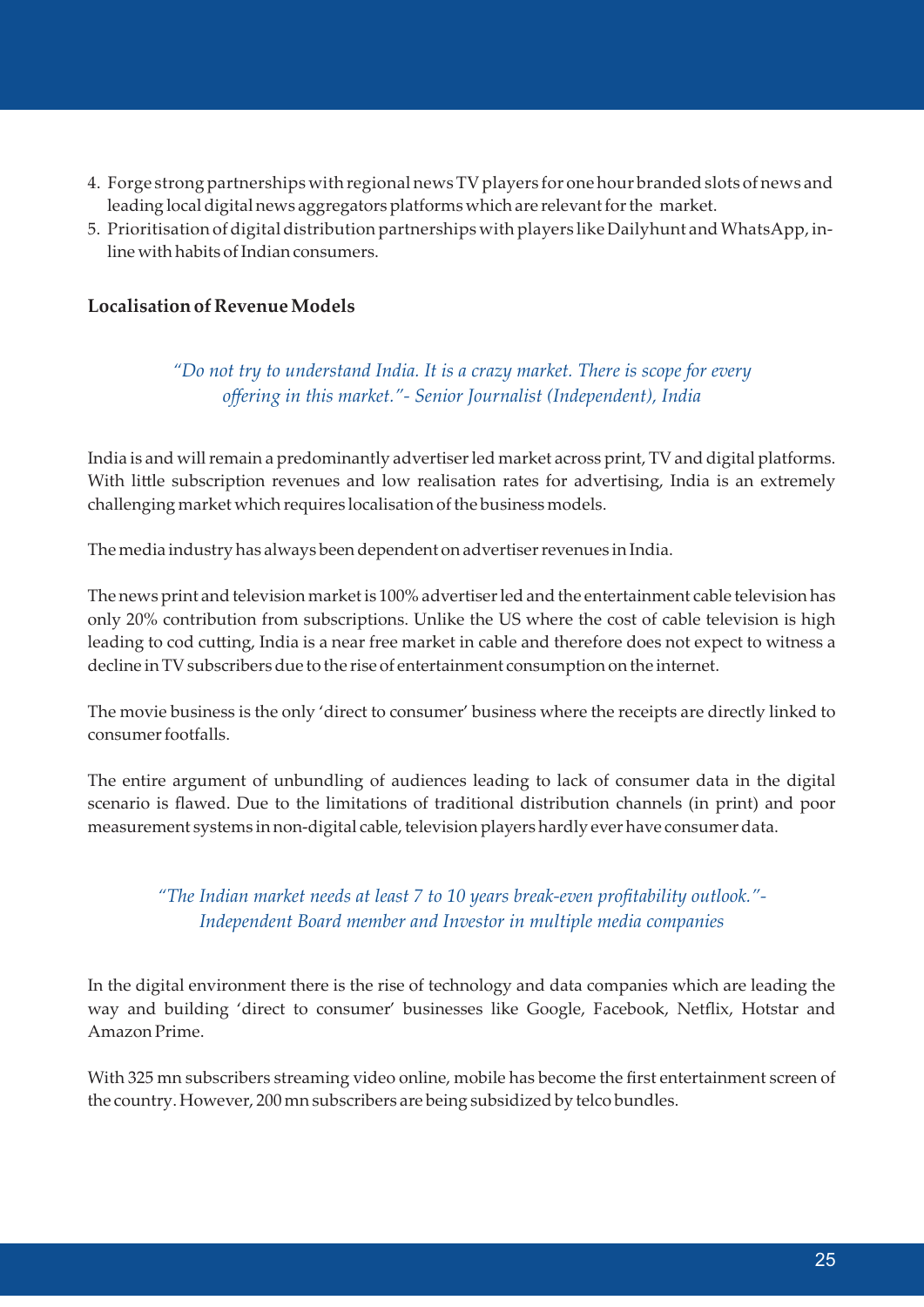The early trends of subscriber led (SVOD) OTT platforms like Amazon Prime Video, Netflix, EROS and Hotstar are encouraging but we have a long way to go in developing the scale of paid users.

With the telco subsidizing the content costs right now (to over 200 mn subscribers), it is a difficult time for media companies to develop a premium subscription model. As the market needs investment in content localization, brand building, customer acquisition and technology customization with a long gestation period.

## *"India is a scale led value market and not a premium high margin market."- Country Director, an International OTT*

To be a large-scale player in India, companies will have to take a long-term view for value creation in relation to consumer business in India.

For companies driven by short term profitability or dominated by a home country agenda, it is more advisable to focus on the international brand goodwill and either license the brand or develop a B2B servicing the large consumer media businesses.

#### **Subscription Models for Premium Audiences also need Local Pricing**

**Netflix:** With strong investment in high quality local content and a strong marketing, Netflix is still at under 1 mn paid subscriptions in India. It has always maintained that it is interested only in the premium layer of customers. It is now considering a service priced at 50% of its current basic pack for the mobile only audience to gain greater outreach.

#### **The Economist**

The Economist is one of the most respected international news brands in India amongst the media elite and offers its subscription at a price which is 33% lower compared to any other market in the world. Recently it even tried bundling of subscription with Harvard Business Review, however, it still has not managed to cross more than 20K subscribers in India.

#### **Invest in India With a View for Long Term Value Creation (5 to 7 Years Gestation Period is Realistic Expectation)**

Discovery Channel Network (DCI) had an early start advantage in India when it launched in 1995 with its flagship channels – "Discovery".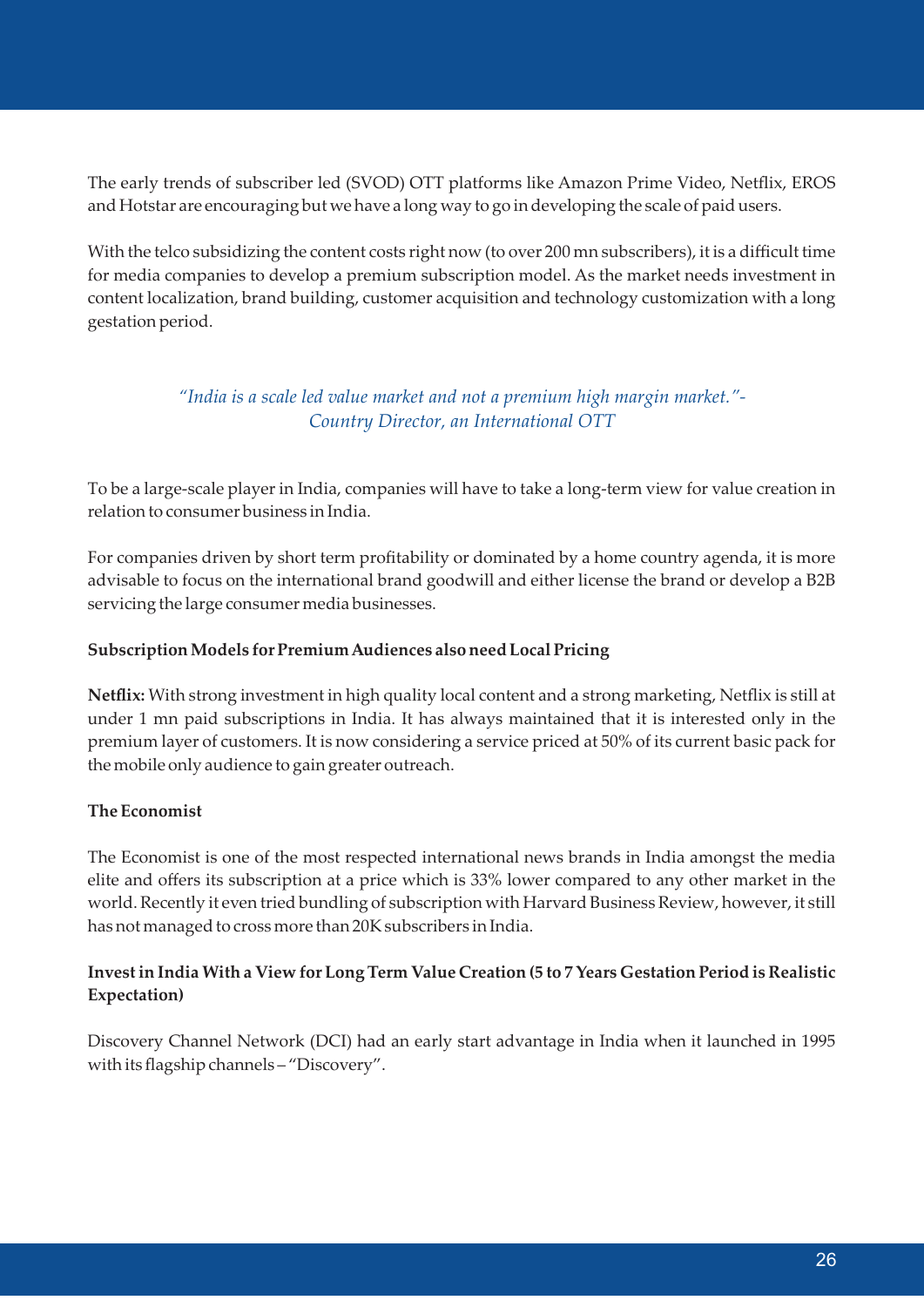It established a successful subscription plus advertising revenue model in India on the back of its premium international infotainment offering (dubbed in several Indian languages) and a strong distribution alliance with Sony.

'Discovery', over the years brought its key international portfolio to India, but unlike Fox of FOX or Viacom never attempted a fully local television channel.

Primary Reason: Discovery has always been led by short term profitability while leading expansion and not the long term value creation in foreign markets.

### *"That while you believe that there is investment growth potential, but short term*  loss control is more important that the long term value creation view. If you want *to enter India you need to have a large risk appetite and a long term vision"- Former senior executive*

In 2016 - 2017 with digitisation of cable TV, onboarding of small town and rural audiences and change in TV audience share measurement systems (from TRP to BARC) the share of television viewership for the English category and thus Discovery dropped significantly in India.

Discovery explored multiple options of expansions and finally decided to attempt a fully localised native Hindi entertainment channel only in 2017-18.

'Jeet' was launched as local entertainment Hindi language cable channel which is one of the most competitive categories in cable television. It did not meet with expected success in India and was withdrawn from the market within 2 quarters of being live.

**Primary reason:** the channel met with little success in the extremely competitive general entertainment Hindi content market. This meant that Discovery would have to invest more and the company would have to reimagine the content strategy to connect to the audiences. However, Discovery decided to withdraw the channel and let go of the staff, as the priority was cashflow stabilisation and not long term value creation.

#### **Diversification of Revenue Streams**

YMC India, profitability focused and driven by its brand of content, it's leadership was clear that it wanted to build business on the back of premium content. Given the low advertising realisations and no clear subscription model worldwide, its positioning and launched itself in India as a best in class youth content player and invested in a strong local talent pool. The company focused on 1) native advertising revenues brining in sponsors for its flagship series and even co-developing series; 2) developed a content studio business with local capabilities catering to the rising demand of content by OTT players in the Indian market; and 3) launched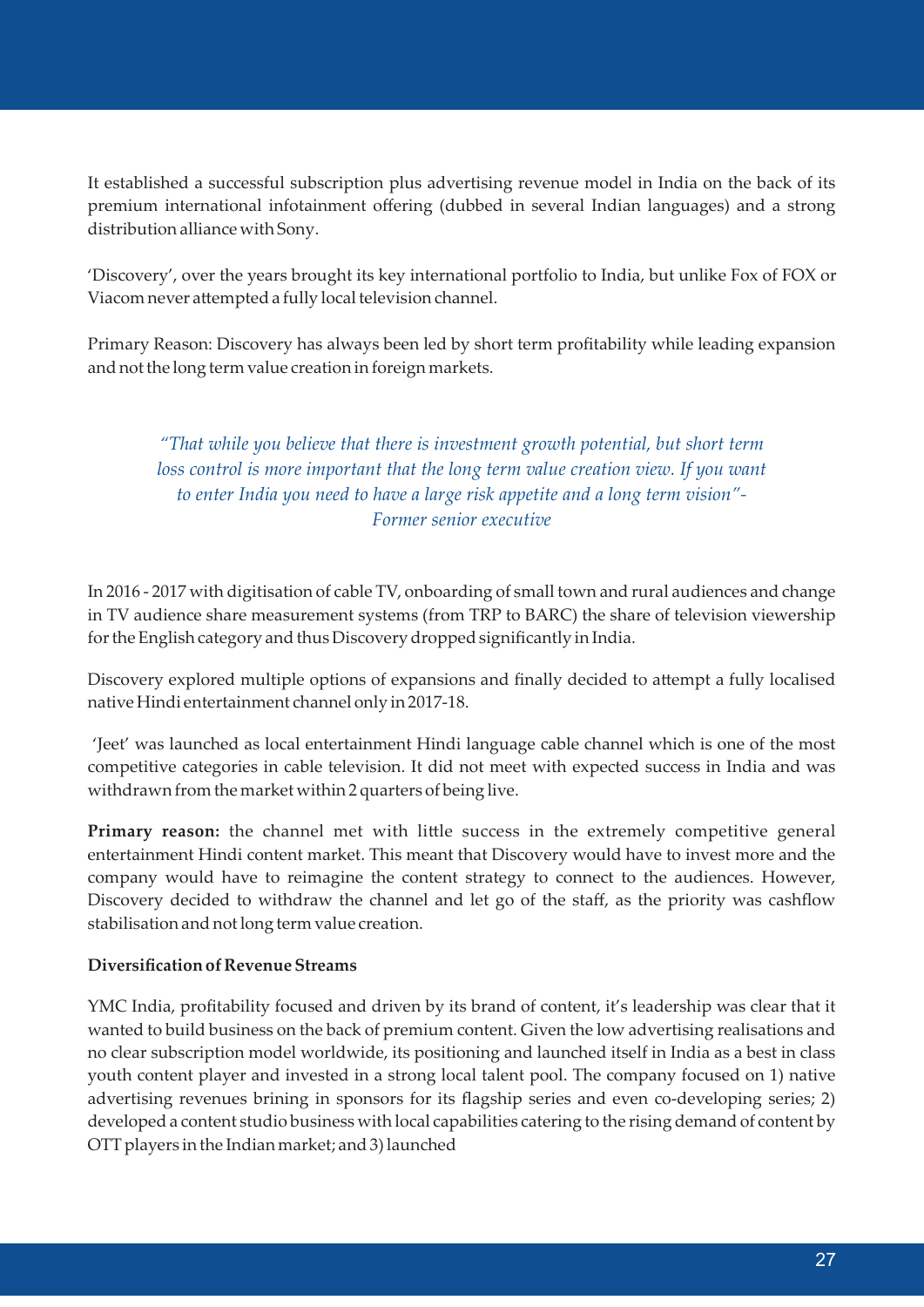its design agency business VIRTUE in India, catering to design and delivery of brand communication and experiences in the urban youth segment market.

#### **CNN's Licensing deal with Network 18 (A Reliance Jio Company)**

CNN and CNBC entered through a licensing model in India. There is disagreement between the editors and management on the impact of this model on the brand itself.

For the business this is a an effective way to monetise their brand in a large market like India where ability to create long term value is restricted for news players due to FDI regulation. Further this model also let the brand franchise grow in the largest democracy.

From an Editorial perspective, there is a dilution of its brand and perceived journalistic standards its partners across key markets like Turkey, India and China have necessarily aligned to any of its global editorial views.

Some of the media experts, favour this model and look at it as simple servicing of different customer segments. In India CNBC TV18 (the local Licensed channel) and CNN International are both broadcast

#### **In Conclusion**

To succeed in a market as diverse and complex as India, a company needs to create a strong local leadership and enable them to decisions and grow the company in a model best for the market.

India's business practices are very unique owing to media landscape dominated by promoter led businesses, evolving market with lack of big data for decision making, and difference in cultural operating practices is difficult to come by making it very hard for international managers / Boards to appreciate the decision making process. Adherence to strict global practices will affect the pace of growth of a company and its agility in the market.

Organisations must be careful to localise their content offering with emphasis on not only the cultural context but also an equal emphasis on language and platforms.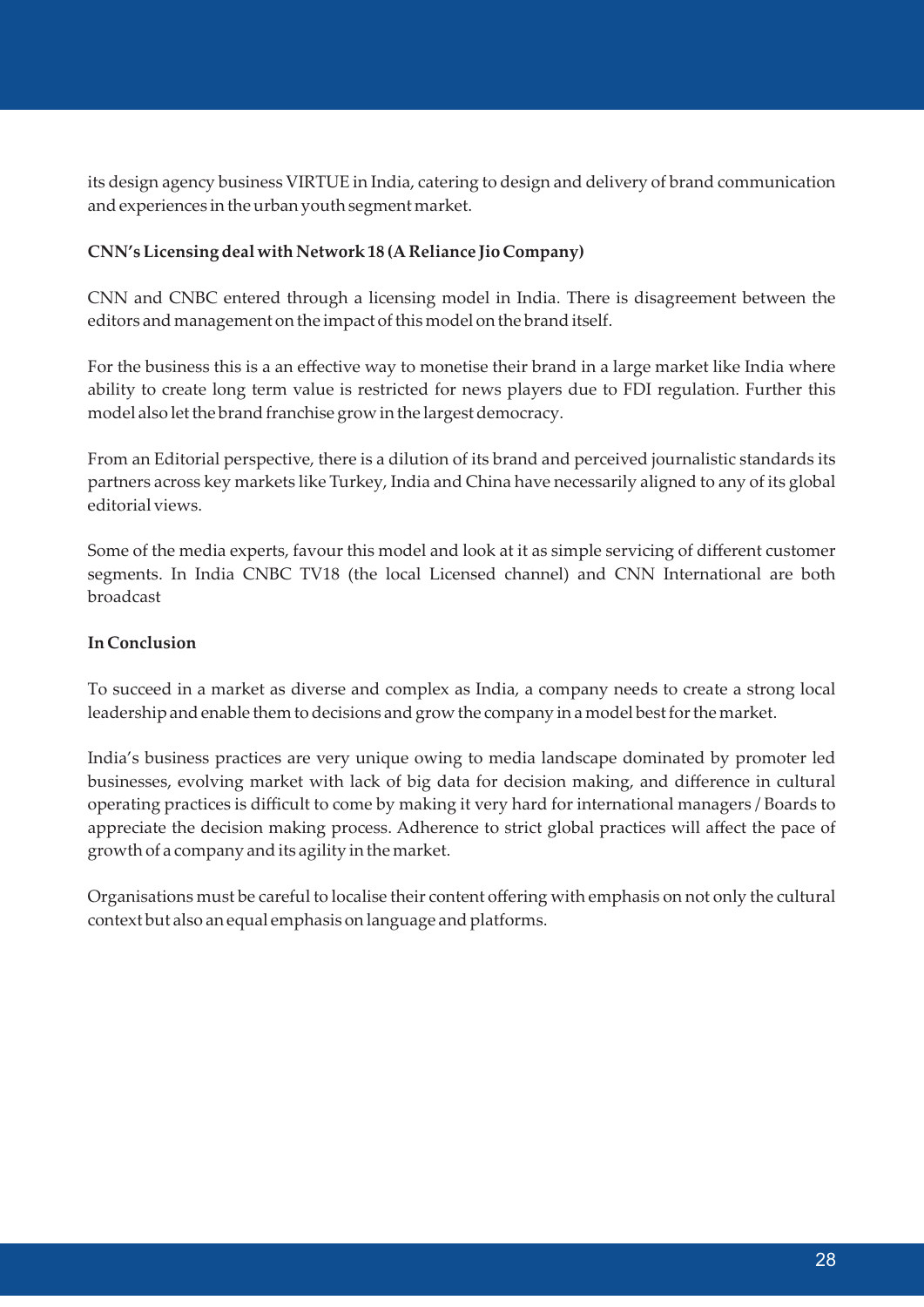#### **Partnerships**

#### **Genesis of Partnerships**

Partnerships have played a very critical role in the growth of international media companies in India, due to the controls put in place by the government on Foreign Direct Investment (FDI).

The news industry today across print and television sector is completely controlled by the local media houses. The entertainment TV industry has seen mix of international media companies and local media companies through a web of complex partnerships.

#### **Regulatory Framework**

Indian government has restricted FDI in TV and Print news industry to 26%

In Television media India only recently allowed 100% Foreign Direct Investments in Cable and DTH businesses (up from 74%) and up to 49% in news (up from 26%). Given the regulations, Foreign partners necessarily required local partners to operate in India

#### **Exhibit 11: FDI in India**

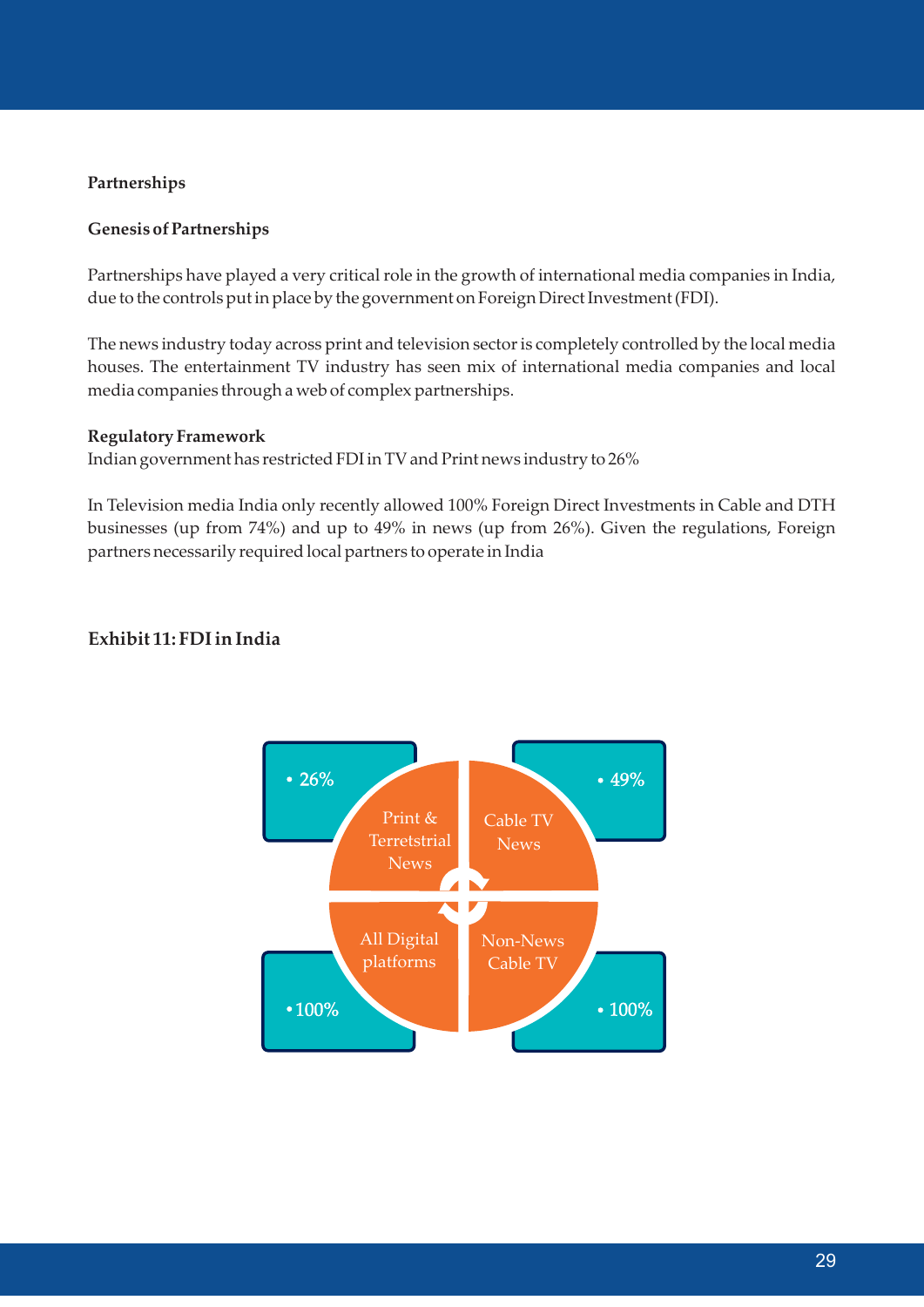**Rise of the International Media companies in the digital ecosystem**

**Exhibit 12: Integrated circle of Partnership led Reach and Monetisation Models: Telcos, OTT, Aggregators Social, Surface Transport, Open Platforms**



Source: Primary Research and Analysis Legend: O&O = Own and Operated platforms

This exhibit articulates the complexity of a digital distribution network required to build reach and engagement. All specific companies mentioned here are for reference only and not intended to be exhaustive. Strategies for each company will be dependent on their content genre, format, intended audience and monetization strategies

Digital ecosystem had no FDI restrictions in ecommerce or entertainment; thus allowing a lot of freedom and encouragement to global players to enter early and invest in the market for development. The technology native platform companies have led the market development in the digital ecosystem.

This can be seen in the dominance of international platform companies in India across social, entertainment and chat platforms as shown in Exhibits 7 and 8 . These platforms with best in class global products have invested heavily in market development through: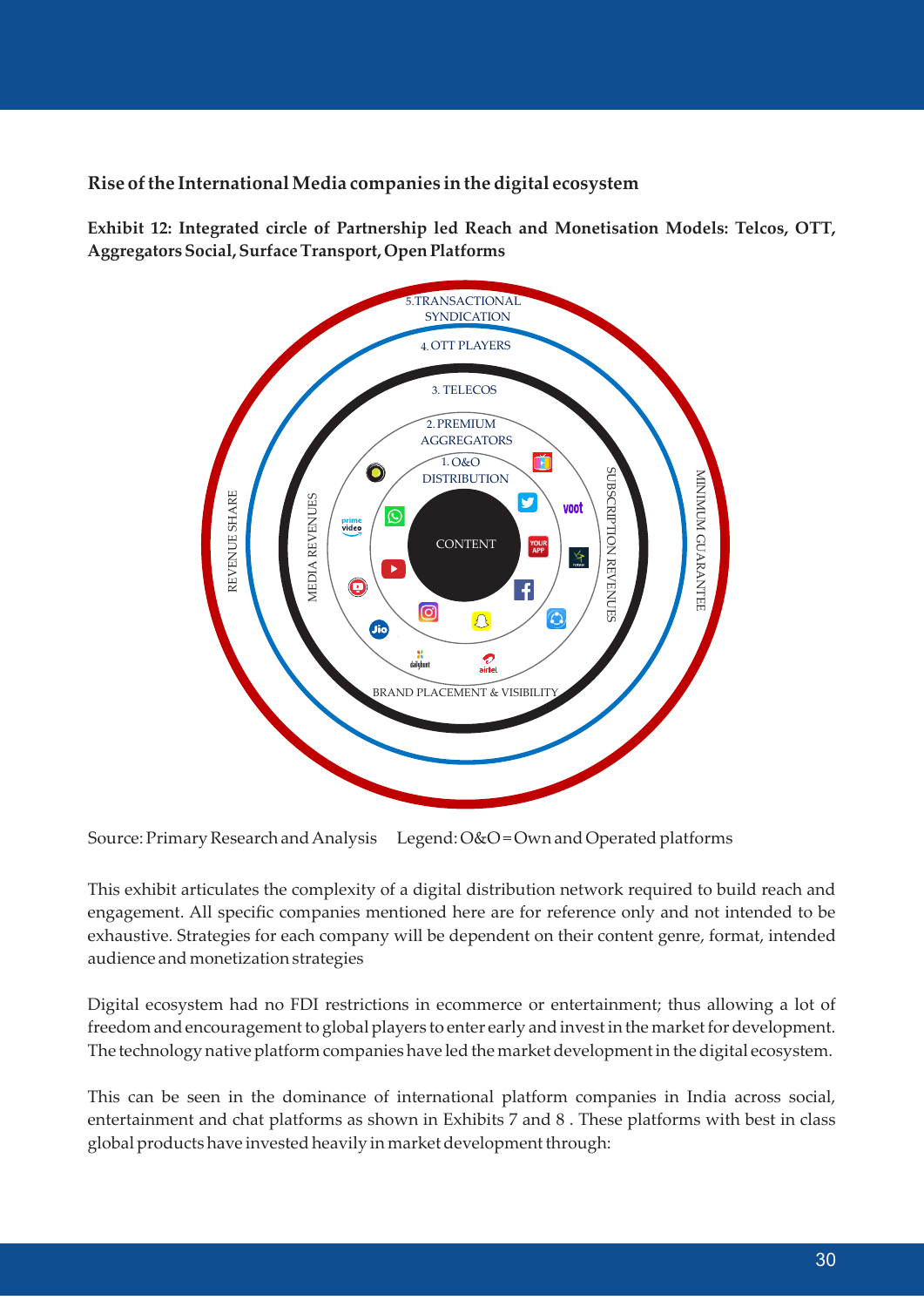- 1. Personalisation of user experience to cater to a heterogenous market base.
- 2. Multi-lingual interface with up to 12 languages supported for some platforms.
- 3. Creating revenue models for the local market and investing in education the advertisers and the consumers.
- 4. Innovations in format for enabling access to low-end smartphones and feature phones and low bandwidth access solutions.

The technology platforms have been developing an online ecosystem and audience habits through social and chat platforms and UGC content. They have relied heavily on traditional media companies to develop loyalty for their own platforms. On the other hand, only a few traditional media companies like Times Internet, India Today group, Dainik Jagran and Dainik Bhaskar, to name a few, have managed to leverage their offline brand strength to develop largescale online audiences on their independent digital platforms.

### *"3 out of every 5 people consume BBC off platform. For many publishers the numbers are a staggering 95%." – Indu Shekhar Sinha, BBC Asia Pacific*

This coupled with the multiple content streams through social, chat and open content streaming platforms across multiple devices has led to an unbundling of audiences for publishers across segments.

The other key players that have emerged in the digital ecosystem (like the international markets) are the local telco players that are investing heavily in news and entertainment content apps for retaining customers on their platforms. Leading the telecom investments are Jio and Airtel through their multiple content apps.

The primary sources of traffic for news publishers is social, chats, news aggregator platforms (refer to Exhibit 8 for leading aggregator platforms in India) and telco led apps.

*"84% of our content consumption of our social and entertainment news happens on Facebook instant articles.– Head of Content for a leading Indian lifestyle news network."*

Even for strong media brands 60% to 85% of their traffic consumes their content on aggregator or social platforms. This trend is more acute for social content or entertainment content which relies more on virality and shares for reach.

For a comprehensive digital presence today, the publishers have to approach the audience through multiple touch points across platforms. The drivers of partnership are:

- 1. Influence: Goodwill and Trust;
- 2. Audience Reach; and
- 3. Revenues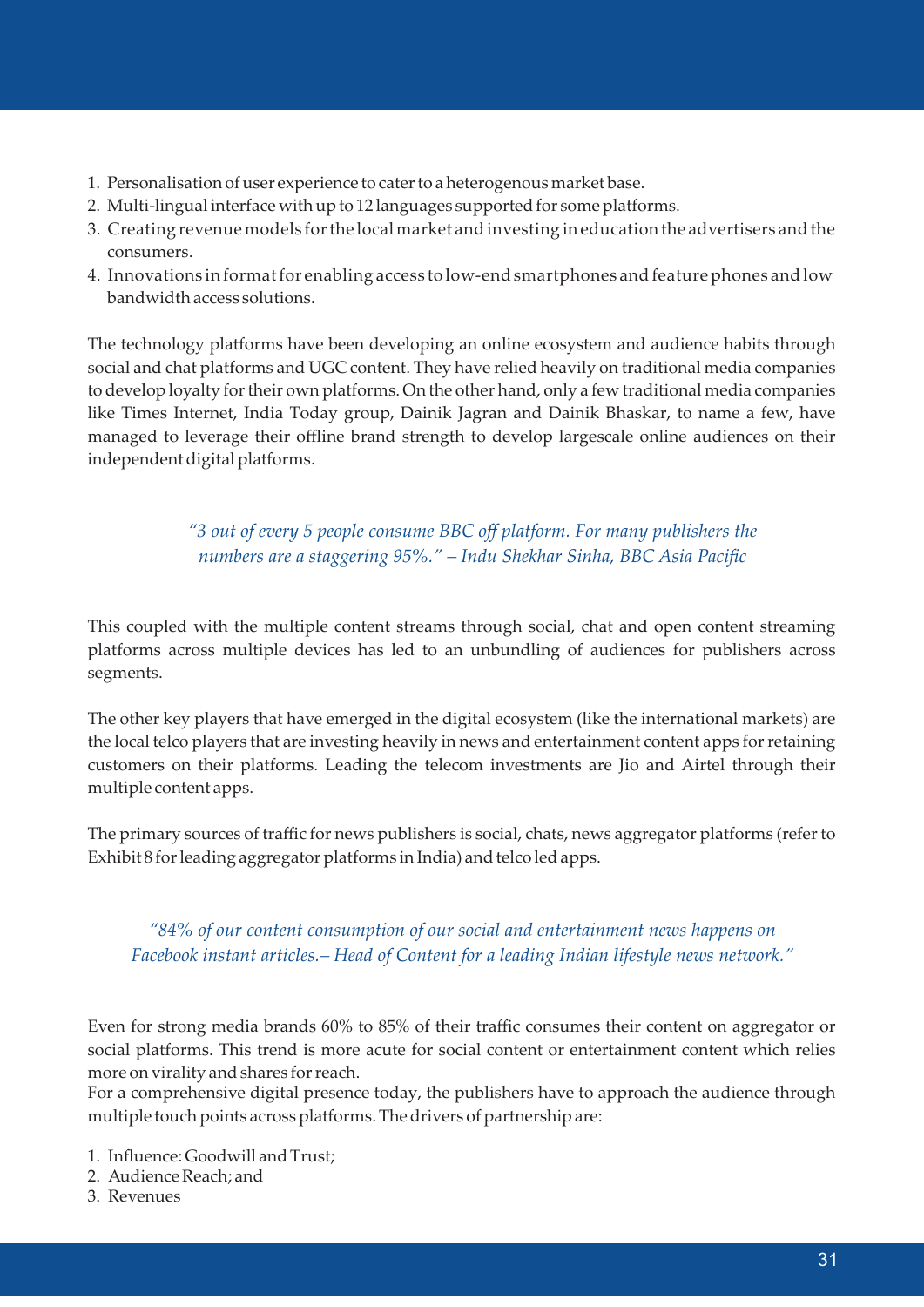They Key challenges that media; specially news companies face in this new ecosystem of rented audiences are:

- 1. Journalistic independence curtailed by the policies of the platform.
- 2. Audience access dependent on the algorithms of the platform.
- 3. Continuous paid investment for eyeballs.
- 4. Limited advert monetisation of audiences across these platforms.
- 5. No ability to charge subscription on rented audiences.

Due to this, it is important for Media companies to forge long term partnerships with fewer platforms and develop a mutually beneficial relationship allowing editorial control and enabling monetisation of the content.

### *"Undertaking a cultural due-diligence of a potential partner is as important as business due diligence."- CEO, India's leading domestic news group*

In conclusion, to choose a long-term partner in India, one must undertake a thorough cultural assessment beyond just business parameters. Some of the questions that the international mangers must ask are:

- 1. Business plans of the partner and its relevance to your product / service.
- 2. How does your brand fit into their business plan? How important will your service be to them?
- 3. What is the current market share and quality of platform of the partner?
- 4. Map the history or reputation with international or domestic partnerships.
- 5. Ascertain the willingness to invest in promotion of your brand.
- 6. Understand the conflict of interest (if any) of any of their portfolio companies with your brand.
- 7. Establish influence of existing networks and relationships of your own company or group with their investors or promoters.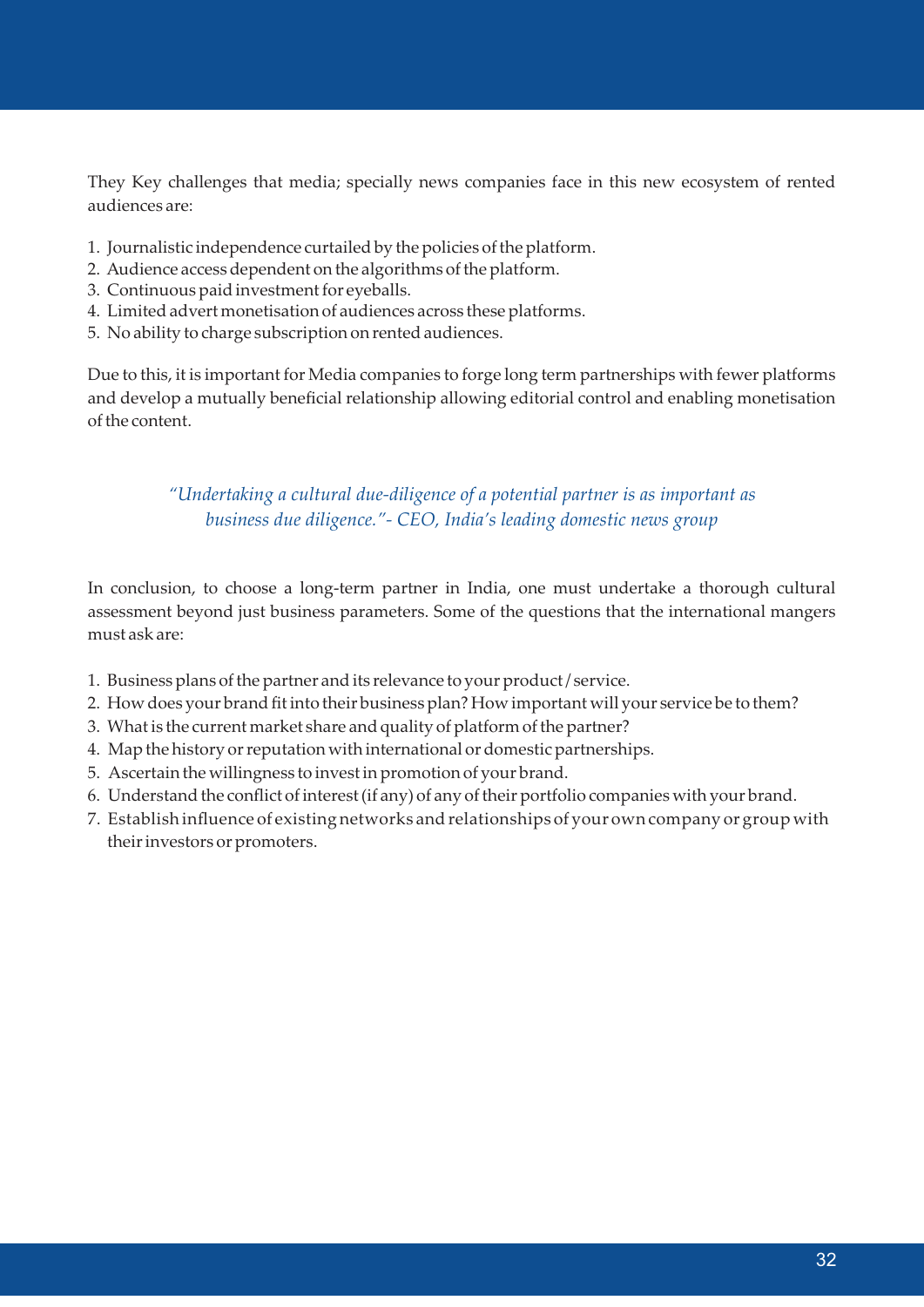# **IV. Analysis**

#### **Developing a healthy ecosystem**

India needs to build a healthy ecosystem to attract international news media companies to India.

*"India, like the rest of the world is going through a crisis of information. With polarisation of its local media, there is a big opportunity for International media companies to develop a truly independent voice of journalism, but there is no willingness to invest in India."- Editor in Chief, leading domestic news publisher*

The FDI regulation has not allowed the leading media brands to invest in India and create long term value. These two factors have limited the pool of partners available to international media companies.

Most leading international news brands, opted for syndication, licensing of brand or at best minority stake with no active involvement in building the local business and its editorial strategy.

The news media companies evaluating India entry at this point in time are focused on 2% to 5% of the elite and affluent audiences for their international product, or with solutions localised in English.

The key concerns echoed by international GMs holding back from India are outlined below:

- 1**.** Big Deterrents: The failures of NBC Universal with NDTV in the general entertainment television space, HuffPost with Times Internet in digital news and Walt Disney's acquisition of UTV youth television and movie business, amongst others, have deterred many companies from investing in India.
- 2. Limited Trust in Local Partners: Many Indian entrepreneurs in the media sector have come under the scanner for their irregular business practices. This coupled with the big failures has held back players from developing long term partnerships in India.
- 3. Perceived Government influence and regulatory control in news media.
- 4. FDI Regulations favouring local players and mandating partnerships.
- 5. Lack of a robust subscription led business model.
- 6. Corruption in the advertising ecosystem.
- 7. Lack of a developed law on damages and the high cost of litigation.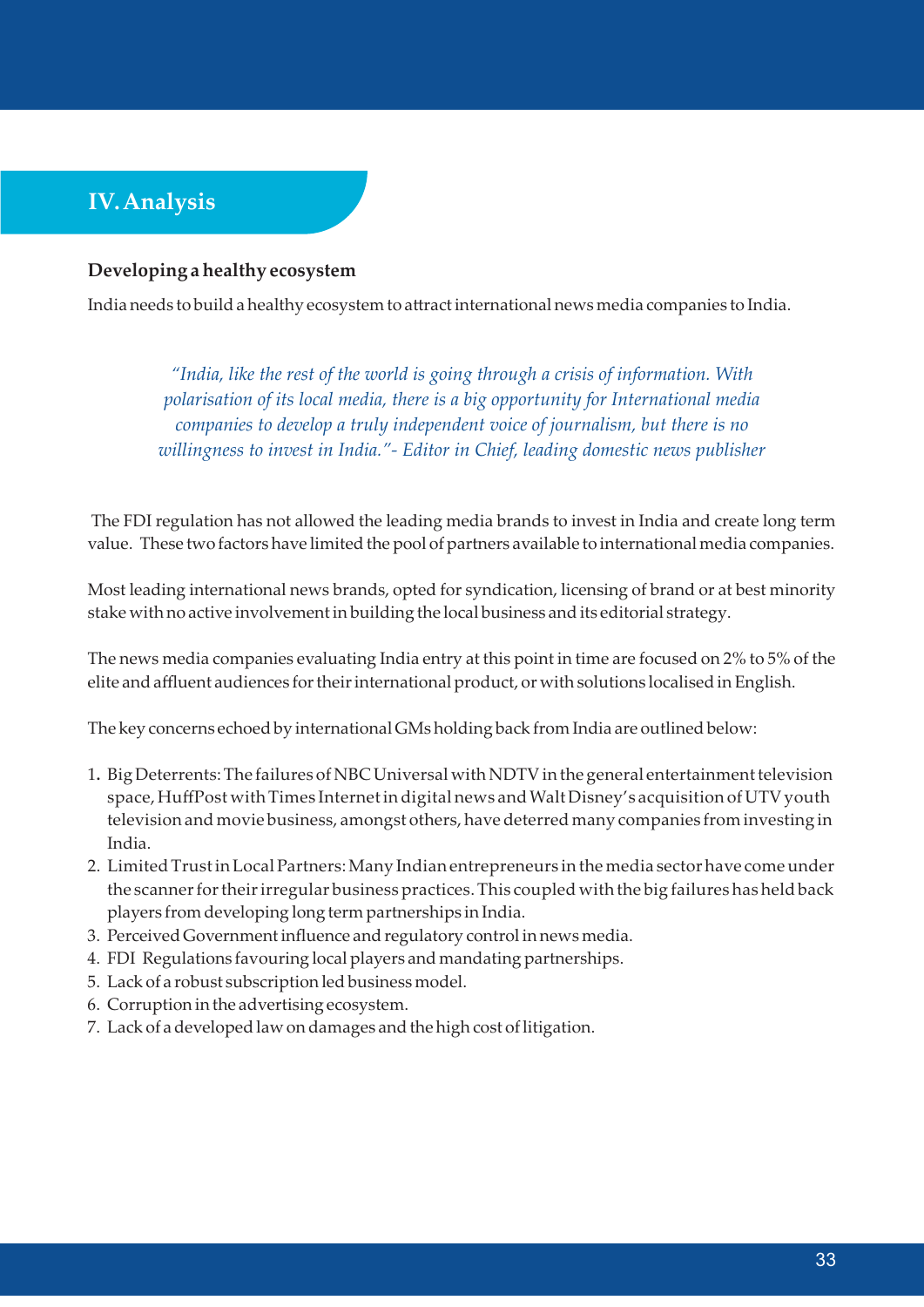#### **The Common Mistakes made by International Companies**

The common mistakes that international companies make while devising their India entry strategy

- 1. Setting the wrong metric (key measures of success): one of the primary reasons of the failure of international businesses in emerging markets is the application of incorrect metrics. Companies apply the same metric that are used for evaluation of success in the home country / HQ, without understanding the local market ecosystem.
- 2. Entrusting mid-level managers or people who have limited understanding of the region market to assess and create market entry strategy.
- 3. Not undertaking a cultural due diligence of Partners before investing and creating a corporate structure.
- 4. Focused on global business models: driving entry with an objective of maximisation of existing product, brand and service. Essentially assuming that the home country strategy and revenue model is the right global strategy.
- 5. Lack of willingness to make customisations to the product, service, audience set, pricing or and / or brand for the Indian market, e.g. The Weather Channel and Huffington Post.
- 6. Lack of empowerment of the local executive, thus limiting market adaptability and on-ground agility to do business in the local country. (Same as 3)
- 7. No Long Term Value Creation: driven by the HQ P&L, many companies are focused only on Annual P&Ls and thus demonstrate a limited investment appetite for capturing local market opportunities. (YMC and Discovery)

#### **How to Build Trust: Managing an International Board, a CEO's Perspective**

Indian entrepreneurs do not have a long term plan or do not want to share. It is critical for the professional CEOs to develop a common vision with their international Board in order to build trust and enjoy autonomy.

*"The biggest challenge of multiple voices on a Board is aligning all parties to a common vision and priorities to achieve common goals."- Group CEO of a leading entertainment JV in India* 

- 1. Create a long term plan for the board and align them along a vision and create measurable goals across
- 2. Create a strong operating plan and measure progress against vision goals
- 3. Keep the board involved give full insight into operations
	- i. Meet 3 to 4 times a year.
	- ii. Update the board about changes in business environment.
	- iii. Take the international Board across different parts of the country to sensitise them about the diversity of the country.
	- iv. Invite external speakers to share insights with the Board to build empathy.
- 4. Create a diversification and expansion plan backed with full investment requirements, projection of cashflows and debts and project funding requirements.
- 5. Capacity Building: Build a strong management team, invest in system, process and develop a unique culture which fosters creativity and entrepreneurship.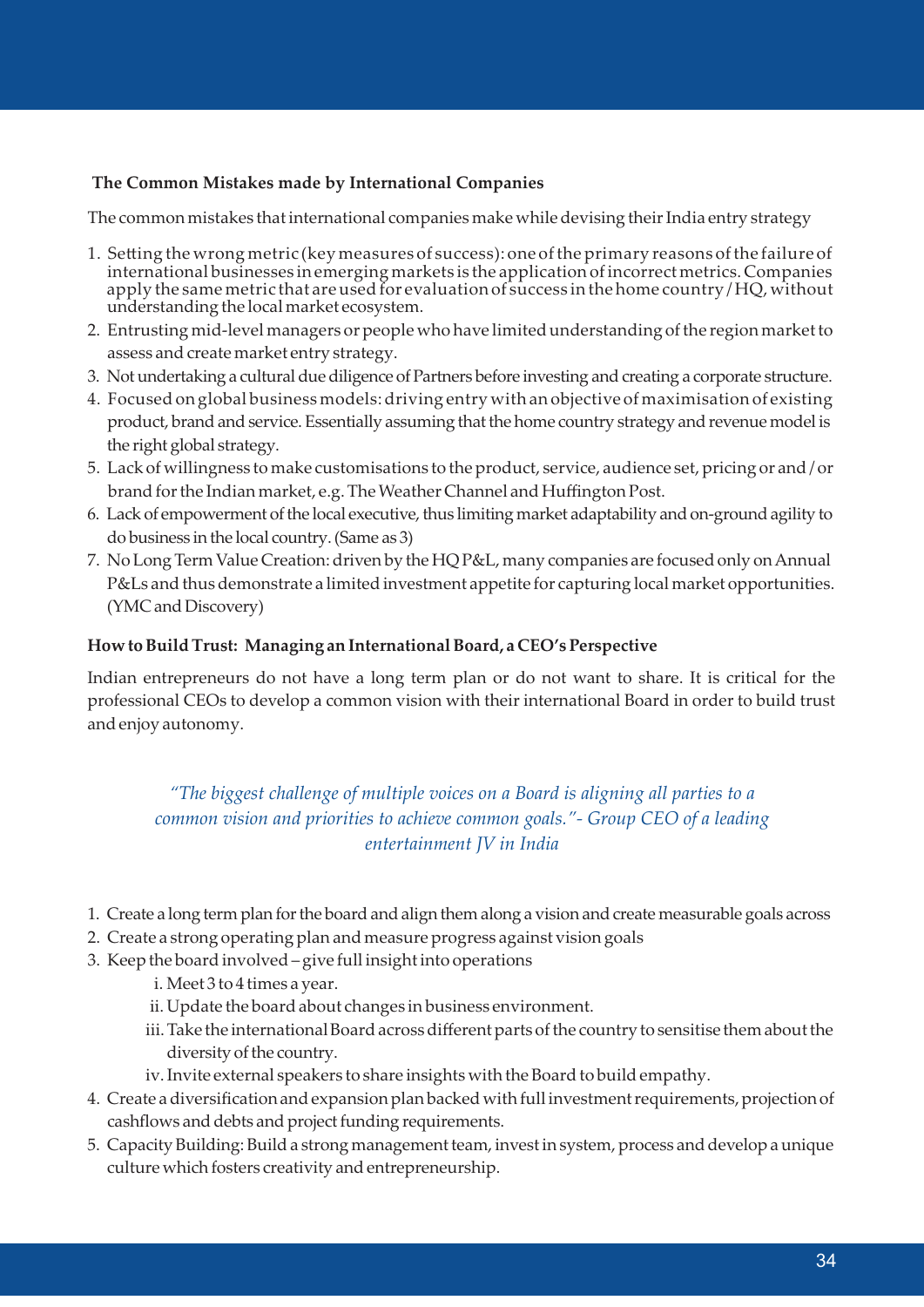# **V. Is There a Future?**

#### **Building a Successful Internet News Media Company for the Future in India**

*"There is a trillion Dollar opportunity in creating a Multi-media News company however, we need to fundamentally change the way we approach our craft and business. Media companies need to start thinking like consumer tech companies." – Rajiv Bansal, Former CEO, HT Digital and Founder of Opoyi*

The digital business environment in India presents intense complexities and opportunities which cater to diverse audience sets across languages, literacy levels, sophistication of access to technology and socio-economic conditions.

Traditionally news brands like The Times of India or The New York Times were created for a city or like The Sun or The Guardian for a country in the UK. However, now the brands have to deal with national and international audiences from the very start.

Currently in India less than 1% of audiences are paying for content. It is essential for media companies to look beyond a 100% advertiser funded model and create a healthy balance of subscription and advertiser led revenue streams to create a sustainable business.

The key to creating a subscription model will be based on the ability to build a trustworthy news business at scale.

#### **Building a strong Digital Product: Focus on Audiences and Personalisation**

*"Culturally media companies have had no focus on engineering. Due to this we have outsourced our homepages to Google and Facebook."– CEO of a large content sharing platform*

To build loyalty and engagement you need to personalise. Technology is as important as editorial in the digital ecosystem.

Media companies are in crisis today because they are not investing in personalisation, engineering and consumer research. The only media companies which have got personalisation right are Facebook and Google. And now the distribution technology platforms are focusing on it.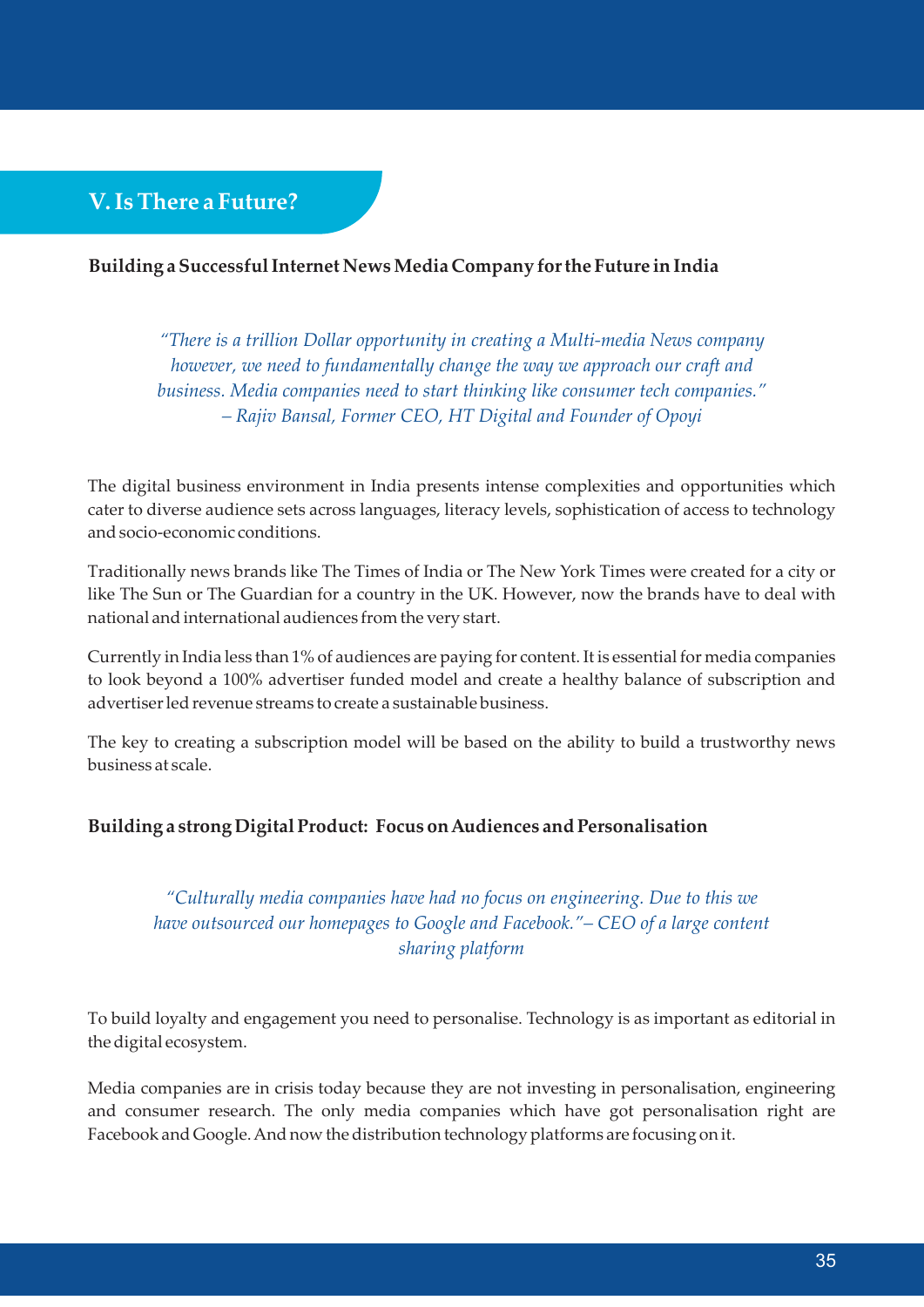It is critical for companies to invest in understanding audience personas and enable personalisation of user experience based on language, interests, demographics and app personas / online behaviour.

#### **Language - Language - Language**

All audience coming online are native language audiences. Companies need to create the right content and format for these audiences. These audiences are different from the English and Hindi audience. A vast part of the next billion users are illiterate.

There is huge room for market development. However, there are no clear monetisation strategy yet nor benchmarks or programmatic advertising revenues chasing the market.

#### **Video - Video - Video**

With a majority of the audience struggling to read and a small screen size, this is the only way forward. However, it is an expensive set-up and therefore a strong monetisation strategy is key.

The issue with video news is that it has a limited shelf life, and has heavy dosage of sex and violence. Thus news companies do not make money on it.

For video to succeed, news companies need to expand into borderline journalistic genres like lifestyle and entertainment; and develop episodic formats with brand opportunities like VICE, Buzzfeed and other digital media companies.

#### **Podcasts**

Podcasts sit in a space of their own. Akin to radio for the digital generation, relevant to news as allow for in-depth experiences, with a range of tonality and topics rarely found anywhere else.

Podcasts enjoy great relevance due to versatility and engagement of audio format, coupled with breadth of content. It is a versatile gateway for Gen Z to every imaginable type of content

The Reuters Institute´s Digital News Report (2019) lists reasons for listening podcasts. The main reasons for listening are to keep updated about topics of personal interest (46%) and to learn something new (39%). Other motivations include to fill empty time (25%) and as a change from music (22%). Reasons of listening differ across age groups: Young listeners are looking for podcasts that entertain them or fill empty time, whereas older listeners are more interested in keeping updated.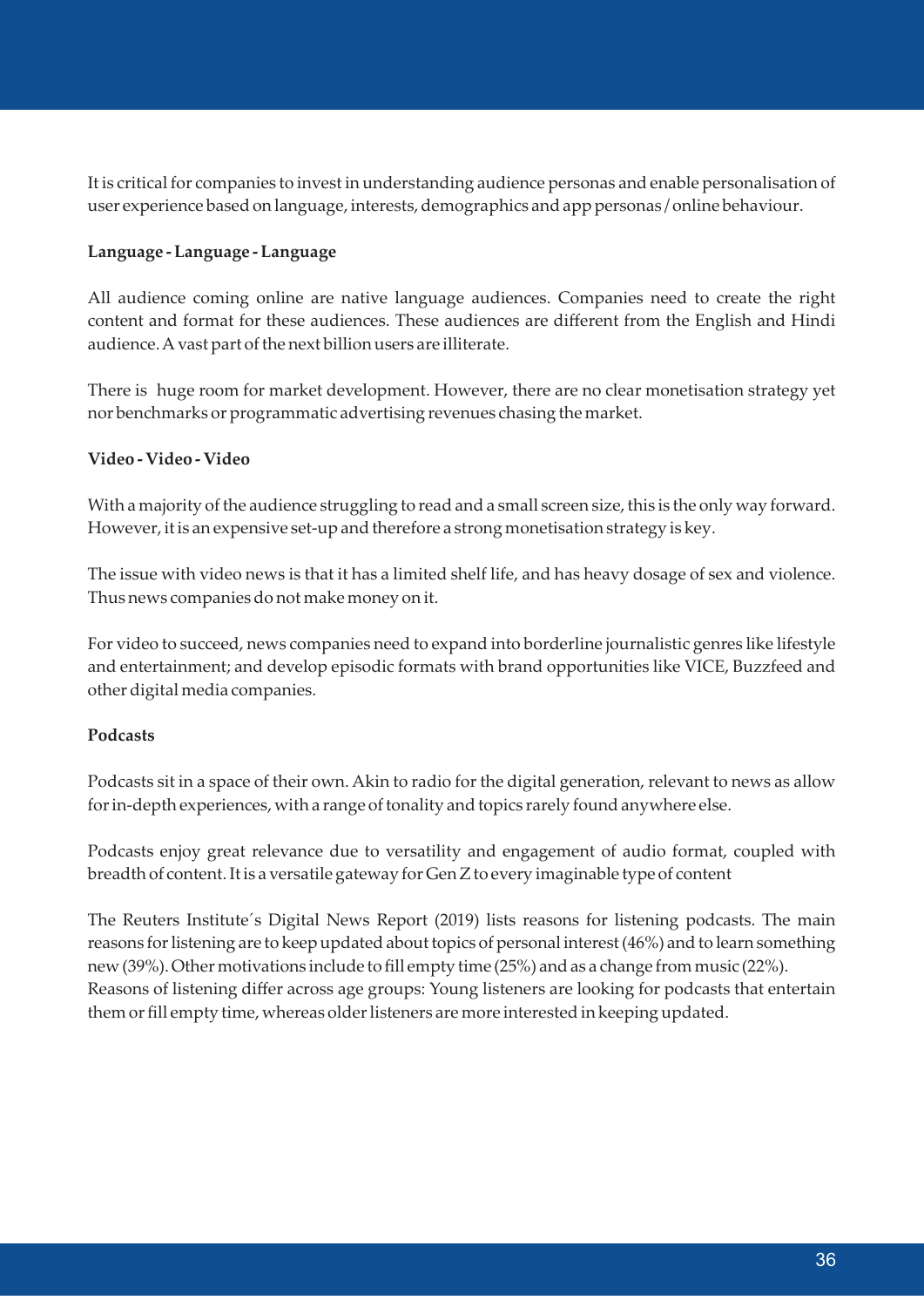Podcasts will be critical tool for experimentation and engaging with the youth audiences who are looking to engage with news and media beyond what they "should" know, to what is "fun", "engaging" and they would "like" to know. Specially, given the lower costs of production compared to videos.

#### **Depth and Innovation in Storytelling**

*"If your content is similar to what turns up on a google search, the consumer is never going to pay for it." – Editor in Chief, Leading News Platform in India*

Digital platforms and audience interactivity is creating huge opportunities in doing quality journalism at an unprecedented scale and pace. News companies are investing in:

- 1. Data led journalism.
- 2. Interactive story telling.
- 3. Investigative journalism: in-depth research and breaking stories.
- 4. Local news to defined audience segment communities.
- 5. Inclusion of entertainment content (which is only borderline journalistic) in your core offering for onboarding new audiences.
- 6. Format innovations suitably catering to diversified audiences: audio, text, video, virtual reality.

#### **Metric**

*The fundamentals of success in each market remain the same: segment the audience and cater to that segment the best you can. Global models work for their segments and customization is critical to succeed with other segments. – Ashish Pherwani, Partner, Media and Entertainment, Ernst & Young*

There is an acute demand that exists for the international quality journalism. Where the whole enterprise falls down is the business model.

The primary reason of the failure of international businesses in emerging markets is the application of incorrect metrics. Companies apply the same metric that are used for evaluation of success in the home country / HQ, without understanding the local market ecosystem.

Let's look at the category of International English News weeklies, most of the leading brands struggle between 10K to 15K in circulation. One of them weeklies which has been around for 15 years has remained stagnant at 30K to 40K subscribers over the last decade. What is important to note is that, the international managers are satisfied with this reach, as the metric is profitability and margin as defined in the home market.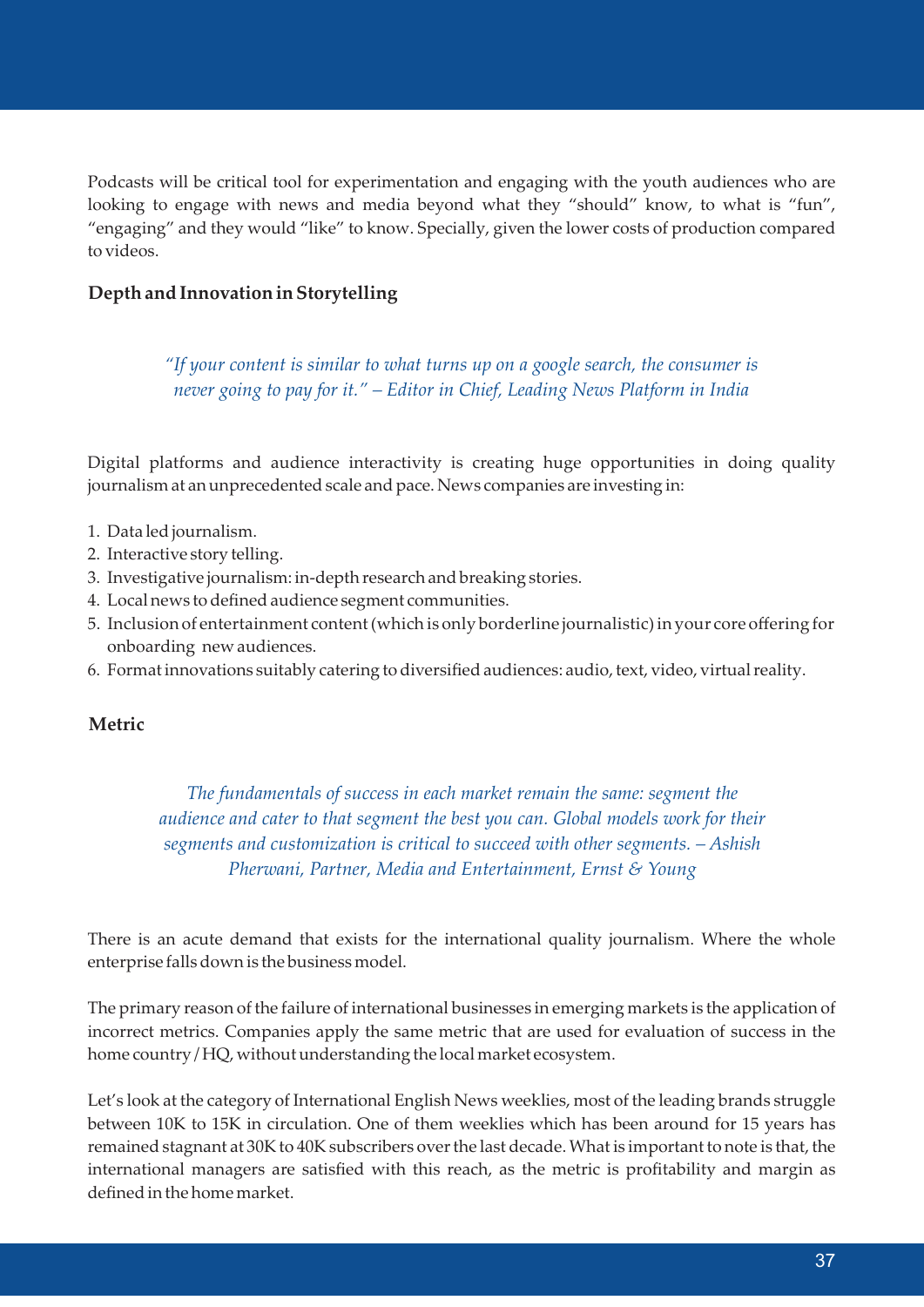In a dynamic environment like India, It is critical to create room for innovation and failures. This needs to reflect in the goal setting and the evaluation metric for the businesses. The metrics, and models across content, users and revenues that work for the home markets will create a relevant baseline for India.

For instance; Annual ARPU from users, website visitors to paid subscriber conversion rations, ad realisations (CPMs / CPCs) are not even comparable. It is critical for companies to empower the local management to build models that are sustainable for the India market.

Profitability can be achieved in India in under five years, if the business is focused on a niche and / or high end consumer segment. However, if the intent is to build a mass media business, a company will have to take long-term positions in the business with heavy investment in creating and capturing the market. Break-even can be expected at a 7 to 10 years horizon, if not longer. Take an example of  $21^{st}$ Century Fox (Now Walt Disney in India) or Amazon in the digital arena. Both companies have invested heavily in developing the market, educating the customer and then slowing raising the pricing to build sustainable and profitable business models.

#### **Diversification of Revenue Models**

As traditional advertising revenues are under pressure and subscription revenues have not yet made up for the deficit of decline in TV and Print revenues, it is important to diversify revenue streams. Here are some of the key areas that have been successfully explored:

- 1. Innovation in advertising revenue formats native advertising, co-created content with brands.
- 2. Subscription Revenues
- 3. Third party studio services: focusing ability of content creation and monetising it for content starved platforms like telcos and premium OTTs.
- 4. Experiences: creating exclusive experiences for building engagement and servicing needs of the audiences like skilling, entertainment and education.
- 5. Talent management: influencers are a key part of the news ecosystem today. Building and monetizing access to them for your own editorial requirements and for third parties.
- 6. Consulting services: using the expertise in core areas/ USPs like design, storytelling and engagement with loyal audience sets in the market. For example, the VICE globally launched a full service creative agency business VIRTUE, leveraging its creative strength to engage with youth audiences. On the other hand, The Economist, provides business consulting services to its clients to help them understand the socio-economic environment of new markets they are evaluating for business expansion.
- 7.Merchandise: This is specially applicable to lifestyle content brands; which are deeply engaged in the online social personas of their audiences.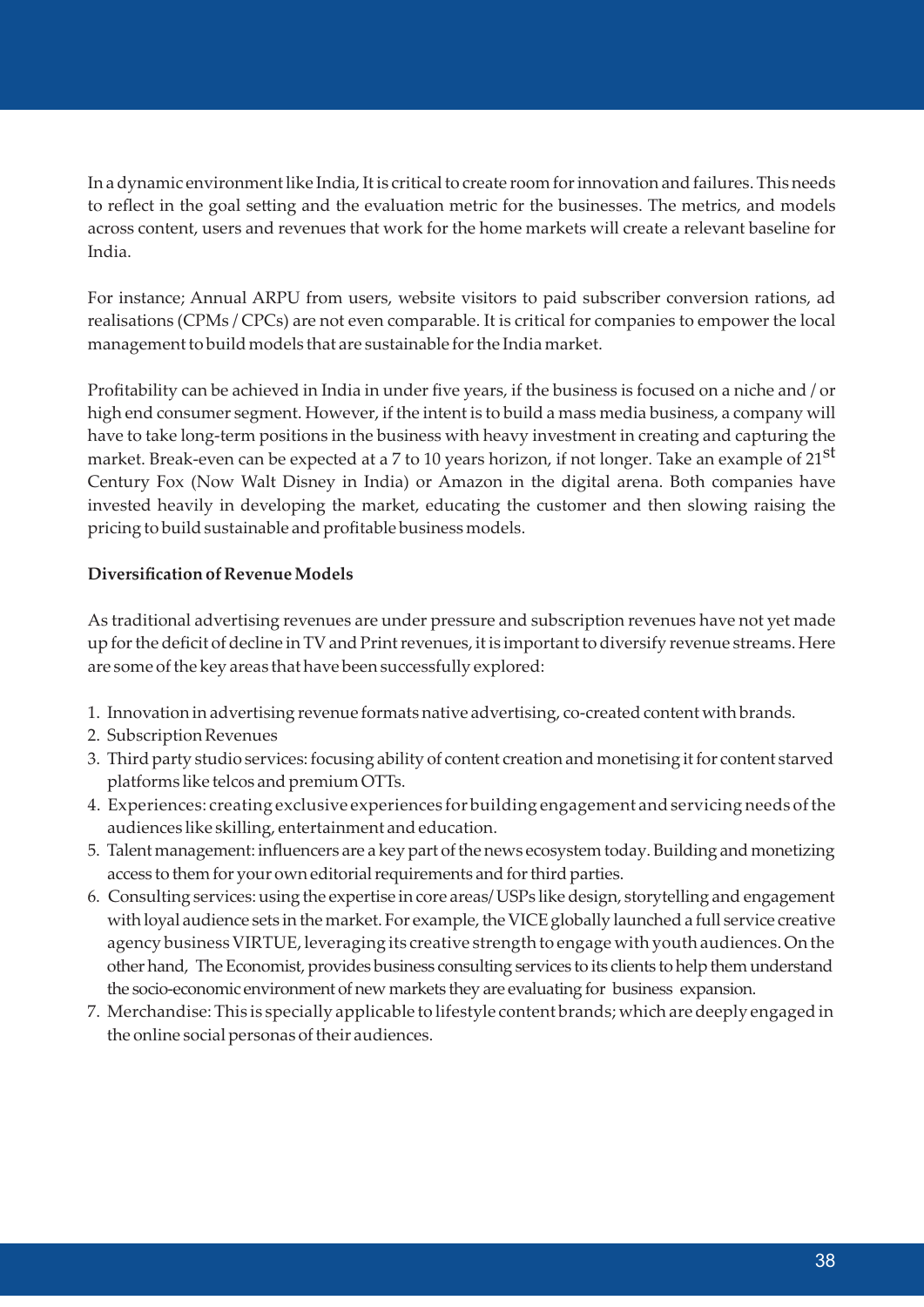#### **Partnerships**

For a company looking to create long term value in India, in the digital environment, it is recommended to set-up a 100% own operation. However, it is critical to invest in long term distribution partnerships. Interviews revealed that perception amongst international managers is that approach of some of the traditional Indian media companies has been dishonest. This has discouraged many leading brands to invest in India. Many managers interviewed in fact said that "The intent of the partner was like an embrace to kill".

Cultural due diligence of partners is as important as the business due diligence for evaluation of longterm partnerships. Most partnerships have failed due to inability of partners to work together, leaving most international players with a feeling of disappointment about the market, even before they effectively engaged with the consumers. In the digital environment, international players for the first time have an opportunity to build an ecosystem of transactional and strategic partnerships for distribution and monetisation.

As legacy assets (of brands) play little or no role in capturing the new digital audiences. There is no inheritance by consumers of traditional media habits as the youth have very different consumption patterns, mostly digital. Therefore to achieve their targets, international media companies must prioritise agile, aggressive start-ups and digital partners over legacy brands.

| Company Objective                                                  | <b>HQ Expansion Mandate</b>                                                                                                                  | Model                                                                                |
|--------------------------------------------------------------------|----------------------------------------------------------------------------------------------------------------------------------------------|--------------------------------------------------------------------------------------|
| Short term Revenue Focus                                           | Limited capacity to invest in<br>a localised product.<br>Short-term profitability<br>focus                                                   | Licensing only<br>distribution and marketing<br>partnerships                         |
| Mid-term revenue focus to<br>create a footprint in India           | Profitability focus, limited<br>investment capacity                                                                                          | Start with a B2B model with<br>international relationships<br>supporting India entry |
| Long term value creation<br>for India and its global<br>businesses | Ability to invest in<br>localisation of product,<br>Ability to create and sustain<br>a 7-10 year vision for India.<br>Create an organisation | Fully owned subsidiary or<br>JV with a clear path to<br>acquisition and ownership.   |
|                                                                    | vision and investing capital<br>in brand building.                                                                                           |                                                                                      |

#### **Exhibit 13: Operating Models Optimum for Various Company Goals**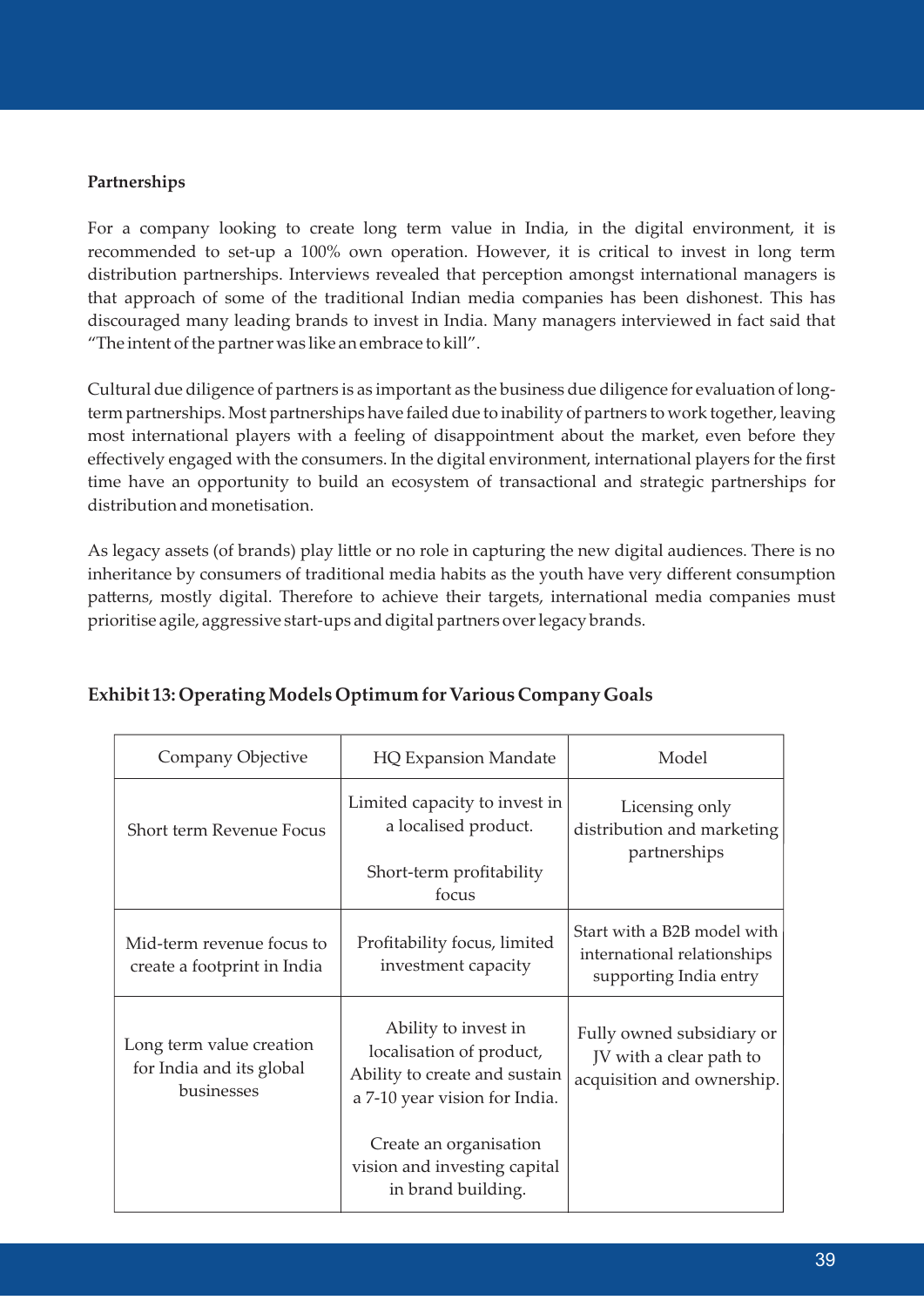# **VI. End Note**

Analysis aside, my personal experience of having worked with various segments of the Indian media over the last two decades echoes the experience of many of those interviewed for the purposes of this report.

If this is the collective experience of so many Indian and International managers, then it cannot be ignored.

Sometimes, these experiences are like stray strands and for lack of cohesive research do not get integrated in a whole.

This report humbly attempts to fill that gap. Some views expressed in this report may be subjective and personal, but the attempt has been to retain objectivity as far as possible.

In a complex society and market like India, it is difficult to have a fixed, permanent view and opinion, which may survive the flow of time. Some of these experiences, as analysed in this report may change as the Indian consumers evolve in a developing market. But the critical anchor, for any media company should be the realisation of atleast all these elements: localisation, culture, demographics and segmentation.

Since the very nature of media is dependent upon an individual's preferences, managers must weave in this sensitisation as critical element of business strategy. In other words, to reiterate, these are not soft elements but are crucial. Needless to say, this sensitivity has to percolate in governmental regulation as well.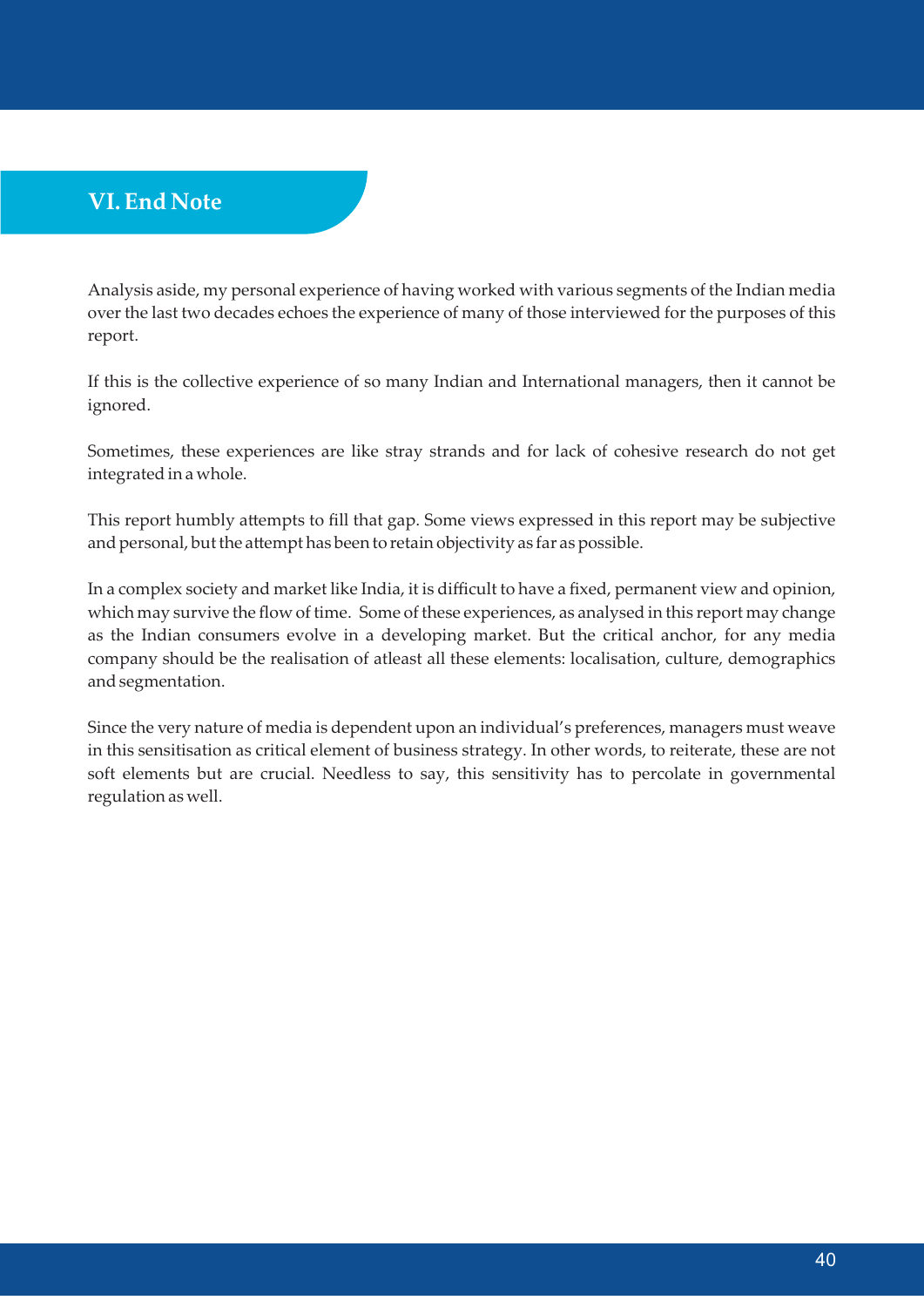# **VII. Bibliography**

#### **Primary Sources**

This report is derived from primary sources and the views expressed by the author are derived from or quoted from over 35 interviews with senior management executives of numerous multinational media companies. These interviews were conducted from January 2019 to July 2019. Many of these interviews have been conducted with an agreement of complete confidentiality and therefore details are withheld. Few executives, who have agreed for their details to be disclosed are enlisted as under.

#### **Interviewees in India**

Ashish Pherwani, Partner, Media & Entertainment Practice, Ernst & Young India Devashish Sharma, Country Manager, Wattpad India Dilip Chenoy, Secretary General, Federation of Indian Chambers of Commerce & Industry (FICCI) Haresh Chawla, Partner, True North Co. Hosi Simon, Executive Managing Director, Head of International at VICE Karam Malhotra, Global VP & CEO, India - SHAREit Raghav Bahal, Founder, Founder at Quintillion Media Pvt Ltd Rajesh Jaggi, Managing Partner, Everstone Capital Rajiv Bansal, Founder & CEO, Opoyi, Former Chief Digital Officer, HT Media Rishi Jaitly, CEO, Times Bridge, Former Twitter VP Asia Pacific/Middle East Sanjeev Shah, Executive President, Corporate & MnA at Bennett, Coleman & Co. Ltd. Nilesh Zaveri, COO & CFO, Asia Pacific at VICE Media Vanita Kohli-Khandekar, Columnist and writer Business Standard, ContentAsia Viral Jani, Senior Vice President, Times Bridge Indu Shekhar Sinha, Head of Business Development, BBC Asia Pacific Stanley Fernandes, Sales Director, BBC Studios Sanjay Salil, Managing Director, Media Guru Consultants Alan Rusbridger, Chair, Reuters Institute for the Study of Journalism, Retired EIC, The Guardian Newspaper Stephen Dunbar Jhonson, President, International Business, The New York Times Tom Standage, Deputy Editor and Head of Digital Strategy, The Economist James Montgomery, Director of Digital Development, BBC News and Current Affairs Turi Munthe, Venture Partner, North Base Capital and Founder Parli Eduardo Suárez, Head of Communications at RISJ and co-founder of Polibot and El Espano Juan Senor, President, President, Innovation Consulting Dr. Nalin Metha, Executive Editor, The Times of India-Online

The Podcast section is based entirely on the research undertaken by Aura Lindberg, Journalist Fellow 2018-19 at the Reuters Institute for the Study of Journalism (RISJ), University of Oxford, research findings of Nic Newman, Senior Research Associate, RISJ for the Digital News Report 2019 and Digital News Report 2019, RISJ

Please note this is not an exhaustive list of interviewees. Many names have been held back on request of anonymity.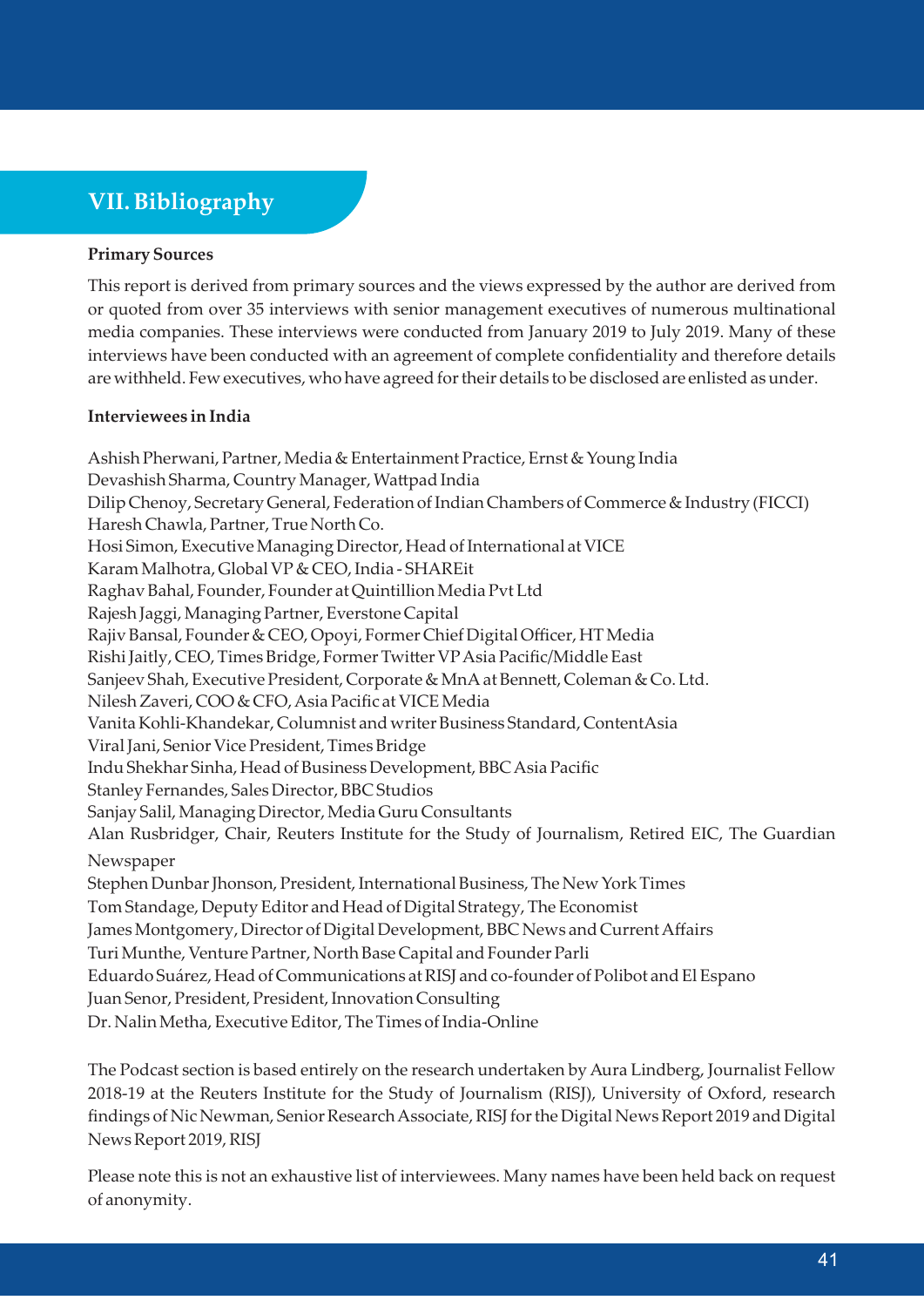#### **Secondary Sources**

#### **Reports**

BCG Report - Entertainment Goes Online Ericsson Mobility Report November 2018 Ernst & Young – A billion screens of opportunity: India M&E Sector Report 2019 PwC Global E&M Outlook 2019 Telecom Subscription Reports, Telecom Regulatory Authority of India

#### **Articles**

Shuchi Bansal, Vidhi Choudhary, FDI limit raised for TV channels, Livemint, 14 March 2016, Accessible at: https://www.livemint.com/Politics/d1a33qhYRYvvS0Rk6i9nTO/FDI-limitraised-for-TV-channels.html

Ashish K. Mishra, Inside the Network18 takeover, Livemint, 25 June 2014, Accessible at: https://www.livemint.com/Companies/rqT2Oi8fwv4XVjJcHzlcVN/Inside-the-Network18takeover.html

The Curious Case of Mukesh Ambwani & Raghav Bahl, Churumuri, 09 January 2012, Accessible at: https://churumuri.blog/2012/01/09/the-curious-case-of-mukesh-ambaniraghav-bahl/

Digital 2019: Q2 Global Digital Statshot, DARAREPORTAL, 25 April 2019, Accessible at: https://datareportal.com/reports/digital-2019-q2-global-digital-statshot

Rajan Anandan, Vice President, India and Southeast Asia, Google for India: Building services for every Indian, in their language, Next Billion User Program, Google, 28 August 2018, Accessible at:

https://www.blog.google/technology/next-billion-users/google-for-india-2018/

The Rise of Gen Z, Bloomberg, Accessible at: https://www.bloomberg.com/gen-z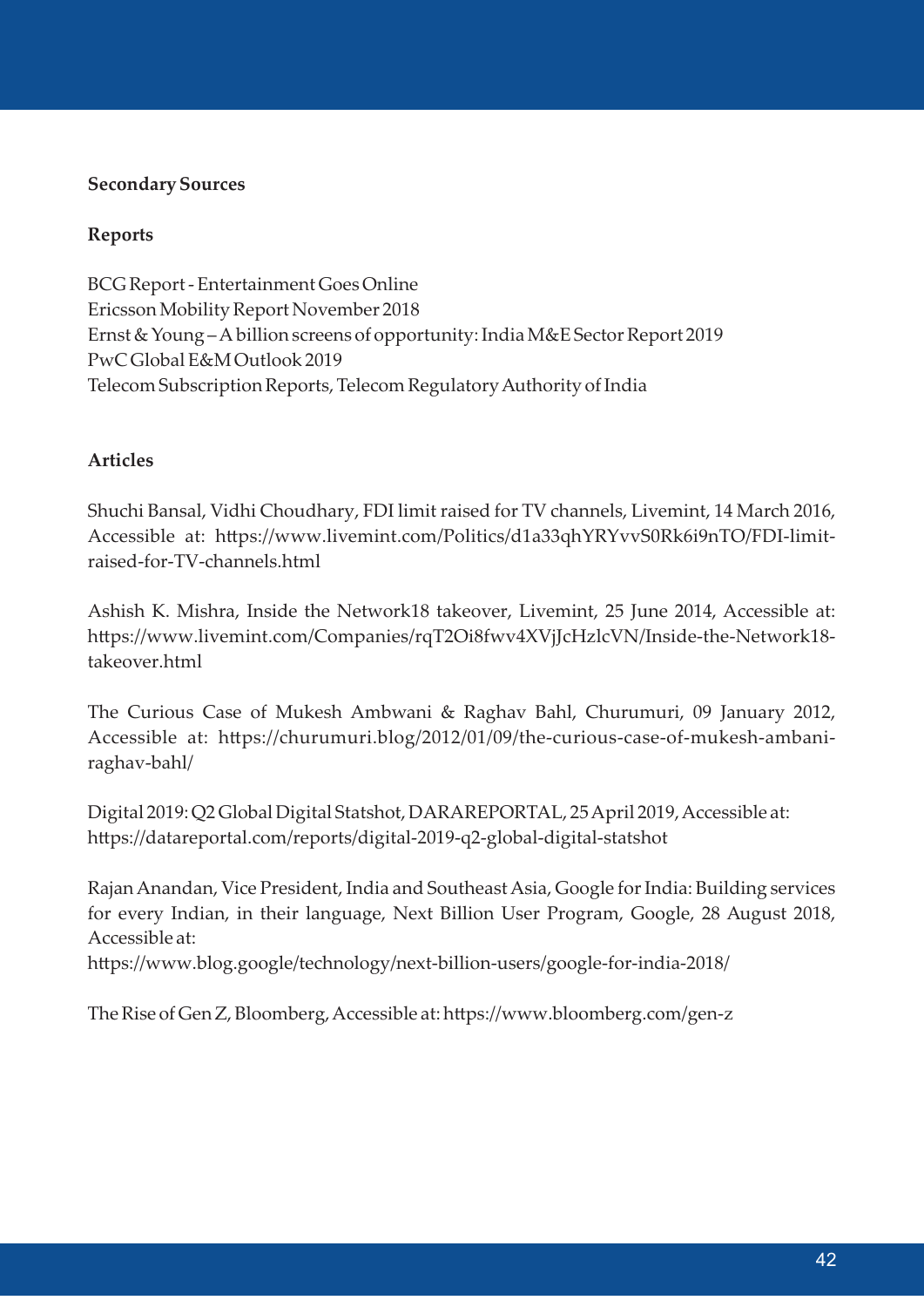US Week in Review, Week ending 28 March 2019, Accessible at: https://www.ey.com/Publication/vwLUAssets/WeekinReview\_28March2019/\$FILE/WeekinReview \_28March2019.pdf

Kanchan Samtani & Gaurav Jindal, Entertainment Goes Online – A \$5 Billion Opportunity, The Boston Consulting Group, November 2018, Accessible at: hp://image-src.bcg.com/Images/Entertainment-Goes-Online\_tcm21-208006.pdf

Share of mobile phone users that use a smartphone in India from 2014 to 2022, Statista Research Department, July 2019, Accessible at: https://www.statista.com/statistics/257048/smartphone-user-penetration-in-india/\

Zeenab Aneez, Taberez Ahmed Neyazi, et. al. Reuters India Digital News Report, Reuters Institute for Study of Journalism, Reuters, Accessible at: https://reutersinstitute.politics.ox.ac.uk/sites/default/files/2019-03/India\_DNR\_FINAL.pdf

Confederation of Indian Industry, Foreign Direct Investments in Indian Media and Entertainment, Telecom Regulatory Authority of India Accessible at: https://main.trai.gov.in/sites/default/files/CII.pdf

Consultation Paper on Regulatory Framework for Over the Top (OTT) Services, Telecom Regulatory Authority of India, Consultation Paper no. 2/2015, Accessible at: https://main.trai.gov.in/sites/default/files/OTT-CP-27032015.pdf.

Suchi Bansal, Vidhi Chaudhary, FDI Limit Raised for TV Channels, Livemint, March 2016, Accessible at:https://www.livemint.com/Politics/d1a33qhYRYvvS0Rk6i9nTO/FDI-limit-raised-for-TVchannels.html